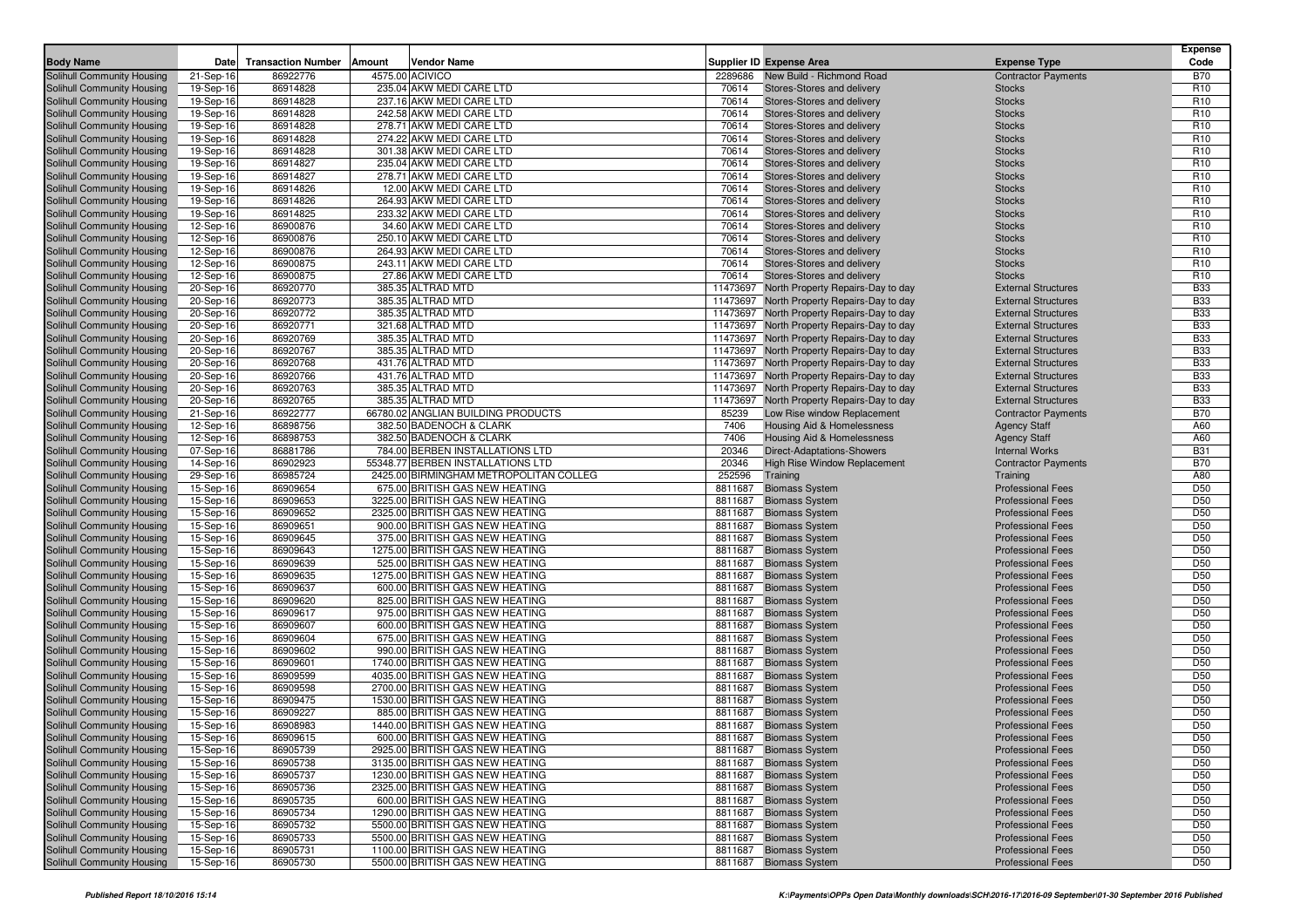| <b>Body Name</b>                                         | Date                   | <b>Transaction Number</b> | Amount | <b>Vendor Name</b>                                                                                      |                  | Supplier ID Expense Area                                                                 | <b>Expense Type</b>                            | <b>Expense</b><br>Code   |
|----------------------------------------------------------|------------------------|---------------------------|--------|---------------------------------------------------------------------------------------------------------|------------------|------------------------------------------------------------------------------------------|------------------------------------------------|--------------------------|
| Solihull Community Housing                               | 26-Sep-16              | 86944968                  |        | 758.27 BRITISH GAS TRADING LTD                                                                          | 9637             | Homelessness                                                                             | Electricity                                    | <b>B11</b>               |
| Solihull Community Housing                               | 14-Sep-16              | 86901439                  |        | 341.44 BRITISH GAS TRADING LTD                                                                          | 9637             | Homelessness                                                                             | Electricity                                    | <b>B11</b>               |
| Solihull Community Housing                               | 15-Sep-16              | 86906699                  |        | -304.50 BRITISH GAS TRADING LTD                                                                         | 9637             | Safe and Sound General                                                                   | Gas                                            | <b>B10</b>               |
| Solihull Community Housing                               | 15-Sep-16              | 86906699                  |        | 577.57 BRITISH GAS TRADING LTD                                                                          | 9637             | Safe and Sound General                                                                   | Gas                                            | <b>B10</b>               |
| Solihull Community Housing                               | 15-Sep-16              | 86906695                  |        | 36.00 BRITISH GAS TRADING LTD                                                                           | 9637             | Safe and Sound General                                                                   | Gas                                            | <b>B10</b>               |
| Solihull Community Housing                               | 15-Sep-16              | 86906695                  |        | 290.01 BRITISH GAS TRADING LTD                                                                          | 9637             | Safe and Sound General                                                                   | Gas                                            | <b>B10</b>               |
| Solihull Community Housing                               | 12-Sep-16              | 86898757                  |        | 410.00 BROPHY RIAZ AND PARTNERS CHARTERED ARCHITECTS                                                    | 167258           | Public Sector - Major Adaptations                                                        | <b>Contractor Payments</b>                     | <b>B70</b>               |
| Solihull Community Housing                               | 12-Sep-16              | 86898730                  |        | 936.00 BROPHY RIAZ AND PARTNERS CHARTERED ARCHITECTS                                                    | 167258           | Public Sector - Major Adaptations                                                        | <b>Contractor Payments</b>                     | <b>B70</b>               |
| Solihull Community Housing                               | 12-Sep-16              | 86898731                  |        | 818.81 BROPHY RIAZ AND PARTNERS CHARTERED ARCHITECTS                                                    | 167258           | Public Sector - Major Adaptations                                                        | <b>Contractor Payments</b>                     | <b>B70</b>               |
| Solihull Community Housing                               | 12-Sep-16              | 86898729                  |        | 720.00 BROPHY RIAZ AND PARTNERS CHARTERED ARCHITECTS                                                    | 167258           | Private Sector - Disabled Facilities Grants                                              | <b>Contractor Payments</b>                     | <b>B70</b>               |
| Solihull Community Housing                               | 19-Sep-16              | 86914822                  |        | 346.50 BUILDBASE                                                                                        | 56468            | Stores-Stores and delivery                                                               | <b>Stocks</b>                                  | R <sub>10</sub>          |
| Solihull Community Housing                               | 20-Sep-16              | 86917708                  |        | 247.70 CAPITA BUSINESS SERVICES LTD.                                                                    | 99513            | <b>IT Strategy</b>                                                                       | ICT - General                                  | D30                      |
| Solihull Community Housing                               | $01-Sep-16$            | 86867068                  |        | 1008.34 CAPITA SYMONDS LTD                                                                              | 218112           | New Build - Coleshill Heath School Extra Care                                            | <b>Contractor Payments</b>                     | <b>B70</b>               |
| Solihull Community Housing                               | 02-Sep-16              | 86872709                  |        | 1050.00 CDC TECHNICAL SERVICES LTD                                                                      | 2212688          | <b>High Rise CCTV</b>                                                                    | <b>Contractor Payments</b>                     | <b>B70</b>               |
| Solihull Community Housing                               | 12-Sep-16              | 86898768                  |        | 340.00 CEL ELECTRICAL                                                                                   | 138018           | <b>Mechanical &amp; Electrical</b>                                                       | <b>Utility Related Works</b>                   | <b>B34</b>               |
| Solihull Community Housing                               | 12-Sep-16              | 86898758                  |        | 519.82 CEL ELECTRICAL                                                                                   | 138018           | <b>Mechanical &amp; Electrical</b>                                                       | <b>Utility Related Works</b>                   | <b>B34</b>               |
| Solihull Community Housing                               | 01-Sep-16              | 86870550                  |        | 1438.40 CENTRAL HOUSING INVESTMENT CONSORTIUM LTD                                                       | 1696615          | North Property Repairs-Day to day                                                        | <b>Internal Works</b><br><b>Internal Works</b> | <b>B31</b><br><b>B31</b> |
| Solihull Community Housing<br>Solihull Community Housing | 01-Sep-16<br>01-Sep-16 | 86870071<br>86870284      |        | 4320.00 CENTRAL HOUSING INVESTMENT CONSORTIUM LTD<br>-4320.00 CENTRAL HOUSING INVESTMENT CONSORTIUM LTD |                  | 1696615 North Property Repairs-Day to day<br>1696615 North Property Repairs-Day to day   | <b>Internal Works</b>                          | <b>B31</b>               |
| Solihull Community Housing                               | 27-Sep-16              | 86960846                  |        | 1250.00 CHELMSLEY & DISTRICT CONSERVATIVE CLUB LTD                                                      | 63897            | Business Support - MST Back Office Support                                               | <b>Professional Fees</b>                       | D <sub>50</sub>          |
| Solihull Community Housing                               | 02-Sep-16              | 86872710                  |        | 46.00 CITIZENS ADVICE                                                                                   | 88852            | Money Advice Team                                                                        | <b>Grants and Subscriptions</b>                | D92                      |
| Solihull Community Housing                               | 02-Sep-16              | 86872710                  |        | 590.00 CITIZENS ADVICE                                                                                  | 88852            | Money Advice Team                                                                        | <b>Grants and Subscriptions</b>                | D92                      |
| Solihull Community Housing                               | 02-Sep-16              | 86872710                  |        | -636.00 CITIZENS ADVICE                                                                                 | 88852            | Money Advice Team                                                                        | <b>Grants and Subscriptions</b>                | D92                      |
| Solihull Community Housing                               | 02-Sep-16              | 86872710                  |        | 636.00 CITIZENS ADVICE                                                                                  | 88852            | Money Advice Team                                                                        | <b>Grants and Subscriptions</b>                | D92                      |
| Solihull Community Housing                               | 30-Sep-16              | 86994694                  |        | 407.13 CLEARWATER TECHNOLOGY LTD                                                                        | 121213           | Client ¿ H & S Water Risk                                                                | <b>Water Risks</b>                             | <b>B13</b>               |
| Solihull Community Housing                               | 14-Sep-16              | 86902925                  |        | 884.84 CLEARWATER TECHNOLOGY LTD                                                                        | 121213           | Client ¿ H & S Water Risk                                                                | <b>Water Risks</b>                             | <b>B13</b>               |
| Solihull Community Housing                               | 01-Sep-16              | 86871499                  |        | -58.98 COLLECTIVE ENTERPRISE LTD                                                                        | 200600           | <b>Endeavour House</b>                                                                   | Stationery                                     | D <sub>25</sub>          |
| Solihull Community Housing                               | 01-Sep-16              | 86871499                  |        | 192.15 COLLECTIVE ENTERPRISE LTD                                                                        | 200600           | <b>Endeavour House</b>                                                                   | Stationery                                     | D <sub>25</sub>          |
| Solihull Community Housing                               | 01-Sep-16              | 86871487                  |        | 199.42 COLLECTIVE ENTERPRISE LTD                                                                        | 200600           | <b>Endeavour House</b>                                                                   | Stationery                                     | D <sub>25</sub>          |
| Solihull Community Housing                               | 01-Sep-16              | 86871499                  |        | 67.10 COLLECTIVE ENTERPRISE LTD                                                                         | 200600           | <b>Endeavour House</b>                                                                   | <b>Catering Provisions</b>                     | D75                      |
| Solihull Community Housing                               | 01-Sep-16              | 86871487                  |        | 15.89 COLLECTIVE ENTERPRISE LTD                                                                         | 200600           | <b>Endeavour House</b>                                                                   | <b>Catering Provisions</b>                     | D75                      |
| Solihull Community Housing                               | 01-Sep-16              | 86871487                  |        | 63.56 COLLECTIVE ENTERPRISE LTD                                                                         | 200600           | <b>Endeavour House</b>                                                                   | <b>Catering Provisions</b>                     | D75                      |
| Solihull Community Housing                               | 01-Sep-16              | 86871499                  |        | 226.00 COLLECTIVE ENTERPRISE LTD                                                                        | 200600           | <b>Endeavour House</b>                                                                   | <b>ICT Consumables</b>                         | D33                      |
| Solihull Community Housing                               | 01-Sep-16              | 86871487                  |        | 84.49 COLLECTIVE ENTERPRISE LTD                                                                         | 200600           | <b>Endeavour House</b>                                                                   | <b>ICT Consumables</b>                         | D33                      |
| Solihull Community Housing                               | 01-Sep-16              | 86871499                  |        | 13.40 COLLECTIVE ENTERPRISE LTD                                                                         | 200600           | Business Support - MST Back Office Support                                               | Printing                                       | D80                      |
| Solihull Community Housing                               | 01-Sep-16              | 86871499<br>86871499      |        | 1324.00 COLLECTIVE ENTERPRISE LTD<br>5929.00 COLLECTIVE ENTERPRISE LTD                                  | 200600<br>200600 | Customer, Communication & Information Team<br>Customer, Communication & Information Team | Printing<br>Printing                           | D80<br>D80               |
| Solihull Community Housing<br>Solihull Community Housing | 01-Sep-16<br>01-Sep-16 | 86871487                  |        | 389.00 COLLECTIVE ENTERPRISE LTD                                                                        | 200600           | Customer, Communication & Information Team                                               | Printing                                       | D80                      |
| Solihull Community Housing                               | 01-Sep-16              | 86871499                  |        | 26.80 COLLECTIVE ENTERPRISE LTD                                                                         | 200600           | Anti Graffiti Team                                                                       | Printing                                       | D80                      |
| Solihull Community Housing                               | 29-Sep-16              | 86985720                  |        | 509.91 DANIEL OWEN LTD                                                                                  | 9360687          | North Property Repairs-Day to day                                                        | <b>Agency Staff</b>                            | A60                      |
| Solihull Community Housing                               | 19-Sep-16              | 86912791                  |        | 479.67 DANIEL OWEN LTD                                                                                  | 9360687          | North Property Repairs-Day to day                                                        | <b>Agency Staff</b>                            | A60                      |
| Solihull Community Housing                               | 19-Sep-16              | 86912785                  |        | 546.86 DANIEL OWEN LTD                                                                                  | 9360687          | North Property Repairs-Day to day                                                        | <b>Agency Staff</b>                            | A60                      |
| Solihull Community Housing                               | 19-Sep-16              | 86912792                  |        | 601.62 DANIEL OWEN LTD                                                                                  |                  | 9360687 North Property Repairs-Day to day                                                | <b>Agency Staff</b>                            | A60                      |
| Solihull Community Housing                               | 19-Sep-16              | 86912787                  |        | 325.16 DANIEL OWEN LTD                                                                                  | 9360687          | North Property Repairs-Day to day                                                        | <b>Agency Staff</b>                            | A60                      |
| Solihull Community Housing                               | 14-Sep-16              | 86902928                  |        | 546.86 DANIEL OWEN LTD                                                                                  | 9360687          | North Property Repairs-Day to day                                                        | <b>Agency Staff</b>                            | A60                      |
| Solihull Community Housing                               | 14-Sep-16              | 86902927                  |        | 601.62 DANIEL OWEN LTD                                                                                  | 9360687          | North Property Repairs-Day to day                                                        | <b>Agency Staff</b>                            | A60                      |
| Solihull Community Housing                               | 29-Sep-16              | 86985695                  |        | 650.00 DH PEOPLE PLUS LTD                                                                               |                  | 11446693 Client - Fleet Management                                                       | Insurance and Tax                              | C50                      |
| Solihull Community Housing                               | 20-Sep-16              | 86920711                  |        | 95.00 DMW ENVIRONMENTAL                                                                                 | 281856           | North Property Repairs-Day to day                                                        | <b>Internal Works</b>                          | <b>B31</b>               |
| Solihull Community Housing                               | 20-Sep-16              | 86920711                  |        | 135.00 DMW ENVIRONMENTAL                                                                                | 281856           | North Property Repairs-Day to day                                                        | <b>Internal Works</b>                          | <b>B31</b>               |
| Solihull Community Housing                               | 20-Sep-16              | 86920711                  |        | 95.00 DMW ENVIRONMENTAL                                                                                 | 281856           | North Property Repairs-Day to day                                                        | <b>Internal Works</b>                          | <b>B31</b>               |
| Solihull Community Housing                               | 20-Sep-16              | 86920711                  |        | 95.00 DMW ENVIRONMENTAL                                                                                 | 281856           | North Property Repairs-Day to day                                                        | <b>Internal Works</b>                          | <b>B31</b>               |
| Solihull Community Housing                               | 20-Sep-16              | 86920711                  |        | 135.00 DMW ENVIRONMENTAL                                                                                | 281856           | North Property Repairs-Day to day                                                        | <b>Internal Works</b>                          | <b>B31</b>               |
| Solihull Community Housing<br>Solihull Community Housing | 20-Sep-16              | 86920711                  |        | 95.00 DMW ENVIRONMENTAL<br>95.00 DMW ENVIRONMENTAL                                                      |                  | 281856 North Property Repairs-Day to day<br>281856 North Property Repairs-Day to day     | <b>Internal Works</b>                          | <b>B31</b>               |
| Solihull Community Housing                               | 20-Sep-16<br>20-Sep-16 | 86920711                  |        |                                                                                                         |                  |                                                                                          | <b>Internal Works</b>                          | <b>B31</b><br><b>B31</b> |
| Solihull Community Housing                               | 20-Sep-16              | 86920711<br>86920711      |        | 135.00 DMW ENVIRONMENTAL<br>135.00 DMW ENVIRONMENTAL                                                    |                  | 281856 North Property Repairs-Day to day<br>281856 North Property Repairs-Day to day     | <b>Internal Works</b><br><b>Internal Works</b> | <b>B31</b>               |
| Solihull Community Housing                               | 20-Sep-16              | 86920711                  |        | 95.00 DMW ENVIRONMENTAL                                                                                 | 281856           | North Property Repairs-Day to day                                                        | <b>Internal Works</b>                          | <b>B31</b>               |
| Solihull Community Housing                               | 20-Sep-16              | 86920711                  |        | 95.00 DMW ENVIRONMENTAL                                                                                 |                  | 281856 North Property Repairs-Day to day                                                 | <b>Internal Works</b>                          | <b>B31</b>               |
| Solihull Community Housing                               | 20-Sep-16              | 86920711                  |        | 135.00 DMW ENVIRONMENTAL                                                                                | 281856           | North Property Repairs-Day to day                                                        | <b>Internal Works</b>                          | <b>B31</b>               |
| Solihull Community Housing                               | 20-Sep-16              | 86920711                  |        | 95.00 DMW ENVIRONMENTAL                                                                                 | 281856           | North Property Repairs-Day to day                                                        | <b>Internal Works</b>                          | <b>B31</b>               |
| Solihull Community Housing                               | 20-Sep-16              | 86920711                  |        | 95.00 DMW ENVIRONMENTAL                                                                                 | 281856           | North Property Repairs-Day to day                                                        | <b>Internal Works</b>                          | <b>B31</b>               |
| Solihull Community Housing                               | 20-Sep-16              | 86920711                  |        | 95.00 DMW ENVIRONMENTAL                                                                                 | 281856           | North Property Repairs-Day to day                                                        | <b>Internal Works</b>                          | <b>B31</b>               |
| Solihull Community Housing                               | 20-Sep-16              | 86920711                  |        | 135.00 DMW ENVIRONMENTAL                                                                                | 281856           | North Property Repairs-Day to day                                                        | <b>Internal Works</b>                          | <b>B31</b>               |
| Solihull Community Housing                               | 20-Sep-16              | 86920710                  |        | 138.00 DMW ENVIRONMENTAL                                                                                |                  | 281856 North Property Repairs-Day to day                                                 | <b>Internal Works</b>                          | <b>B31</b>               |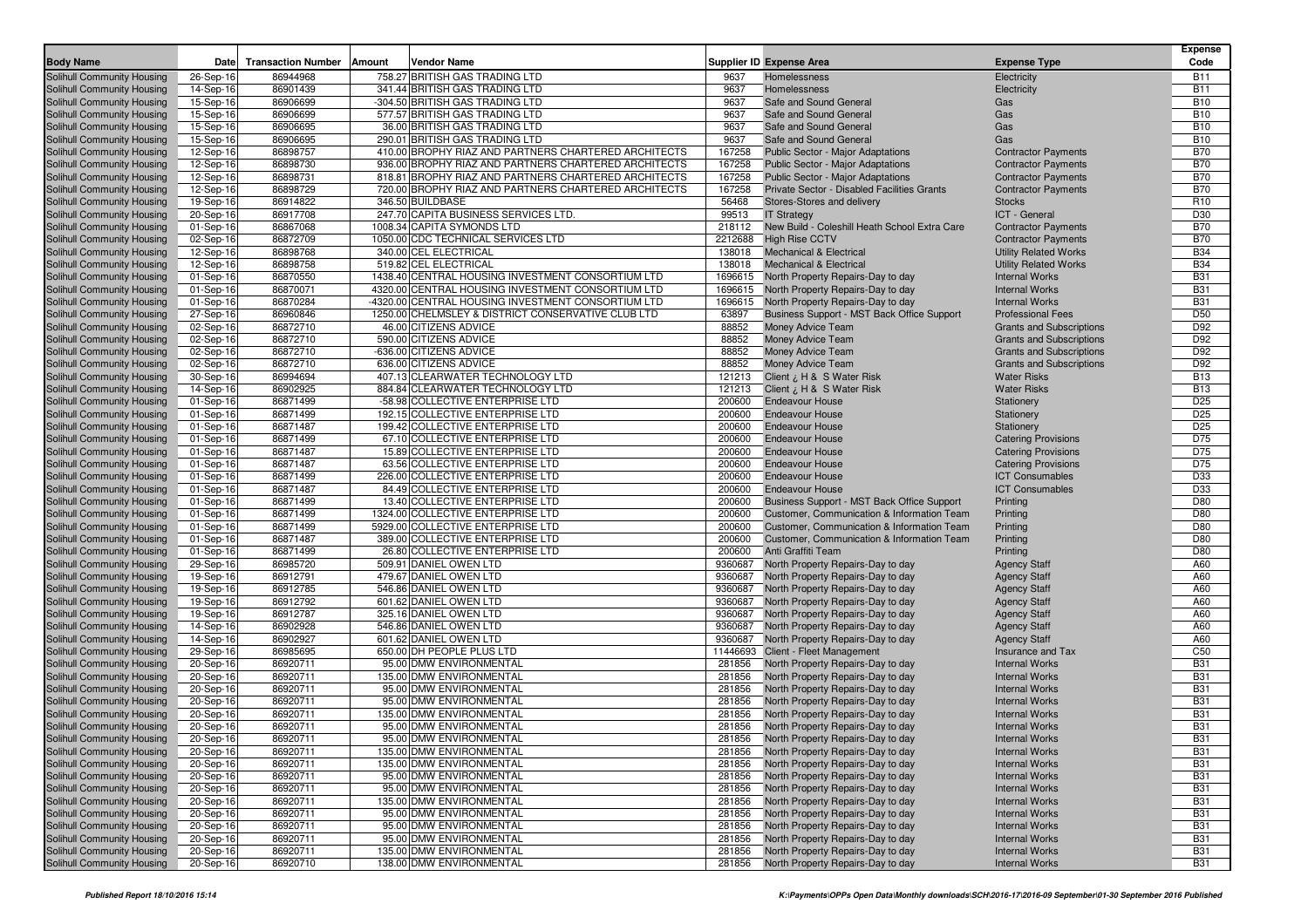|                                                          |                        |                           |        |                                                      |                  |                                      |                                                          | <b>Expense</b>           |
|----------------------------------------------------------|------------------------|---------------------------|--------|------------------------------------------------------|------------------|--------------------------------------|----------------------------------------------------------|--------------------------|
| <b>Body Name</b>                                         | <b>Date</b>            | <b>Transaction Number</b> | Amount | Vendor Name                                          |                  | <b>Supplier ID Expense Area</b>      | <b>Expense Type</b>                                      | Code                     |
| Solihull Community Housing                               | 20-Sep-16              | 86920710                  |        | 95.00 DMW ENVIRONMENTAL                              | 281856           | North Property Repairs-Day to day    | <b>Internal Works</b>                                    | <b>B31</b>               |
| Solihull Community Housing                               | 20-Sep-16              | 86920710                  |        | 95.00 DMW ENVIRONMENTAL                              | 281856           | North Property Repairs-Day to day    | <b>Internal Works</b>                                    | <b>B31</b>               |
| Solihull Community Housing                               | 20-Sep-16              | 86920710                  |        | 95.00 DMW ENVIRONMENTAL                              | 281856           | North Property Repairs-Day to day    | <b>Internal Works</b>                                    | <b>B31</b>               |
| Solihull Community Housing                               | 20-Sep-16              | 86920710                  |        | 95.00 DMW ENVIRONMENTAL                              | 281856           | North Property Repairs-Day to day    | <b>Internal Works</b>                                    | <b>B31</b>               |
| Solihull Community Housing                               | 20-Sep-16              | 86920710                  |        | 95.00 DMW ENVIRONMENTAL                              | 281856           | North Property Repairs-Day to day    | <b>Internal Works</b>                                    | <b>B31</b>               |
| Solihull Community Housing                               | 20-Sep-16              | 86920710                  |        | 95.00 DMW ENVIRONMENTAL                              | 281856           | North Property Repairs-Day to day    | <b>Internal Works</b>                                    | <b>B31</b>               |
| Solihull Community Housing                               | 20-Sep-16              | 86920710                  |        | 95.00 DMW ENVIRONMENTAL                              | 281856           | North Property Repairs-Day to day    | <b>Internal Works</b>                                    | <b>B31</b>               |
| Solihull Community Housing                               | 20-Sep-16              | 86920710                  |        | 95.00 DMW ENVIRONMENTAL                              | 281856           | North Property Repairs-Day to day    | <b>Internal Works</b>                                    | <b>B31</b>               |
| Solihull Community Housing                               | 20-Sep-16              | 86920709                  |        | 85.00 DMW ENVIRONMENTAL                              | 281856           | <b>Direct-Adaptations-Showers</b>    | <b>Internal Works</b>                                    | <b>B31</b>               |
| Solihull Community Housing                               | 20-Sep-16              | 86920709                  |        | 85.00 DMW ENVIRONMENTAL                              | 281856           | <b>Direct-Adaptations-Showers</b>    | <b>Internal Works</b>                                    | <b>B31</b>               |
| Solihull Community Housing                               | 20-Sep-16              | 86920709                  |        | 135.00 DMW ENVIRONMENTAL                             | 281856           | <b>Direct-Adaptations-Showers</b>    | <b>Internal Works</b>                                    | <b>B31</b>               |
| Solihull Community Housing                               | 20-Sep-16              | 86920709                  |        | 85.00 DMW ENVIRONMENTAL                              | 281856           | <b>Direct-Adaptations-Showers</b>    | <b>Internal Works</b>                                    | <b>B31</b>               |
| Solihull Community Housing                               | 20-Sep-16              | 86920709                  |        | 85.00 DMW ENVIRONMENTAL                              | 281856           | <b>Direct-Adaptations-Showers</b>    | <b>Internal Works</b>                                    | <b>B31</b>               |
| Solihull Community Housing                               | 20-Sep-16              | 86920709                  |        | 135.00 DMW ENVIRONMENTAL                             | 281856           | <b>Direct-Adaptations-Showers</b>    | <b>Internal Works</b>                                    | <b>B31</b>               |
| Solihull Community Housing                               | 20-Sep-16              | 86920709                  |        | 135.00 DMW ENVIRONMENTAL                             | 281856           | <b>Direct-Adaptations-Showers</b>    | <b>Internal Works</b>                                    | <b>B31</b>               |
| Solihull Community Housing                               | 20-Sep-16              | 86920709                  |        | 135.00 DMW ENVIRONMENTAL                             | 281856           | <b>Direct-Adaptations-Showers</b>    | <b>Internal Works</b>                                    | <b>B31</b>               |
| Solihull Community Housing                               | 20-Sep-16              | 86920709                  |        | 135.00 DMW ENVIRONMENTAL                             | 281856           | <b>Direct-Adaptations-Showers</b>    | <b>Internal Works</b>                                    | <b>B31</b>               |
| Solihull Community Housing                               | 20-Sep-16              | 86920707                  |        | 450.00 DMW ENVIRONMENTAL                             | 281856           | Direct - Asbestos                    | <b>Internal Works</b>                                    | <b>B31</b>               |
| Solihull Community Housing                               | 20-Sep-16              | 86920712                  |        | 95.00 DMW ENVIRONMENTAL                              | 281856           | Gas Warm Air/B'boiler/Storage Heater | <b>Contractor Payments</b>                               | <b>B70</b>               |
| Solihull Community Housing                               | 20-Sep-16              | 86920712                  |        | 95.00 DMW ENVIRONMENTAL                              | 281856           | Gas Warm Air/B'boiler/Storage Heater | <b>Contractor Payments</b>                               | <b>B70</b>               |
| Solihull Community Housing                               | 20-Sep-16              | 86920711                  |        | 135.00 DMW ENVIRONMENTAL                             | 281856           | Kitchens                             | <b>Contractor Payments</b>                               | <b>B70</b>               |
| Solihull Community Housing                               | 20-Sep-16              | 86920711                  |        | 135.00 DMW ENVIRONMENTAL                             | 281856           | Kitchens                             | <b>Contractor Payments</b>                               | <b>B70</b>               |
| Solihull Community Housing                               | 20-Sep-16              | 86920711                  |        | 135.00 DMW ENVIRONMENTAL                             | 281856           | Kitchens                             | <b>Contractor Payments</b>                               | <b>B70</b>               |
| Solihull Community Housing                               | 20-Sep-16              | 86920711                  |        | 135.00 DMW ENVIRONMENTAL                             | 281856           | Kitchens                             | <b>Contractor Payments</b>                               | <b>B70</b>               |
| Solihull Community Housing                               | 20-Sep-16              | 86920711                  |        | 135.00 DMW ENVIRONMENTAL                             | 281856           | Kitchens                             | <b>Contractor Payments</b>                               | <b>B70</b>               |
| Solihull Community Housing                               | 20-Sep-16              | 86920711                  |        | 135.00 DMW ENVIRONMENTAL                             | 281856           | Kitchens                             | <b>Contractor Payments</b>                               | <b>B70</b>               |
| Solihull Community Housing                               | 20-Sep-16              | 86920711                  |        | 135.00 DMW ENVIRONMENTAL                             | 281856           | Kitchens                             | <b>Contractor Payments</b>                               | <b>B70</b>               |
| Solihull Community Housing                               | 20-Sep-16              | 86920711                  |        | 135.00 DMW ENVIRONMENTAL                             | 281856           | <b>Kitchens</b>                      | <b>Contractor Payments</b>                               | <b>B70</b>               |
| Solihull Community Housing                               | 20-Sep-16              | 86920711                  |        | 135.00 DMW ENVIRONMENTAL                             | 281856           | <b>Kitchens</b>                      | <b>Contractor Payments</b>                               | <b>B70</b>               |
| Solihull Community Housing                               | 20-Sep-16              | 86920711                  |        | 135.00 DMW ENVIRONMENTAL                             | 281856           | Kitchens                             | <b>Contractor Payments</b>                               | <b>B70</b>               |
| Solihull Community Housing<br>Solihull Community Housing | 20-Sep-16              | 86920708<br>86920708      |        | 135.00 DMW ENVIRONMENTAL<br>135.00 DMW ENVIRONMENTAL | 281856           | Kitchens                             | <b>Contractor Payments</b>                               | <b>B70</b><br><b>B70</b> |
| Solihull Community Housing                               | 20-Sep-16              |                           |        | 85.00 DMW ENVIRONMENTAL                              | 281856           | Kitchens                             | <b>Contractor Payments</b>                               | <b>B70</b>               |
| Solihull Community Housing                               | 20-Sep-16<br>20-Sep-16 | 86920708<br>86920708      |        | 135.00 DMW ENVIRONMENTAL                             | 281856<br>281856 | Kitchens<br>Kitchens                 | <b>Contractor Payments</b><br><b>Contractor Payments</b> | <b>B70</b>               |
| Solihull Community Housing                               | 20-Sep-16              | 86920708                  |        | 135.00 DMW ENVIRONMENTAL                             | 281856           | Kitchens                             | <b>Contractor Payments</b>                               | <b>B70</b>               |
| Solihull Community Housing                               | 20-Sep-16              | 86920708                  |        | 135.00 DMW ENVIRONMENTAL                             | 281856           | Kitchens                             | <b>Contractor Payments</b>                               | <b>B70</b>               |
| Solihull Community Housing                               | 20-Sep-16              | 86920708                  |        | 135.00 DMW ENVIRONMENTAL                             | 281856           | Kitchens                             | <b>Contractor Payments</b>                               | <b>B70</b>               |
| Solihull Community Housing                               | 20-Sep-16              | 86920708                  |        | 135.00 DMW ENVIRONMENTAL                             | 281856           | Kitchens                             | <b>Contractor Payments</b>                               | <b>B70</b>               |
| Solihull Community Housing                               | 20-Sep-16              | 86920708                  |        | 135.00 DMW ENVIRONMENTAL                             | 281856           | Kitchens                             | <b>Contractor Payments</b>                               | <b>B70</b>               |
| Solihull Community Housing                               | 20-Sep-16              | 86920708                  |        | 135.00 DMW ENVIRONMENTAL                             | 281856           | Kitchens                             | <b>Contractor Payments</b>                               | <b>B70</b>               |
| Solihull Community Housing                               | 20-Sep-16              | 86920708                  |        | 135.00 DMW ENVIRONMENTAL                             | 281856           | Kitchens                             | <b>Contractor Payments</b>                               | <b>B70</b>               |
| Solihull Community Housing                               | 20-Sep-16              | 86920708                  |        | 135.00 DMW ENVIRONMENTAL                             | 281856           | Kitchens                             | <b>Contractor Payments</b>                               | <b>B70</b>               |
| Solihull Community Housing                               | 20-Sep-16              | 86920712                  |        | 85.00 DMW ENVIRONMENTAL                              | 281856           | <b>Community Centres</b>             | <b>Contractor Payments</b>                               | <b>B70</b>               |
| Solihull Community Housing                               | 09-Sep-16              | 86894473                  |        | 413.45 DODD GROUP                                    | 164798           | <b>MST</b> -Structural Works         | <b>Contractor Payments</b>                               | <b>B70</b>               |
| Solihull Community Housing                               | 23-Sep-16              | 86935870                  |        | 493.80 DODD GROUP                                    | 164798           | North Property Repairs-Voids         | Voids                                                    | <b>B38</b>               |
| Solihull Community Housing                               | 23-Sep-16              | 86935866                  |        | 301.79 DODD GROUP                                    | 164798           | North Property Repairs-Voids         | Voids                                                    | <b>B38</b>               |
| Solihull Community Housing                               | 23-Sep-16              | 86935828                  |        | 482.34 DODD GROUP                                    | 164798           | North Property Repairs-Voids         | Voids                                                    | <b>B38</b>               |
| Solihull Community Housing                               | 23-Sep-16              | 86935827                  |        | 463.57 DODD GROUP                                    | 164798           | North Property Repairs-Voids         | Voids                                                    | <b>B38</b>               |
| Solihull Community Housing                               | 23-Sep-16              | 86935826                  |        | 610.06 DODD GROUP                                    | 164798           | <b>North Property Repairs-Voids</b>  | Voids                                                    | <b>B38</b>               |
| Solihull Community Housing                               | 23-Sep-16              | 86935825                  |        | 1124.48 DODD GROUP                                   | 164798           | North Property Repairs-Voids         | Voids                                                    | <b>B38</b>               |
| Solihull Community Housing                               | 23-Sep-16              | 86935824                  |        | 480.74 DODD GROUP                                    | 164798           | North Property Repairs-Voids         | Voids                                                    | <b>B38</b>               |
| Solihull Community Housing                               | 23-Sep-16              | 86935823                  |        | 2194.78 DODD GROUP                                   | 164798           | North Property Repairs-Voids         | Voids                                                    | <b>B38</b>               |
| Solihull Community Housing                               | 23-Sep-16              | 86935822                  |        | 250.26 DODD GROUP                                    | 164798           | <b>North Property Repairs-Voids</b>  | Voids                                                    | <b>B38</b>               |
| Solihull Community Housing                               | 23-Sep-16              | 86935819                  |        | 469.16 DODD GROUP                                    |                  | 164798 North Property Repairs-Voids  | Voids                                                    | <b>B38</b>               |
| Solihull Community Housing                               | 23-Sep-16              | 86935818                  |        | 783.47 DODD GROUP                                    |                  | 164798 North Property Repairs-Voids  | Voids                                                    | <b>B38</b>               |
| Solihull Community Housing                               | 23-Sep-16              | 86935816                  |        | 379.26 DODD GROUP                                    |                  | 164798 North Property Repairs-Voids  | Voids                                                    | <b>B38</b>               |
| Solihull Community Housing                               | 23-Sep-16              | 86935815                  |        | 406.41 DODD GROUP                                    | 164798           | North Property Repairs-Voids         | Voids                                                    | <b>B38</b>               |
| Solihull Community Housing                               | 23-Sep-16              | 86935814                  |        | 645.25 DODD GROUP                                    | 164798           | <b>North Property Repairs-Voids</b>  | Voids                                                    | <b>B38</b>               |
| Solihull Community Housing                               | 23-Sep-16              | 86935813                  |        | 459.36 DODD GROUP                                    | 164798           | <b>North Property Repairs-Voids</b>  | Voids                                                    | <b>B38</b>               |
| Solihull Community Housing                               | 23-Sep-16              | 86935852                  |        | 555.52 DODD GROUP                                    | 164798           | North Property Repairs-Voids         | Voids                                                    | <b>B38</b>               |
| Solihull Community Housing                               | 23-Sep-16              | 86935849                  |        | 251.44 DODD GROUP                                    | 164798           | North Property Repairs-Voids         | Voids                                                    | <b>B38</b>               |
| Solihull Community Housing                               | 23-Sep-16              | 86935844                  |        | 572.93 DODD GROUP                                    | 164798           | North Property Repairs-Voids         | Voids                                                    | <b>B38</b>               |
| Solihull Community Housing                               | 23-Sep-16              | 86935812                  |        | 2045.30 DODD GROUP                                   | 164798           | North Property Repairs-Voids         | Voids                                                    | <b>B38</b>               |
| Solihull Community Housing                               | 23-Sep-16              | 86935811                  |        | 409.93 DODD GROUP                                    | 164798           | North Property Repairs-Voids         | Voids                                                    | <b>B38</b>               |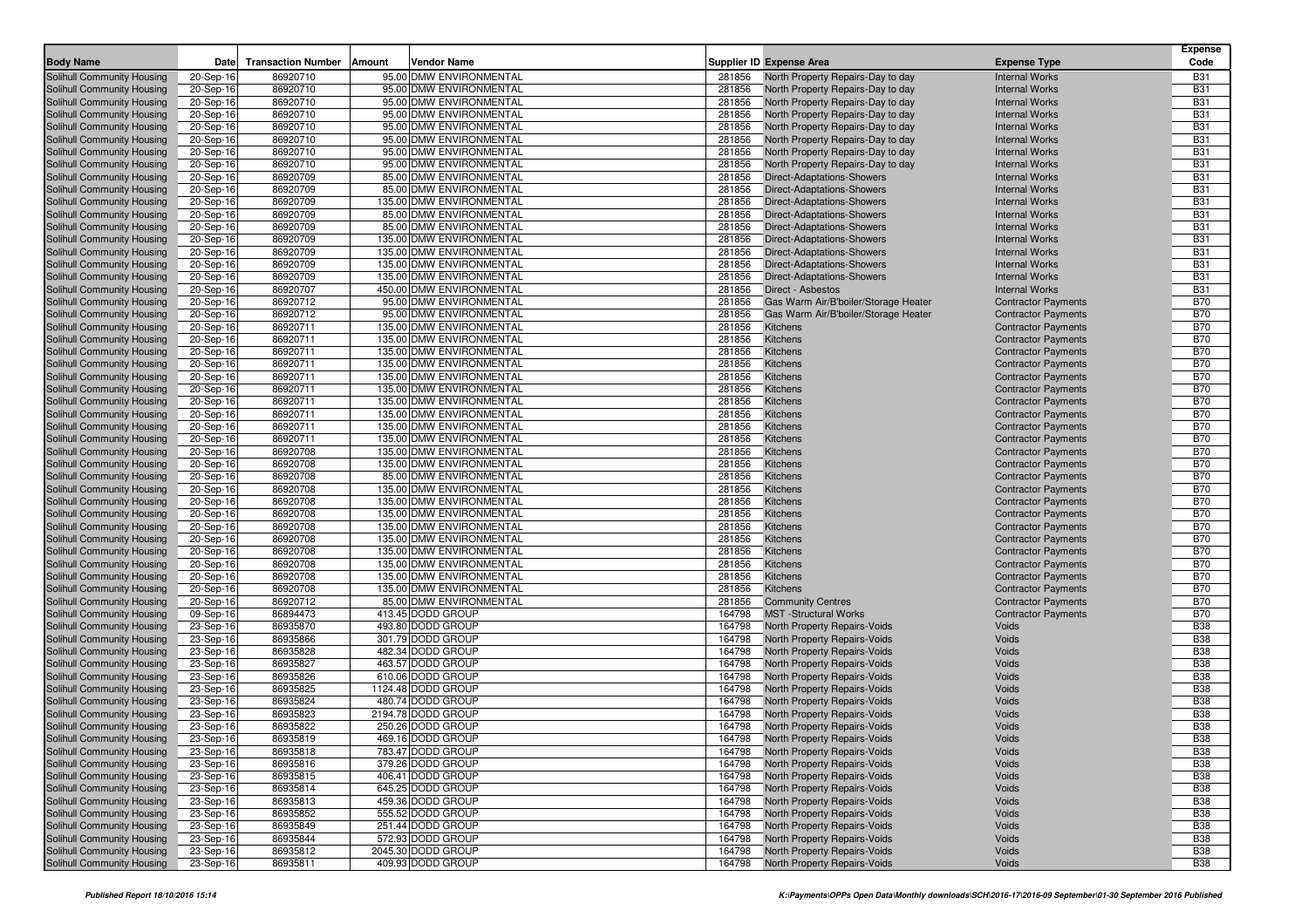| <b>Body Name</b>                                         | Date                   | <b>Transaction Number</b> | Amount | Vendor Name                            |                  | Supplier ID Expense Area                                     | <b>Expense Type</b>          | <b>Expense</b><br>Code   |
|----------------------------------------------------------|------------------------|---------------------------|--------|----------------------------------------|------------------|--------------------------------------------------------------|------------------------------|--------------------------|
| Solihull Community Housing                               | 23-Sep-16              | 86935810                  |        | 707.27 DODD GROUP                      | 164798           | <b>North Property Repairs-Voids</b>                          | Voids                        | <b>B38</b>               |
| Solihull Community Housing                               | 23-Sep-16              | 86935809                  |        | 573.79 DODD GROUP                      | 164798           | North Property Repairs-Voids                                 | Voids                        | <b>B38</b>               |
| Solihull Community Housing                               | 23-Sep-16              | 86935808                  |        | 352.40 DODD GROUP                      | 164798           | North Property Repairs-Voids                                 | Voids                        | <b>B38</b>               |
| Solihull Community Housing                               | 23-Sep-16              | 86935807                  |        | 819.89 DODD GROUP                      | 164798           | North Property Repairs-Voids                                 | Voids                        | <b>B38</b>               |
| Solihull Community Housing                               | 23-Sep-16              | 86935806                  |        | 384.48 DODD GROUP                      | 164798           | North Property Repairs-Voids                                 | Voids                        | <b>B38</b>               |
| Solihull Community Housing                               | 23-Sep-16              | 86935804                  |        | 1795.57 DODD GROUP                     | 164798           | North Property Repairs-Voids                                 | Voids                        | <b>B38</b>               |
| Solihull Community Housing                               | 23-Sep-16              | 86935803                  |        | 581.77 DODD GROUP                      | 164798           | North Property Repairs-Voids                                 | Voids                        | <b>B38</b>               |
| Solihull Community Housing                               | 23-Sep-16              | 86935802                  |        | 436.33 DODD GROUP                      | 164798           | North Property Repairs-Voids                                 | Voids                        | <b>B38</b>               |
| Solihull Community Housing                               | 23-Sep-16              | 86935801                  |        | 653.58 DODD GROUP                      | 164798           | North Property Repairs-Voids                                 | Voids                        | <b>B38</b>               |
| Solihull Community Housing                               | 23-Sep-16              | 86935800                  |        | 518.15 DODD GROUP                      | 164798           | North Property Repairs-Voids                                 | Voids                        | <b>B38</b>               |
| Solihull Community Housing                               | 23-Sep-16              | 86935799                  |        | 506.59 DODD GROUP                      | 164798           | North Property Repairs-Voids                                 | Voids                        | <b>B38</b>               |
| Solihull Community Housing                               | 23-Sep-16              | 86935798                  |        | 260.71 DODD GROUP                      | 164798           | North Property Repairs-Voids                                 | Voids                        | <b>B38</b>               |
| Solihull Community Housing                               | 23-Sep-16              | 86935797                  |        | 1041.46 DODD GROUP                     | 164798           | North Property Repairs-Voids                                 | Voids                        | <b>B38</b>               |
| Solihull Community Housing                               | 23-Sep-16              | 86935796                  |        | 865.92 DODD GROUP                      | 164798           | North Property Repairs-Voids                                 | Voids                        | <b>B38</b>               |
| Solihull Community Housing                               | 23-Sep-16              | 86935794                  |        | 697.93 DODD GROUP                      | 164798           | North Property Repairs-Voids                                 | Voids                        | <b>B38</b>               |
| Solihull Community Housing                               | 23-Sep-16              | 86935795                  |        | 1814.14 DODD GROUP                     | 164798           | North Property Repairs-Voids                                 | Voids                        | <b>B38</b>               |
| Solihull Community Housing                               | 23-Sep-16              | 86935793                  |        | 527.68 DODD GROUP                      | 164798           | North Property Repairs-Voids                                 | Voids                        | <b>B38</b>               |
| Solihull Community Housing                               | 23-Sep-16              | 86935792                  |        | 825.07 DODD GROUP                      | 164798           | North Property Repairs-Voids                                 | Voids                        | <b>B38</b>               |
| Solihull Community Housing<br>Solihull Community Housing | 23-Sep-16<br>23-Sep-16 | 86935829<br>86935930      |        | 557.90 DODD GROUP<br>308.01 DODD GROUP | 164798<br>164798 | North Property Repairs-Voids<br>North Property Repairs-Voids | Voids<br>Voids               | <b>B38</b><br><b>B38</b> |
| Solihull Community Housing                               | 23-Sep-16              | 86935926                  |        | 418.81 DODD GROUP                      | 164798           | North Property Repairs-Voids                                 | Voids                        | <b>B38</b>               |
| Solihull Community Housing                               | 23-Sep-16              | 86935919                  |        | 213.28 DODD GROUP                      | 164798           | North Property Repairs-Voids                                 | Voids                        | <b>B38</b>               |
| Solihull Community Housing                               | 23-Sep-16              | 86935931                  |        | 255.45 DODD GROUP                      | 164798           | North Property Repairs-Voids                                 | Voids                        | <b>B38</b>               |
| Solihull Community Housing                               | 09-Sep-16              | 86895933                  |        | 277.77 DODD GROUP                      | 164798           | North Property Repairs-Voids                                 | Voids                        | <b>B38</b>               |
| Solihull Community Housing                               | 09-Sep-16              | 86895800                  |        | 294.52 DODD GROUP                      | 164798           | North Property Repairs-Voids                                 | Voids                        | <b>B38</b>               |
| Solihull Community Housing                               | 09-Sep-16              | 86895795                  |        | 224.70 DODD GROUP                      | 164798           | North Property Repairs-Voids                                 | Voids                        | <b>B38</b>               |
| Solihull Community Housing                               | 09-Sep-16              | 86895904                  |        | 227.20 DODD GROUP                      | 164798           | <b>North Property Repairs-Voids</b>                          | Voids                        | <b>B38</b>               |
| Solihull Community Housing                               | 09-Sep-16              | 86895910                  |        | 335.43 DODD GROUP                      | 164798           | North Property Repairs-Voids                                 | Voids                        | <b>B38</b>               |
| Solihull Community Housing                               | 09-Sep-16              | 86895909                  |        | 323.59 DODD GROUP                      | 164798           | North Property Repairs-Voids                                 | Voids                        | <b>B38</b>               |
| Solihull Community Housing                               | 09-Sep-16              | 86895907                  |        | 304.87 DODD GROUP                      | 164798           | <b>North Property Repairs-Voids</b>                          | Voids                        | <b>B38</b>               |
| Solihull Community Housing                               | 09-Sep-16              | 86895896                  |        | 507.85 DODD GROUP                      | 164798           | North Property Repairs-Voids                                 | Voids                        | <b>B38</b>               |
| Solihull Community Housing                               | 09-Sep-16              | 86895895                  |        | 213.10 DODD GROUP                      | 164798           | North Property Repairs-Voids                                 | Voids                        | <b>B38</b>               |
| Solihull Community Housing                               | 09-Sep-16              | 86895894                  |        | 241.20 DODD GROUP                      | 164798           | North Property Repairs-Voids                                 | Voids                        | <b>B38</b>               |
| Solihull Community Housing                               | 09-Sep-16              | 86895890                  |        | 227.44 DODD GROUP                      | 164798           | North Property Repairs-Voids                                 | Voids                        | <b>B38</b>               |
| Solihull Community Housing                               | 09-Sep-16              | 86895766                  |        | 339.16 DODD GROUP                      | 164798           | North Property Repairs-Voids                                 | Voids                        | <b>B38</b>               |
| Solihull Community Housing                               | 09-Sep-16              | 86895762                  |        | 323.77 DODD GROUP                      | 164798           | North Property Repairs-Voids                                 | Voids                        | <b>B38</b>               |
| Solihull Community Housing                               | 09-Sep-16              | 86895761                  |        | 313.01 DODD GROUP                      | 164798           | <b>North Property Repairs-Voids</b>                          | Voids                        | <b>B38</b>               |
| Solihull Community Housing                               | 09-Sep-16              | 86895906                  |        | 302.17 DODD GROUP                      | 164798           | North Property Repairs-Voids                                 | Voids                        | <b>B38</b>               |
| Solihull Community Housing                               | 09-Sep-16              | 86895742                  |        | 344.83 DODD GROUP                      | 164798           | <b>North Property Repairs-Voids</b>                          | Voids                        | <b>B38</b>               |
| Solihull Community Housing                               | 09-Sep-16              | 86895730                  |        | 245.80 DODD GROUP                      | 164798           | North Property Repairs-Voids                                 | Voids                        | <b>B38</b>               |
| Solihull Community Housing                               | 09-Sep-16              | 86895716                  |        | 296.92 DODD GROUP                      | 164798           | North Property Repairs-Voids                                 | Voids                        | <b>B38</b>               |
| Solihull Community Housing                               | 09-Sep-16              | 86895720                  |        | 239.25 DODD GROUP<br>316.85 DODD GROUP | 164798           | North Property Repairs-Voids                                 | Voids<br>Voids               | <b>B38</b><br><b>B38</b> |
| Solihull Community Housing<br>Solihull Community Housing | 09-Sep-16<br>09-Sep-16 | 86895717<br>86895727      |        | 239.33 DODD GROUP                      | 164798<br>164798 | North Property Repairs-Voids<br>North Property Repairs-Voids | Voids                        | <b>B38</b>               |
| Solihull Community Housing                               | 23-Sep-16              | 86936206                  |        | 437.06 DODD GROUP                      | 164798           | <b>Public Sector - Major Adaptations</b>                     | <b>Contractor Payments</b>   | <b>B70</b>               |
| Solihull Community Housing                               | 09-Sep-16              | 86896013                  |        | 393.33 DODD GROUP                      | 164798           | <b>Public Sector - Major Adaptations</b>                     | <b>Contractor Payments</b>   | <b>B70</b>               |
| Solihull Community Housing                               | 09-Sep-16              | 86896012                  |        | 499.66 DODD GROUP                      | 164798           | <b>Public Sector - Major Adaptations</b>                     | <b>Contractor Payments</b>   | <b>B70</b>               |
| Solihull Community Housing                               | 09-Sep-16              | 86896011                  |        | 523.64 DODD GROUP                      | 164798           | <b>Public Sector - Major Adaptations</b>                     | <b>Contractor Payments</b>   | <b>B70</b>               |
| Solihull Community Housing                               | 09-Sep-16              | 86896009                  |        | 444.15 DODD GROUP                      | 164798           | <b>Public Sector - Major Adaptations</b>                     | <b>Contractor Payments</b>   | <b>B70</b>               |
| Solihull Community Housing                               | 09-Sep-16              | 86896008                  |        | 569.04 DODD GROUP                      | 164798           | <b>Public Sector - Major Adaptations</b>                     | <b>Contractor Payments</b>   | <b>B70</b>               |
| Solihull Community Housing                               | 09-Sep-16              | 86896007                  |        | 540.95 DODD GROUP                      | 164798           | <b>Public Sector - Major Adaptations</b>                     | <b>Contractor Payments</b>   | <b>B70</b>               |
| Solihull Community Housing                               | 09-Sep-16              | 86896004                  |        | 518.23 DODD GROUP                      | 164798           | <b>Public Sector - Major Adaptations</b>                     | <b>Contractor Payments</b>   | <b>B70</b>               |
| Solihull Community Housing                               | 09-Sep-16              | 86896002                  |        | 484.35 DODD GROUP                      | 164798           | Public Sector - Major Adaptations                            | <b>Contractor Payments</b>   | <b>B70</b>               |
| Solihull Community Housing                               | 09-Sep-16              | 86896001                  |        | 475.77 DODD GROUP                      |                  | 164798 Public Sector - Major Adaptations                     | <b>Contractor Payments</b>   | <b>B70</b>               |
| Solihull Community Housing                               | 09-Sep-16              | 86896023                  |        | 482.73 DODD GROUP                      |                  | 164798 Public Sector - Major Adaptations                     | <b>Contractor Payments</b>   | <b>B70</b>               |
| Solihull Community Housing                               | 09-Sep-16              | 86896022                  |        | 457.34 DODD GROUP                      |                  | 164798 Public Sector - Major Adaptations                     | <b>Contractor Payments</b>   | <b>B70</b>               |
| <b>Solihull Community Housing</b>                        | 09-Sep-16              | 86896019                  |        | 302.54 DODD GROUP                      |                  | 164798 Public Sector - Major Adaptations                     | <b>Contractor Payments</b>   | <b>B70</b>               |
| Solihull Community Housing                               | 09-Sep-16              | 86896017                  |        | 459.75 DODD GROUP                      |                  | 164798 Public Sector - Major Adaptations                     | <b>Contractor Payments</b>   | <b>B70</b>               |
| Solihull Community Housing                               | 09-Sep-16              | 86896014                  |        | 454.06 DODD GROUP                      |                  | 164798 Public Sector - Major Adaptations                     | <b>Contractor Payments</b>   | <b>B70</b>               |
| Solihull Community Housing                               | 09-Sep-16              | 86896015                  |        | 661.34 DODD GROUP                      |                  | 164798 Public Sector - Major Adaptations                     | <b>Contractor Payments</b>   | <b>B70</b>               |
| Solihull Community Housing                               | 09-Sep-16              | 86896018                  |        | 490.05 DODD GROUP                      | 164798           | <b>Public Sector - Major Adaptations</b>                     | <b>Contractor Payments</b>   | <b>B70</b>               |
| Solihull Community Housing                               | 09-Sep-16              | 86894854                  |        | 277.89 DODD GROUP                      | 164798           | <b>Mechanical &amp; Electrical</b>                           | <b>Utility Related Works</b> | <b>B34</b>               |
| Solihull Community Housing                               | 09-Sep-16              | 86894844                  |        | 530.59 DODD GROUP                      | 164798           | <b>Mechanical &amp; Electrical</b>                           | <b>Utility Related Works</b> | <b>B34</b>               |
| Solihull Community Housing                               | 09-Sep-16              | 86895049                  |        | 229.75 DODD GROUP                      |                  | 164798 Mechanical & Electrical                               | <b>Utility Related Works</b> | <b>B34</b>               |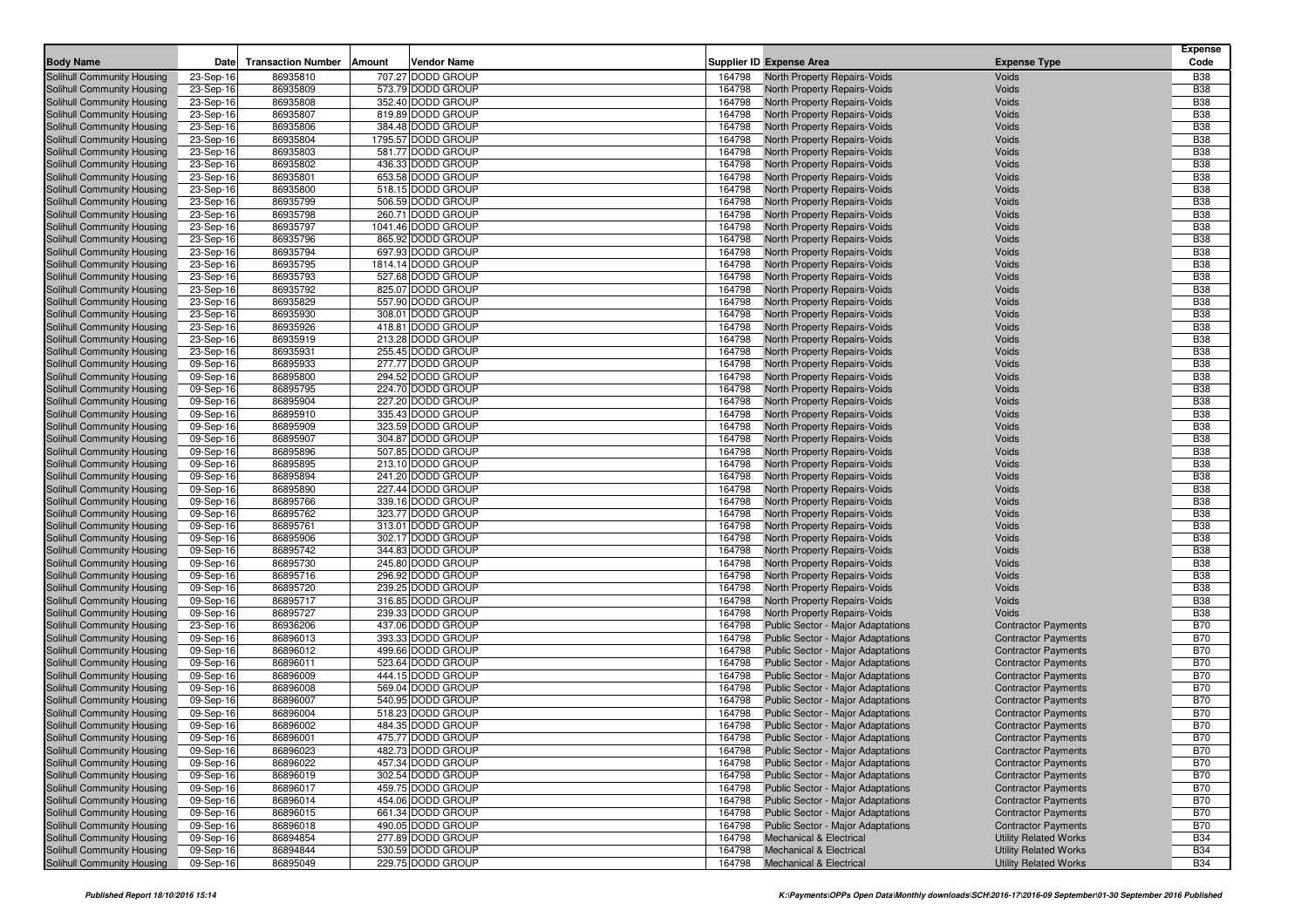|                            |             |                           |        |                                          |        |                                                                                     |                              | <b>Expense</b> |
|----------------------------|-------------|---------------------------|--------|------------------------------------------|--------|-------------------------------------------------------------------------------------|------------------------------|----------------|
| <b>Body Name</b>           | <b>Date</b> | <b>Transaction Number</b> | Amount | Vendor Name                              |        | Supplier ID Expense Area                                                            | <b>Expense Type</b>          | Code           |
| Solihull Community Housing | 09-Sep-16   | 86895048                  |        | 302.30 DODD GROUP                        | 164798 | <b>Mechanical &amp; Electrical</b>                                                  | <b>Utility Related Works</b> | <b>B34</b>     |
| Solihull Community Housing | 09-Sep-16   | 86894810                  |        | 298.37 DODD GROUP                        | 164798 | <b>Mechanical &amp; Electrical</b>                                                  | <b>Utility Related Works</b> | <b>B34</b>     |
| Solihull Community Housing | 09-Sep-16   | 86894814                  |        | 248.27 DODD GROUP                        | 164798 | <b>Mechanical &amp; Electrical</b>                                                  | <b>Utility Related Works</b> | <b>B34</b>     |
| Solihull Community Housing | 09-Sep-16   | 86894813                  |        | 385.42 DODD GROUP                        | 164798 | <b>Mechanical &amp; Electrical</b>                                                  | <b>Utility Related Works</b> | <b>B34</b>     |
| Solihull Community Housing | 09-Sep-16   | 86894811                  |        | 277.89 DODD GROUP                        | 164798 | <b>Mechanical &amp; Electrical</b>                                                  | <b>Utility Related Works</b> | <b>B34</b>     |
| Solihull Community Housing | 09-Sep-16   | 86894820                  |        | 762.13 DODD GROUP                        | 164798 | <b>Mechanical &amp; Electrical</b>                                                  | <b>Utility Related Works</b> | <b>B34</b>     |
| Solihull Community Housing | 09-Sep-16   | 86894003                  |        | 227.08 DODD GROUP                        | 164798 | <b>Mechanical &amp; Electrical</b>                                                  | <b>Utility Related Works</b> | <b>B34</b>     |
| Solihull Community Housing | 09-Sep-16   | 86893955                  |        | 227.08 DODD GROUP                        | 164798 | <b>Mechanical &amp; Electrical</b>                                                  | <b>Utility Related Works</b> | <b>B34</b>     |
| Solihull Community Housing | 09-Sep-16   | 86893981                  |        | 222.80 DODD GROUP                        | 164798 | <b>Mechanical &amp; Electrical</b>                                                  | <b>Utility Related Works</b> | <b>B34</b>     |
| Solihull Community Housing | 09-Sep-16   | 86893982                  |        | 218.14 DODD GROUP                        | 164798 | <b>Mechanical &amp; Electrical</b>                                                  | <b>Utility Related Works</b> | <b>B34</b>     |
| Solihull Community Housing | 09-Sep-16   | 86895116                  |        | 254.83 DODD GROUP                        | 164798 | <b>Mechanical &amp; Electrical</b>                                                  | <b>Utility Related Works</b> | <b>B34</b>     |
| Solihull Community Housing | 09-Sep-16   | 86895104                  |        | 353.07 DODD GROUP                        | 164798 | <b>Mechanical &amp; Electrical</b>                                                  | <b>Utility Related Works</b> | <b>B34</b>     |
| Solihull Community Housing | 09-Sep-16   | 86895093                  |        | 339.35 DODD GROUP                        | 164798 | <b>Mechanical &amp; Electrical</b>                                                  | <b>Utility Related Works</b> | <b>B34</b>     |
| Solihull Community Housing | 09-Sep-16   | 86894865                  |        | 208.81 DODD GROUP                        | 164798 | Mechanical & Electrical                                                             | <b>Utility Related Works</b> | <b>B34</b>     |
| Solihull Community Housing | 09-Sep-16   | 86895090                  |        | 300.66 DODD GROUP                        | 164798 | <b>Mechanical &amp; Electrical</b>                                                  | <b>Utility Related Works</b> | <b>B34</b>     |
| Solihull Community Housing | 09-Sep-16   | 86894420                  |        | 291.95 DODD GROUP                        | 164798 | <b>Mechanical &amp; Electrical</b>                                                  | <b>Utility Related Works</b> | <b>B34</b>     |
| Solihull Community Housing | 09-Sep-16   | 86894512                  |        | 365.13 DODD GROUP                        | 164798 | <b>Mechanical &amp; Electrical</b>                                                  | <b>Utility Related Works</b> | <b>B34</b>     |
| Solihull Community Housing | 09-Sep-16   | 86894147                  |        | 354.49 DODD GROUP                        | 164798 | <b>Mechanical &amp; Electrical</b>                                                  | <b>Utility Related Works</b> | <b>B34</b>     |
| Solihull Community Housing | 09-Sep-16   | 86894139                  |        | 359.68 DODD GROUP                        | 164798 | <b>Mechanical &amp; Electrical</b>                                                  | <b>Utility Related Works</b> | <b>B34</b>     |
| Solihull Community Housing | 09-Sep-16   | 86894136                  |        | 344.31 DODD GROUP                        | 164798 | <b>Mechanical &amp; Electrical</b>                                                  | <b>Utility Related Works</b> | <b>B34</b>     |
| Solihull Community Housing | 09-Sep-16   | 86894476                  |        | 365.10 DODD GROUP                        | 164798 | <b>Mechanical &amp; Electrical</b>                                                  | <b>Utility Related Works</b> | <b>B34</b>     |
| Solihull Community Housing | 09-Sep-16   | 86894240                  |        | 373.55 DODD GROUP                        | 164798 | <b>Mechanical &amp; Electrical</b>                                                  | <b>Utility Related Works</b> | <b>B34</b>     |
| Solihull Community Housing | 09-Sep-16   | 86894220                  |        | 355.35 DODD GROUP                        | 164798 | <b>Mechanical &amp; Electrical</b>                                                  | <b>Utility Related Works</b> | <b>B34</b>     |
| Solihull Community Housing | 09-Sep-16   | 86894217                  |        | 423.19 DODD GROUP                        | 164798 | <b>Mechanical &amp; Electrical</b>                                                  | <b>Utility Related Works</b> | <b>B34</b>     |
| Solihull Community Housing | 09-Sep-16   | 86894202                  |        | 501.55 DODD GROUP                        | 164798 | Mechanical & Electrical                                                             | <b>Utility Related Works</b> | <b>B34</b>     |
| Solihull Community Housing | 09-Sep-16   | 86894459                  |        | 358.25 DODD GROUP                        | 164798 | <b>Mechanical &amp; Electrical</b>                                                  | <b>Utility Related Works</b> | <b>B34</b>     |
| Solihull Community Housing | 09-Sep-16   | 86894454                  |        | 351.33 DODD GROUP                        | 164798 | <b>Mechanical &amp; Electrical</b>                                                  | <b>Utility Related Works</b> | <b>B34</b>     |
| Solihull Community Housing | 09-Sep-16   | 86893763                  |        | 343.16 DODD GROUP                        | 164798 | <b>Mechanical &amp; Electrical</b>                                                  | <b>Utility Related Works</b> | <b>B34</b>     |
| Solihull Community Housing | 09-Sep-16   | 86893762                  |        | 351.77 DODD GROUP                        | 164798 | <b>Mechanical &amp; Electrical</b>                                                  | <b>Utility Related Works</b> | <b>B34</b>     |
| Solihull Community Housing | 09-Sep-16   | 86893912                  |        | 360.66 DODD GROUP                        | 164798 | <b>Mechanical &amp; Electrical</b>                                                  | <b>Utility Related Works</b> | <b>B34</b>     |
| Solihull Community Housing | 09-Sep-16   | 86893910                  |        | 355.35 DODD GROUP                        | 164798 | <b>Mechanical &amp; Electrical</b>                                                  | <b>Utility Related Works</b> | <b>B34</b>     |
| Solihull Community Housing | 09-Sep-16   | 86893902                  |        | 355.35 DODD GROUP                        | 164798 | <b>Mechanical &amp; Electrical</b>                                                  | <b>Utility Related Works</b> | <b>B34</b>     |
| Solihull Community Housing | 09-Sep-16   | 86893901                  |        | 379.82 DODD GROUP                        | 164798 | <b>Mechanical &amp; Electrical</b>                                                  | <b>Utility Related Works</b> | <b>B34</b>     |
| Solihull Community Housing | 09-Sep-16   | 86894159                  |        | 371.09 DODD GROUP                        | 164798 | <b>Mechanical &amp; Electrical</b>                                                  | <b>Utility Related Works</b> | <b>B34</b>     |
| Solihull Community Housing | 09-Sep-16   | 86894143                  |        | 355.75 DODD GROUP                        | 164798 | <b>Mechanical &amp; Electrical</b>                                                  | <b>Utility Related Works</b> | <b>B34</b>     |
| Solihull Community Housing | 09-Sep-16   | 86893850                  |        | 223.97 DODD GROUP                        | 164798 | <b>Mechanical &amp; Electrical</b>                                                  | <b>Utility Related Works</b> | <b>B34</b>     |
| Solihull Community Housing | 09-Sep-16   | 86893840                  |        | 361.06 DODD GROUP                        | 164798 | <b>Mechanical &amp; Electrical</b>                                                  | <b>Utility Related Works</b> | <b>B34</b>     |
| Solihull Community Housing | 09-Sep-16   | 86893839                  |        | 331.24 DODD GROUP                        | 164798 | <b>Mechanical &amp; Electrical</b>                                                  | <b>Utility Related Works</b> | <b>B34</b>     |
| Solihull Community Housing | 09-Sep-16   | 86893832                  |        | 217.39 DODD GROUP                        | 164798 | Mechanical & Electrical                                                             | <b>Utility Related Works</b> | <b>B34</b>     |
| Solihull Community Housing | 09-Sep-16   | 86893812                  |        | 343.16 DODD GROUP                        | 164798 | <b>Mechanical &amp; Electrical</b>                                                  | <b>Utility Related Works</b> | <b>B34</b>     |
| Solihull Community Housing | 09-Sep-16   | 86894788                  |        | 225.13 DODD GROUP                        | 164798 | <b>Mechanical &amp; Electrical</b>                                                  | <b>Utility Related Works</b> | <b>B34</b>     |
| Solihull Community Housing | 09-Sep-16   | 86895997                  |        | 675.39 DODD GROUP                        | 164798 | <b>Direct-Adaptations-Showers</b>                                                   | <b>Internal Works</b>        | <b>B31</b>     |
| Solihull Community Housing | 09-Sep-16   | 86895998                  |        | 224.92 DODD GROUP                        | 164798 | <b>Direct-Adaptations-Showers</b>                                                   | <b>Internal Works</b>        | <b>B31</b>     |
| Solihull Community Housing | 09-Sep-16   | 86896006                  |        | 645.96 DODD GROUP                        | 164798 | Private Sector - Disabled Facilities Grants                                         | <b>Contractor Payments</b>   | <b>B70</b>     |
| Solihull Community Housing | 09-Sep-16   | 86896005                  |        | 246.06 DODD GROUP                        | 164798 | Private Sector - Disabled Facilities Grants                                         | <b>Contractor Payments</b>   | <b>B70</b>     |
| Solihull Community Housing | 09-Sep-16   | 86896003                  |        | 812.37 DODD GROUP                        | 164798 | Private Sector - Disabled Facilities Grants                                         | <b>Contractor Payments</b>   | <b>B70</b>     |
| Solihull Community Housing | 09-Sep-16   | 86896021                  |        | 815.71 DODD GROUP                        | 164798 | Private Sector - Disabled Facilities Grants                                         | <b>Contractor Payments</b>   | <b>B70</b>     |
| Solihull Community Housing | 09-Sep-16   | 86896020                  |        | 740.33 DODD GROUP                        | 164798 | Private Sector - Disabled Facilities Grants                                         | <b>Contractor Payments</b>   | <b>B70</b>     |
| Solihull Community Housing | 09-Sep-16   | 86895234                  |        | 1696.28 DODD GROUP                       | 164798 | Gas Warm Air/B'boiler/Storage Heater                                                | <b>Contractor Payments</b>   | <b>B70</b>     |
| Solihull Community Housing |             | 86895233                  |        | 1696.28 DODD GROUP                       | 164798 | Gas Warm Air/B'boiler/Storage Heater                                                | <b>Contractor Payments</b>   | <b>B70</b>     |
|                            | 09-Sep-16   | 86895232                  |        | 1696.28 DODD GROUP                       | 164798 |                                                                                     |                              | <b>B70</b>     |
| Solihull Community Housing | 09-Sep-16   |                           |        | 1698.61 DODD GROUP                       | 164798 | Gas Warm Air/B'boiler/Storage Heater                                                | <b>Contractor Payments</b>   | <b>B70</b>     |
| Solihull Community Housing | 09-Sep-16   | 86895231                  |        | 1696.28 DODD GROUP                       |        | Gas Warm Air/B'boiler/Storage Heater                                                | <b>Contractor Payments</b>   | <b>B70</b>     |
| Solihull Community Housing | 09-Sep-16   | 86895231                  |        |                                          | 164798 | Gas Warm Air/B'boiler/Storage Heater                                                | <b>Contractor Payments</b>   |                |
| Solihull Community Housing | 09-Sep-16   | 86895231                  |        | 1698.61 DODD GROUP                       |        | 164798 Gas Warm Air/B'boiler/Storage Heater                                         | <b>Contractor Payments</b>   | <b>B70</b>     |
| Solihull Community Housing | 09-Sep-16   | 86895230                  |        | 1696.28 DODD GROUP                       |        | 164798 Gas Warm Air/B'boiler/Storage Heater                                         | <b>Contractor Payments</b>   | <b>B70</b>     |
| Solihull Community Housing | 09-Sep-16   | 86895228                  |        | 2876.30 DODD GROUP<br>2922.02 DODD GROUP |        | 164798 Gas Warm Air/B'boiler/Storage Heater<br>Gas Warm Air/B'boiler/Storage Heater | <b>Contractor Payments</b>   | B70            |
| Solihull Community Housing | 09-Sep-16   | 86895227                  |        |                                          | 164798 |                                                                                     | <b>Contractor Payments</b>   | <b>B70</b>     |
| Solihull Community Housing | 09-Sep-16   | 86895227                  |        | -2922.02 DODD GROUP                      | 164798 | Gas Warm Air/B'boiler/Storage Heater                                                | <b>Contractor Payments</b>   | <b>B70</b>     |
| Solihull Community Housing | 09-Sep-16   | 86895227                  |        | 2876.30 DODD GROUP                       | 164798 | Gas Warm Air/B'boiler/Storage Heater                                                | <b>Contractor Payments</b>   | <b>B70</b>     |
| Solihull Community Housing | 09-Sep-16   | 86895226                  |        | 2876.30 DODD GROUP                       | 164798 | Gas Warm Air/B'boiler/Storage Heater                                                | <b>Contractor Payments</b>   | <b>B70</b>     |
| Solihull Community Housing | 09-Sep-16   | 86895225                  |        | 2876.30 DODD GROUP                       | 164798 | Gas Warm Air/B'boiler/Storage Heater                                                | <b>Contractor Payments</b>   | <b>B70</b>     |
| Solihull Community Housing | 09-Sep-16   | 86895224                  |        | 2876.30 DODD GROUP                       | 164798 | Gas Warm Air/B'boiler/Storage Heater                                                | <b>Contractor Payments</b>   | <b>B70</b>     |
| Solihull Community Housing | 09-Sep-16   | 86895229                  |        | 2876.30 DODD GROUP                       | 164798 | Gas Warm Air/B'boiler/Storage Heater                                                | <b>Contractor Payments</b>   | <b>B70</b>     |
| Solihull Community Housing | 09-Sep-16   | 86894757                  |        | 2876.30 DODD GROUP                       | 164798 | Gas Warm Air/B'boiler/Storage Heater                                                | <b>Contractor Payments</b>   | <b>B70</b>     |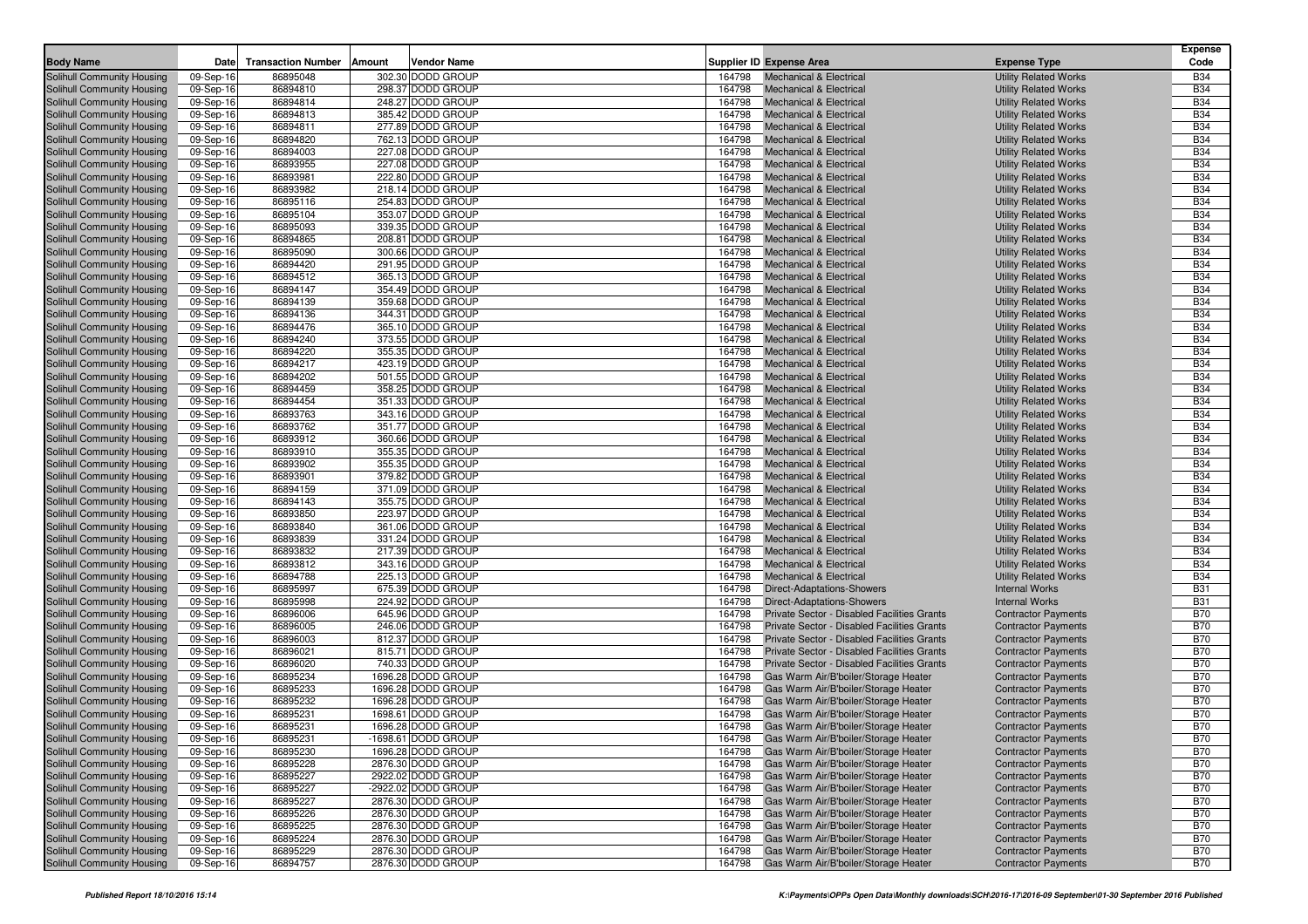|                                                                 |                         |                                    |                                                                              |                  |                                                                            |                                                          | <b>Expense</b><br>Code   |
|-----------------------------------------------------------------|-------------------------|------------------------------------|------------------------------------------------------------------------------|------------------|----------------------------------------------------------------------------|----------------------------------------------------------|--------------------------|
| <b>Body Name</b>                                                | Date                    | <b>Transaction Number   Amount</b> | Vendor Name                                                                  |                  | <b>Supplier ID Expense Area</b>                                            | <b>Expense Type</b>                                      |                          |
| Solihull Community Housing                                      | 09-Sep-16               | 86894756                           | 2876.30 DODD GROUP                                                           | 164798           | Gas Warm Air/B'boiler/Storage Heater                                       | <b>Contractor Payments</b>                               | <b>B70</b>               |
| Solihull Community Housing                                      | 09-Sep-16               | 86894755                           | 2876.30 DODD GROUP                                                           | 164798           | Gas Warm Air/B'boiler/Storage Heater                                       | <b>Contractor Payments</b>                               | <b>B70</b>               |
| Solihull Community Housing                                      | 09-Sep-16               | 86894758                           | 2876.30 DODD GROUP                                                           | 164798           | Gas Warm Air/B'boiler/Storage Heater                                       | <b>Contractor Payments</b>                               | <b>B70</b>               |
| Solihull Community Housing                                      | 27-Sep-16               | 86960907                           | 401.52 DODD GROUP                                                            | 164798           | <b>Electrical Improvement Works</b>                                        | <b>Contractor Payments</b>                               | <b>B70</b>               |
| Solihull Community Housing                                      | 27-Sep-16               | 86960892                           | 381.21 DODD GROUP                                                            | 164798           | <b>Electrical Improvement Works</b>                                        | <b>Contractor Payments</b>                               | <b>B70</b>               |
| Solihull Community Housing                                      | 27-Sep-16               | 86960890                           | 219.98 DODD GROUP                                                            | 164798           | <b>Electrical Improvement Works</b>                                        | <b>Contractor Payments</b>                               | <b>B70</b>               |
| Solihull Community Housing                                      | 27-Sep-16               | 86960902                           | 294.54 DODD GROUP                                                            | 164798           | <b>Electrical Improvement Works</b>                                        | <b>Contractor Payments</b>                               | <b>B70</b>               |
| Solihull Community Housing<br>Solihull Community Housing        | 27-Sep-16               | 86960882<br>86926186               | 352.69 DODD GROUP<br>361.09 DODD GROUP                                       | 164798<br>164798 | <b>Electrical Improvement Works</b><br><b>Electrical Improvement Works</b> | <b>Contractor Payments</b><br><b>Contractor Payments</b> | <b>B70</b><br><b>B70</b> |
| Solihull Community Housing                                      | 21-Sep-16<br>21-Sep-16  | 86926182                           | 289.18 DODD GROUP                                                            | 164798           | <b>Electrical Improvement Works</b>                                        | <b>Contractor Payments</b>                               | <b>B70</b>               |
| Solihull Community Housing                                      | 23-Sep-16               | 86938700                           | 380.87 DODD GROUP                                                            | 164798           | Kitchens                                                                   | <b>Contractor Payments</b>                               | <b>B70</b>               |
| Solihull Community Housing                                      | 23-Sep-16               | 86938696                           | 463.35 DODD GROUP                                                            | 164798           | Kitchens                                                                   | <b>Contractor Payments</b>                               | <b>B70</b>               |
| Solihull Community Housing                                      | 23-Sep-16               | 86938695                           | 397.71 DODD GROUP                                                            | 164798           | Kitchens                                                                   | <b>Contractor Payments</b>                               | <b>B70</b>               |
| Solihull Community Housing                                      | 23-Sep-16               | 86938697                           | 311.65 DODD GROUP                                                            | 164798           | Kitchens                                                                   | <b>Contractor Payments</b>                               | <b>B70</b>               |
| Solihull Community Housing                                      | 09-Sep-16               | 86895995                           | 472.55 DODD GROUP                                                            | 164798           | Kitchens                                                                   | <b>Contractor Payments</b>                               | <b>B70</b>               |
| Solihull Community Housing                                      | 09-Sep-16               | 86895992                           | 233.00 DODD GROUP                                                            | 164798           | Kitchens                                                                   | <b>Contractor Payments</b>                               | <b>B70</b>               |
| Solihull Community Housing                                      | 09-Sep-16               | 86895991                           | 435.79 DODD GROUP                                                            | 164798           | Kitchens                                                                   | <b>Contractor Payments</b>                               | <b>B70</b>               |
| Solihull Community Housing                                      | 09-Sep-16               | 86895990                           | 363.01 DODD GROUP                                                            | 164798           | Kitchens                                                                   | <b>Contractor Payments</b>                               | <b>B70</b>               |
| Solihull Community Housing                                      | 09-Sep-16               | 86895986                           | 486.25 DODD GROUP                                                            | 164798           | Kitchens                                                                   | <b>Contractor Payments</b>                               | <b>B70</b>               |
| Solihull Community Housing                                      | 09-Sep-16               | 86895985                           | 293.38 DODD GROUP                                                            | 164798           | Kitchens                                                                   | <b>Contractor Payments</b>                               | <b>B70</b>               |
| Solihull Community Housing                                      | 09-Sep-16               | 86895984                           | 378.25 DODD GROUP                                                            | 164798           | Kitchens                                                                   | <b>Contractor Payments</b>                               | <b>B70</b>               |
| Solihull Community Housing                                      | 09-Sep-16               | 86895982                           | 342.47 DODD GROUP                                                            | 164798           | Kitchens                                                                   | <b>Contractor Payments</b>                               | <b>B70</b>               |
| Solihull Community Housing                                      | 09-Sep-16               | 86895981                           | 412.52 DODD GROUP                                                            | 164798           | Kitchens                                                                   | <b>Contractor Payments</b>                               | <b>B70</b>               |
| Solihull Community Housing                                      | 09-Sep-16               | 86895980                           | 646.18 DODD GROUP                                                            | 164798           | Kitchens                                                                   | <b>Contractor Payments</b>                               | <b>B70</b>               |
| Solihull Community Housing                                      | 09-Sep-16               | 86895978                           | 305.56 DODD GROUP                                                            | 164798           | Kitchens                                                                   | <b>Contractor Payments</b>                               | <b>B70</b>               |
| Solihull Community Housing                                      | 09-Sep-16               | 86895976                           | 342.14 DODD GROUP                                                            | 164798           | Kitchens                                                                   | <b>Contractor Payments</b>                               | <b>B70</b>               |
| Solihull Community Housing                                      | 09-Sep-16               | 86895975                           | 616.56 DODD GROUP                                                            | 164798           | Kitchens                                                                   | <b>Contractor Payments</b>                               | <b>B70</b>               |
| Solihull Community Housing                                      | 09-Sep-16               | 86895979                           | 347.28 DODD GROUP                                                            | 164798           | Kitchens                                                                   | <b>Contractor Payments</b>                               | <b>B70</b>               |
| Solihull Community Housing                                      | 09-Sep-16               | 86896767                           | 340.68 DODD GROUP                                                            | 164798           | Direct-Standby                                                             | <b>Other Building costs</b>                              | <b>B39</b>               |
| Solihull Community Housing                                      | 12-Sep-16               | 86898748                           | 608.16 DR GAIL YOUNG                                                         | 221701           | Housing Aid & Homelessness                                                 | <b>Tenant Medicals</b>                                   | D63                      |
| Solihull Community Housing                                      | 30-Sep-16               | 86994782                           | 261.56 DRAINTECH SERVICES (MIDLANDS) LTD                                     | 338596           | North Property Repairs-Day to day                                          | <b>Other Works</b>                                       | <b>B32</b>               |
| Solihull Community Housing                                      | 08-Sep-16               | 86887923                           | 610.41 DRAINTECH SERVICES (MIDLANDS) LTD                                     | 338596           | North Property Repairs-Day to day                                          | <b>Other Works</b>                                       | <b>B32</b>               |
| Solihull Community Housing                                      | 05-Sep-16               | 86873709                           | 2.62 EDENRED                                                                 | 276843           | <b>Central Administration</b>                                              | Other Fees and Charges                                   | D <sub>59</sub>          |
| Solihull Community Housing                                      | 05-Sep-16               | 86873709                           | 656.00 EDENRED                                                               | 276843           | <b>Payroll Deductions</b>                                                  | <b>General Creditors</b>                                 | S01                      |
| Solihull Community Housing                                      | 15-Sep-16               | 86909712                           | 2210.00 ELDERCARE                                                            | 78964            | Safe and Sound Operational                                                 | <b>Other Supplies And Services Costs</b>                 | D90                      |
| Solihull Community Housing                                      | 15-Sep-16               | 86909721                           | 342.59 ELDERCARE                                                             | 78964            | Safe and Sound Operational                                                 | Equipment Rental/Lease                                   | D <sub>18</sub>          |
| Solihull Community Housing                                      | 01-Sep-16               | 86871413                           | 323.82 ELDERCARE                                                             | 78964            | Safe and Sound Operational                                                 | Equipment Rental/Lease                                   | D <sub>18</sub>          |
| Solihull Community Housing                                      | 01-Sep-16               | 86871411                           | 1660.95 ELDERCARE                                                            | 78964            | Safe and Sound Operational                                                 | Equipment Rental/Lease                                   | D <sub>18</sub>          |
| Solihull Community Housing                                      | 15-Sep-16               | 86909723                           | 512.19 ELDERCARE                                                             | 78964            | Safe and Sound Operational                                                 | Other Supplies And Services Costs                        | D90                      |
| Solihull Community Housing                                      | 01-Sep-16               | 86871412                           | 470.06 ELDERCARE                                                             | 78964            | Safe and Sound Operational                                                 | <b>Other Supplies And Services Costs</b>                 | D90                      |
| Solihull Community Housing                                      | 20-Sep-16               | 86920816                           | 306.20 ENVIROCALL LTD                                                        | 105902           | North Property Repairs-Day to day                                          | <b>Internal Works</b>                                    | <b>B31</b>               |
| Solihull Community Housing                                      | 20-Sep-16               | 86920816                           | 497.40 ENVIROCALL LTD                                                        | 105902           | North Property Repairs-Day to day                                          | <b>Internal Works</b>                                    | <b>B31</b>               |
| Solihull Community Housing                                      | 20-Sep-16               | 86920816                           | 302.40 ENVIROCALL LTD                                                        | 105902           | North Property Repairs-Day to day                                          | <b>Internal Works</b>                                    | <b>B31</b>               |
| Solihull Community Housing                                      | 20-Sep-16               | 86920816                           | 216.00 ENVIROCALL LTD                                                        | 105902           | North Property Repairs-Day to day                                          | <b>Internal Works</b>                                    | <b>B31</b>               |
| Solihull Community Housing                                      | 19-Sep-16               | 86912795                           | 14831.04 ENVIRONMENTAL CONTRACTS LTD                                         | 9435687          | Stores-Stores and delivery                                                 | <b>Waste Disposal</b>                                    | E20                      |
| Solihull Community Housing                                      | 12-Sep-16               | 86898849                           | 389.50 EUROPEAN METAL RECYCLING LTD                                          | 95606            | Stores-Stores and delivery                                                 | <b>Waste Disposal</b>                                    | E20                      |
| Solihull Community Housing<br><b>Solihull Community Housing</b> | 12-Sep-16               | 86898847<br>86960864               | 313.50 EUROPEAN METAL RECYCLING LTD                                          | 95606            | Stores-Stores and delivery                                                 | <b>Waste Disposal</b><br>Voids                           | E20<br><b>B38</b>        |
| Solihull Community Housing                                      | 27-Sep-16<br>16-Sep-16  | 86910794                           | 2565.00 FAMILY CARE TRUST (SOLIHULL)<br>3595.00 FAMILY CARE TRUST (SOLIHULL) | 5472<br>5472     | North Property Repairs-Voids<br>North Property Repairs-Voids               | Voids                                                    | <b>B38</b>               |
| Solihull Community Housing                                      | 16-Sep-16               | 86910798                           | 680.00 FAMILY CARE TRUST (SOLIHULL)                                          | 5472             | North Property Repairs-Voids                                               | Voids                                                    | <b>B38</b>               |
| Solihull Community Housing                                      | 01-Sep-16               | 86871414                           | 875.00 FAMILY CARE TRUST (SOLIHULL)                                          | 5472             | North Property Repairs-Voids                                               | Voids                                                    | <b>B38</b>               |
| Solihull Community Housing                                      | 02-Sep-16               | 86872712                           | 1200.00 FAMILY CARE TRUST (SOLIHULL)                                         | 5472             | Environmental & Estate Works                                               | <b>Contractor Payments</b>                               | <b>B70</b>               |
| Solihull Community Housing                                      | 20-Sep-16               | 86920699                           | 316.89 FLOOR RESTORATIONS LTD                                                | 5521             | Kitchens                                                                   | <b>Contractor Payments</b>                               | <b>B70</b>               |
| Solihull Community Housing                                      | $\overline{26}$ -Sep-16 | 86944974                           | 6433.31 FRY HOUSING TRUST                                                    | 88325            | Private Sector Leasing - 87 Warwick Rd                                     | <b>Professional Fees</b>                                 | D50                      |
| Solihull Community Housing                                      | 12-Sep-16               | 86898894                           | 230.00 GRANGE REMOVAL CO LTD                                                 | 5676             | <b>Welfare Reform Work</b>                                                 | <b>Professional Fees</b>                                 | D <sub>50</sub>          |
| Solihull Community Housing                                      | 12-Sep-16               | 86898893                           | 230.00 GRANGE REMOVAL CO LTD                                                 | 5676             | <b>Welfare Reform Work</b>                                                 | <b>Professional Fees</b>                                 | D <sub>50</sub>          |
| Solihull Community Housing                                      | 12-Sep-16               | 86898887                           | 230.00 GRANGE REMOVAL CO LTD                                                 | 5676             | <b>Welfare Reform Work</b>                                                 | <b>Professional Fees</b>                                 | D <sub>50</sub>          |
| Solihull Community Housing                                      | 12-Sep-16               | 86898888                           | 307.50 GRANGE REMOVAL CO LTD                                                 | 5676             | <b>Welfare Reform Work</b>                                                 | <b>Professional Fees</b>                                 | D <sub>50</sub>          |
| Solihull Community Housing                                      | 12-Sep-16               | 86898850                           | 4664.65 GRO ORGANIC                                                          |                  | 2308695 Environmental & Estate Works                                       | <b>Contractor Payments</b>                               | <b>B70</b>               |
| Solihull Community Housing                                      | 12-Sep-16               | 86898851                           | 295.00 GRO ORGANIC                                                           |                  | 2308695 Environmental & Estate Works                                       | <b>Contractor Payments</b>                               | <b>B70</b>               |
| Solihull Community Housing                                      | $01-Sep-16$             | 86871415                           | 492.28 HAMMOND LUBRICANTS & CHEMICALS LTD                                    |                  | 1120597 Anti Graffiti Team                                                 | <b>Materials</b>                                         | D <sub>13</sub>          |
| Solihull Community Housing                                      | 30-Sep-16               | 86994756                           | 3290.00 HANDICARE ACCESSIBILITY LTD                                          |                  | 277953 Public Sector - Major Adaptations                                   | <b>Contractor Payments</b>                               | B70                      |
| Solihull Community Housing                                      | 30-Sep-16               | 86994758                           | 1795.50 HANDICARE ACCESSIBILITY LTD                                          | 277953           | Private Sector - Disabled Facilities Grants                                | <b>Contractor Payments</b>                               | <b>B70</b>               |
| Solihull Community Housing                                      | 30-Sep-16               | 86994757                           | 1827.50 HANDICARE ACCESSIBILITY LTD                                          |                  | 277953 Private Sector - Disabled Facilities Grants                         | <b>Contractor Payments</b>                               | <b>B70</b>               |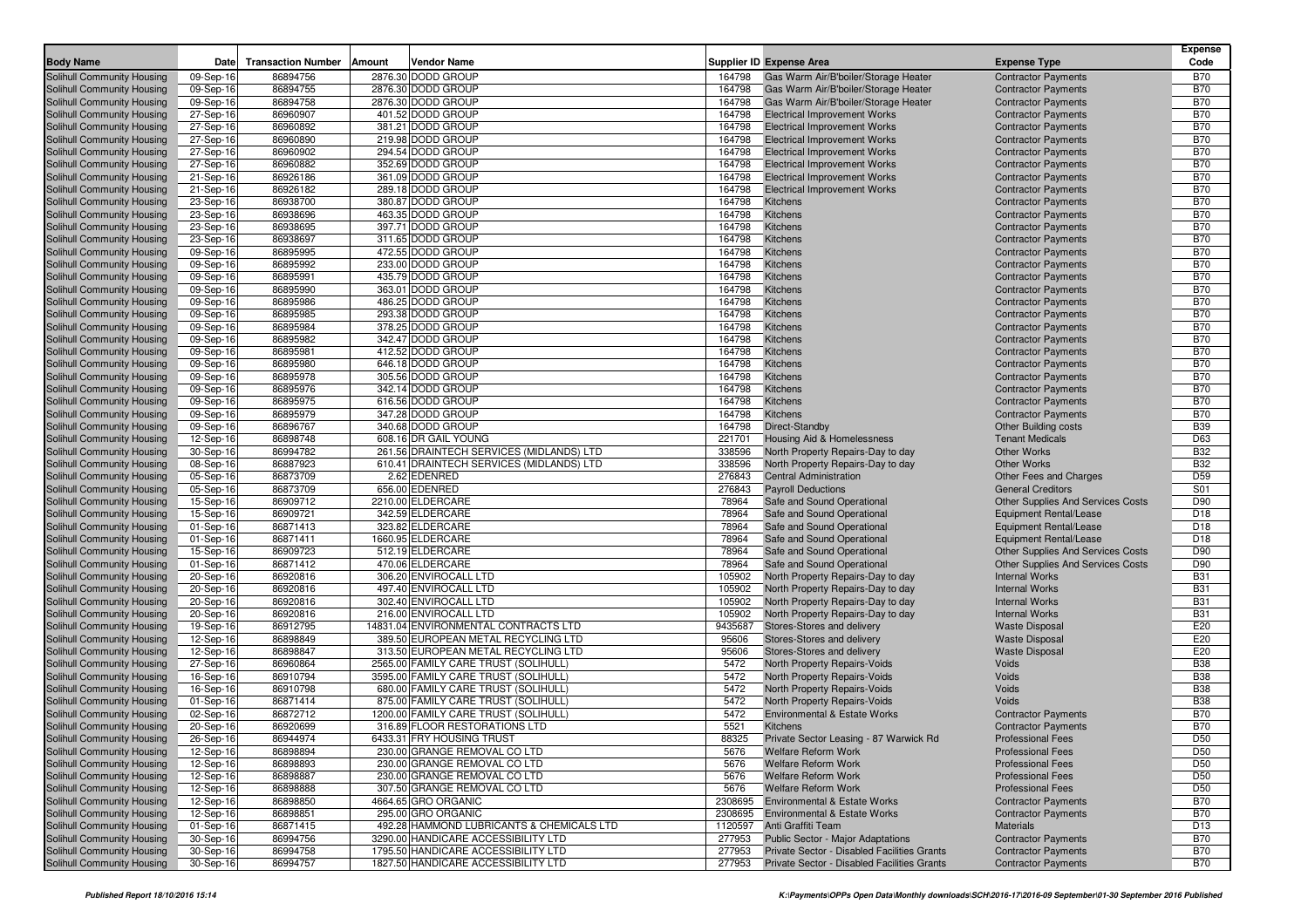| <b>Body Name</b>                                                       | Datel                  | <b>Transaction Number</b> | Amount | <b>Vendor Name</b>                                                                               |                  | <b>Supplier ID Expense Area</b>                              | <b>Expense Type</b>                                      | <b>Expense</b><br>Code             |
|------------------------------------------------------------------------|------------------------|---------------------------|--------|--------------------------------------------------------------------------------------------------|------------------|--------------------------------------------------------------|----------------------------------------------------------|------------------------------------|
| <b>Solihull Community Housing</b>                                      | 12-Sep-16              | 86898853                  |        | 583.40 HANDICARE ACCESSIBILITY LTD                                                               |                  | 277953 Home Improvement Agency                               | Adaptations                                              | <b>B83</b>                         |
| Solihull Community Housing                                             | 12-Sep-16              | 86898852                  |        | 937.50 HANDICARE ACCESSIBILITY LTD                                                               | 277953           | Home Improvement Agency                                      | Adaptations                                              | <b>B83</b>                         |
| Solihull Community Housing                                             | 14-Sep-16              | 86902930                  |        | 1051.67 HI-SPEC FACILITIES SERVICES PLC                                                          |                  | 9978688 Endeavour House                                      | <b>Other Premises Costs</b>                              | <b>B90</b>                         |
| Solihull Community Housing                                             | 14-Sep-16              | 86902930                  |        | 2009.56 HI-SPEC FACILITIES SERVICES PLC                                                          |                  | 9978688 Business Support - MST Back Office Support           | Cleaning                                                 | <b>B50</b>                         |
| Solihull Community Housing                                             | 14-Sep-16              | 86902930                  |        | 163.51 HI-SPEC FACILITIES SERVICES PLC                                                           |                  | 9978688 Greenfield Centre                                    | Cleaning                                                 | <b>B50</b>                         |
| Solihull Community Housing                                             | 14-Sep-16              | 86902930                  |        | 345.71 HI-SPEC FACILITIES SERVICES PLC                                                           |                  | 9978688 Auckland Hall                                        | Cleaning                                                 | <b>B50</b>                         |
| Solihull Community Housing                                             | 14-Sep-16              | 86902930                  |        | 648.21 HI-SPEC FACILITIES SERVICES PLC                                                           |                  | 9978688 Frontline Offices                                    | Cleaning                                                 | <b>B50</b><br><b>B50</b>           |
| Solihull Community Housing<br>Solihull Community Housing               | 14-Sep-16<br>14-Sep-16 | 86902930<br>86902930      |        | 887.64 HI-SPEC FACILITIES SERVICES PLC<br>163.51 HI-SPEC FACILITIES SERVICES PLC                 | 9978688          | 9978688 Frontline Offices<br>Whar Hall Farm Community Hall   | Cleaning<br>Cleaning                                     | <b>B50</b>                         |
| Solihull Community Housing                                             | 14-Sep-16              | 86902930                  |        | 216.07 HI-SPEC FACILITIES SERVICES PLC                                                           |                  | 9978688 Crabtree Hall                                        | Cleaning                                                 | <b>B50</b>                         |
| Solihull Community Housing                                             | 07-Sep-16              | 86880713                  |        | 114006.00 HM REVENUE & CUSTOMS                                                                   | 121335           | <b>VAT</b>                                                   | <b>Creditor: Government</b>                              | S04                                |
| Solihull Community Housing                                             | 23-Sep-16              | 86935694                  |        | 255.00 HMCTS                                                                                     | 701596           | Income Collection Team                                       | <b>Court Fees</b>                                        | D <sub>54</sub>                    |
| Solihull Community Housing                                             | 07-Sep-16              | 86880721                  |        | 355.00 HMCTS                                                                                     | 701596           | <b>Income Collection Team</b>                                | <b>Court Fees</b>                                        | D54                                |
| Solihull Community Housing                                             | 12-Sep-16              | 86898862                  |        | 302.33 HUGHES TRADE                                                                              |                  | 10796687 Homelessness                                        | Furniture                                                | D11                                |
| Solihull Community Housing                                             | 12-Sep-16              | 86898765                  |        | 1003.77 INLAND REVENUE ONLY                                                                      | 5962             | Sub Contractors Tax                                          | <b>Creditor: Inland Revenue</b>                          | S <sub>02</sub>                    |
| Solihull Community Housing                                             | 29-Sep-16              | 86985713                  |        | 2918.47 J C S COCHRANE ELECTRICAL LTD                                                            | 4056686          | <b>Electrical Sub Mains</b>                                  | <b>Contractor Payments</b>                               | <b>B70</b>                         |
| Solihull Community Housing                                             | 29-Sep-16              | 86985698                  |        | 3268.91 J C S COCHRANE ELECTRICAL LTD                                                            |                  | 4056686 Electrical Sub Mains                                 | <b>Contractor Payments</b>                               | <b>B70</b>                         |
| Solihull Community Housing                                             | 29-Sep-16              | 86985697                  |        | 2548.56 J C S COCHRANE ELECTRICAL LTD                                                            |                  | 4056686 Electrical Sub Mains                                 | <b>Contractor Payments</b>                               | <b>B70</b>                         |
| Solihull Community Housing                                             | 29-Sep-16              | 86985696                  |        | 6931.11 J C S COCHRANE ELECTRICAL LTD                                                            |                  | 4056686 Electrical Sub Mains                                 | <b>Contractor Payments</b>                               | <b>B70</b>                         |
| Solihull Community Housing                                             | 27-Sep-16              | 86960850                  |        | 2801.82 J C S COCHRANE ELECTRICAL LTD                                                            |                  | 4056686 Electrical Sub Mains                                 | <b>Contractor Payments</b>                               | <b>B70</b>                         |
| Solihull Community Housing                                             | 27-Sep-16              | 86960852                  |        | 4623.42 J C S COCHRANE ELECTRICAL LTD<br>2747.43 J C S COCHRANE ELECTRICAL LTD                   |                  | 4056686 Electrical Sub Mains<br>4056686 Electrical Sub Mains | <b>Contractor Payments</b>                               | <b>B70</b><br><b>B70</b>           |
| Solihull Community Housing<br>Solihull Community Housing               | 27-Sep-16<br>05-Sep-16 | 86960849<br>86873712      |        | 2716.71 J C S COCHRANE ELECTRICAL LTD                                                            |                  | 4056686 Electrical Sub Mains                                 | <b>Contractor Payments</b><br><b>Contractor Payments</b> | <b>B70</b>                         |
| Solihull Community Housing                                             | 05-Sep-16              | 86873711                  |        | 2246.43 J C S COCHRANE ELECTRICAL LTD                                                            |                  | 4056686 Electrical Sub Mains                                 | <b>Contractor Payments</b>                               | <b>B70</b>                         |
| Solihull Community Housing                                             | 05-Sep-16              | 86873710                  |        | 2111.76 J C S COCHRANE ELECTRICAL LTD                                                            | 4056686          | <b>Electrical Sub Mains</b>                                  | <b>Contractor Payments</b>                               | <b>B70</b>                         |
| Solihull Community Housing                                             | 26-Sep-16              | 86944973                  |        | 544.00 JAMES ANDREWS RECRUITMENT SOLUTIONS LTD                                                   | 673596           | Housing Aid & Homelessness                                   | <b>Agency Staff</b>                                      | A60                                |
| Solihull Community Housing                                             | 26-Sep-16              | 86944972                  |        | 501.50 JAMES ANDREWS RECRUITMENT SOLUTIONS LTD                                                   | 673596           | <b>Housing Aid &amp; Homelessness</b>                        | <b>Agency Staff</b>                                      | A60                                |
| Solihull Community Housing                                             | 26-Sep-16              | 86944971                  |        | 818.81 JAMES ANDREWS RECRUITMENT SOLUTIONS LTD                                                   | 673596           | Housing Aid & Homelessness                                   | <b>Agency Staff</b>                                      | A60                                |
| Solihull Community Housing                                             | 26-Sep-16              | 86944970                  |        | 799.00 JAMES ANDREWS RECRUITMENT SOLUTIONS LTD                                                   | 673596           | Housing Aid & Homelessness                                   | <b>Agency Staff</b>                                      | A60                                |
| Solihull Community Housing                                             | 19-Sep-16              | 86912801                  |        | 775.50 JAMES ANDREWS RECRUITMENT SOLUTIONS LTD                                                   | 673596           | Housing Aid & Homelessness                                   | <b>Agency Staff</b>                                      | A60                                |
| Solihull Community Housing                                             | 19-Sep-16              | 86912803                  |        | 869.50 JAMES ANDREWS RECRUITMENT SOLUTIONS LTD                                                   | 673596           | Housing Aid & Homelessness                                   | <b>Agency Staff</b>                                      | A60                                |
| Solihull Community Housing                                             | 19-Sep-16              | 86912800                  |        | 818.81 JAMES ANDREWS RECRUITMENT SOLUTIONS LTD                                                   | 673596           | Housing Aid & Homelessness                                   | <b>Agency Staff</b>                                      | A60                                |
| Solihull Community Housing                                             | 19-Sep-16              | 86912798                  |        | 599.25 JAMES ANDREWS RECRUITMENT SOLUTIONS LTD                                                   | 673596           | <b>Housing Aid &amp; Homelessness</b>                        | <b>Agency Staff</b>                                      | A60                                |
| Solihull Community Housing                                             | 19-Sep-16              | 86912796<br>86902939      |        | 382.50 JAMES ANDREWS RECRUITMENT SOLUTIONS LTD<br>382.50 JAMES ANDREWS RECRUITMENT SOLUTIONS LTD | 673596<br>673596 | <b>Housing Aid &amp; Homelessness</b>                        | <b>Agency Staff</b>                                      | A60<br>A60                         |
| Solihull Community Housing<br>Solihull Community Housing               | 14-Sep-16<br>14-Sep-16 | 86902938                  |        | 531.25 JAMES ANDREWS RECRUITMENT SOLUTIONS LTD                                                   | 673596           | Housing Aid & Homelessness<br>Housing Aid & Homelessness     | <b>Agency Staff</b><br><b>Agency Staff</b>               | A60                                |
| Solihull Community Housing                                             | 14-Sep-16              | 86902937                  |        | 629.00 JAMES ANDREWS RECRUITMENT SOLUTIONS LTD                                                   | 673596           | Housing Aid & Homelessness                                   | <b>Agency Staff</b>                                      | A60                                |
| Solihull Community Housing                                             | 14-Sep-16              | 86902935                  |        | 697.10 JAMES ANDREWS RECRUITMENT SOLUTIONS LTD                                                   | 673596           | Housing Aid & Homelessness                                   | <b>Agency Staff</b>                                      | A60                                |
| Solihull Community Housing                                             | 14-Sep-16              | 86902936                  |        | 531.25 JAMES ANDREWS RECRUITMENT SOLUTIONS LTD                                                   | 673596           | Housing Aid & Homelessness                                   | <b>Agency Staff</b>                                      | A60                                |
| Solihull Community Housing                                             | 12-Sep-16              | 86898866                  |        | 535.50 JAMES ANDREWS RECRUITMENT SOLUTIONS LTD                                                   | 673596           | Housing Aid & Homelessness                                   | <b>Agency Staff</b>                                      | A60                                |
| Solihull Community Housing                                             | 12-Sep-16              | 86898727                  |        | 216046.00 JESSUP BROTHERS LTD                                                                    | 3190686          | New Build - Ipswich Walk                                     | <b>Contractor Payments</b>                               | <b>B70</b>                         |
| Solihull Community Housing                                             | 19-Sep-16              | 86914802                  |        | 10.80 JEWSON LTD                                                                                 | 6111             | Stores-Stores and delivery                                   | <b>Stocks</b>                                            | R <sub>10</sub>                    |
| Solihull Community Housing                                             | 19-Sep-16              | 86914802                  |        | 120.00 JEWSON LTD                                                                                | 6111             | Stores-Stores and delivery                                   | <b>Stocks</b>                                            | R <sub>10</sub>                    |
| Solihull Community Housing                                             | 19-Sep-16              | 86914802                  |        | 58.80 JEWSON LTD                                                                                 | 6111             | Stores-Stores and delivery                                   | <b>Stocks</b>                                            | R <sub>10</sub>                    |
| Solihull Community Housing                                             | 19-Sep-16              | 86914802<br>86914802      |        | 54.36 JEWSON LTD<br>16.80 JEWSON LTD                                                             | 6111<br>6111     | Stores-Stores and delivery                                   | <b>Stocks</b>                                            | R <sub>10</sub><br>R <sub>10</sub> |
| Solihull Community Housing<br>Solihull Community Housing               | 19-Sep-16<br>19-Sep-16 | 86914802                  |        | 179.00 JEWSON LTD                                                                                | 6111             | Stores-Stores and delivery<br>Stores-Stores and delivery     | <b>Stocks</b><br><b>Stocks</b>                           | R <sub>10</sub>                    |
| Solihull Community Housing                                             | 19-Sep-16              | 86914802                  |        | 43.28 JEWSON LTD                                                                                 | 6111             | Stores-Stores and delivery                                   | <b>Stocks</b>                                            | R <sub>10</sub>                    |
| Solihull Community Housing                                             | 19-Sep-16              | 86914801                  |        | 1066.70 JEWSON LTD                                                                               | 6111             | Stores-Stores and delivery                                   | <b>Stocks</b>                                            | R <sub>10</sub>                    |
| Solihull Community Housing                                             | 19-Sep-16              | 86914797                  |        | 11.00 JEWSON LTD                                                                                 | 6111             | Stores-Stores and delivery                                   | <b>Stocks</b>                                            | R <sub>10</sub>                    |
| Solihull Community Housing                                             | 19-Sep-16              | 86914797                  |        | 57.30 JEWSON LTD                                                                                 | 6111             | Stores-Stores and delivery                                   | <b>Stocks</b>                                            | R <sub>10</sub>                    |
| Solihull Community Housing                                             | 19-Sep-16              | 86914797                  |        | 35.00 JEWSON LTD                                                                                 | 6111             | Stores-Stores and delivery                                   | <b>Stocks</b>                                            | R <sub>10</sub>                    |
| Solihull Community Housing                                             | 19-Sep-16              | 86914797                  |        | 13.90 JEWSON LTD                                                                                 | 6111             | Stores-Stores and delivery                                   | <b>Stocks</b>                                            | R <sub>10</sub>                    |
| Solihull Community Housing                                             | 19-Sep-16              | 86914797                  |        | 161.00 JEWSON LTD                                                                                | 6111             | Stores-Stores and delivery                                   | <b>Stocks</b>                                            | R <sub>10</sub>                    |
| Solihull Community Housing                                             | 19-Sep-16              | 86914797                  |        | 12.50 JEWSON LTD                                                                                 | 6111             | Stores-Stores and delivery                                   | <b>Stocks</b>                                            | R <sub>10</sub>                    |
| Solihull Community Housing                                             | 19-Sep-16              | 86914797                  |        | 19.45 JEWSON LTD                                                                                 | 6111             | Stores-Stores and delivery                                   | <b>Stocks</b>                                            | R <sub>10</sub>                    |
| Solihull Community Housing                                             | 19-Sep-16              | 86914805                  |        | 550.00 JEWSON LTD                                                                                | 6111             | Stores-Stores and delivery                                   | <b>Stocks</b>                                            | R <sub>10</sub>                    |
| Solihull Community Housing                                             | 19-Sep-16              | 86914792                  |        | 163.50 JEWSON LTD                                                                                | 6111             | Stores-Stores and delivery                                   | <b>Stocks</b>                                            | R <sub>10</sub>                    |
| <b>Solihull Community Housing</b><br><b>Solihull Community Housing</b> | 19-Sep-16<br>19-Sep-16 | 86914792<br>86914791      |        | 364.86 JEWSON LTD<br>411.31 JEWSON LTD                                                           | 6111<br>6111     | Stores-Stores and delivery<br>Stores-Stores and delivery     | <b>Stocks</b><br><b>Stocks</b>                           | R <sub>10</sub><br>R <sub>10</sub> |
| Solihull Community Housing                                             | 19-Sep-16              | 86914792                  |        | 132.30 JEWSON LTD                                                                                | 6111             | Stores-Stores and delivery                                   | <b>Stocks</b>                                            | R <sub>10</sub>                    |
| Solihull Community Housing                                             | 19-Sep-16              | 86914789                  |        | 791.52 JEWSON LTD                                                                                | 6111             | Stores-Stores and delivery                                   | <b>Stocks</b>                                            | R <sub>10</sub>                    |
| Solihull Community Housing                                             | 19-Sep-16              | 86914787                  |        | 75.60 JEWSON LTD                                                                                 | 6111             | Stores-Stores and delivery                                   | <b>Stocks</b>                                            | R <sub>10</sub>                    |
| Solihull Community Housing                                             | 19-Sep-16              | 86914787                  |        | 473.46 JEWSON LTD                                                                                | 6111             | Stores-Stores and delivery                                   | <b>Stocks</b>                                            | R <sub>10</sub>                    |
|                                                                        |                        |                           |        |                                                                                                  |                  |                                                              |                                                          |                                    |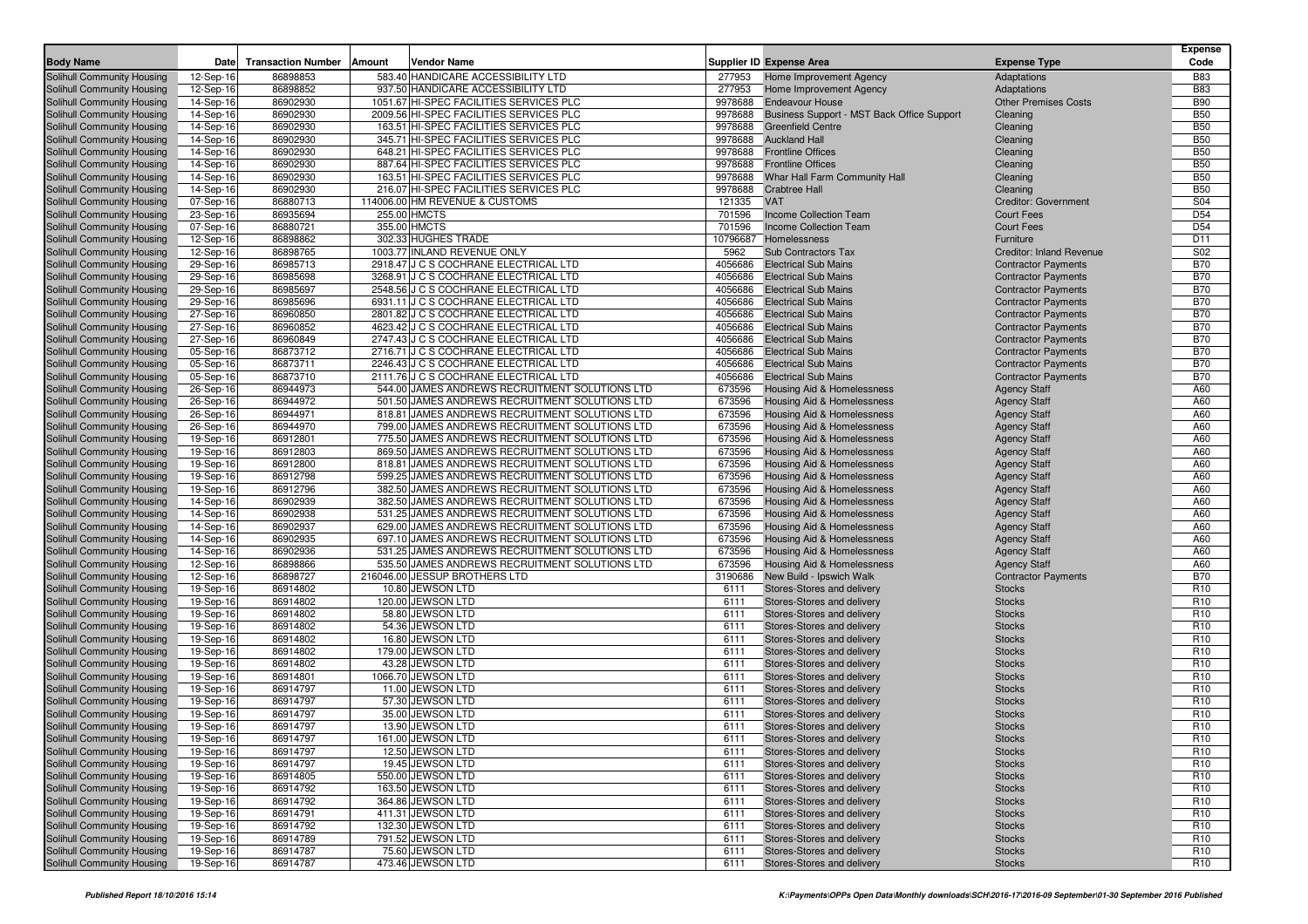| <b>Body Name</b>                                         | Datel                  | <b>Transaction Number</b> | Amount | <b>Vendor Name</b>                     |              | Supplier ID Expense Area                                 | <b>Expense Type</b>            | <b>Expense</b><br>Code             |
|----------------------------------------------------------|------------------------|---------------------------|--------|----------------------------------------|--------------|----------------------------------------------------------|--------------------------------|------------------------------------|
| Solihull Community Housing                               | 19-Sep-16              | 86914787                  |        | 129.00 JEWSON LTD                      | 6111         | Stores-Stores and delivery                               | <b>Stocks</b>                  | R <sub>10</sub>                    |
| Solihull Community Housing                               | 19-Sep-16              | 86914787                  |        | 183.70 JEWSON LTD                      | 6111         | Stores-Stores and delivery                               | <b>Stocks</b>                  | R <sub>10</sub>                    |
| Solihull Community Housing                               | 19-Sep-16              | 86914787                  |        | 4.50 JEWSON LTD                        | 6111         | Stores-Stores and delivery                               | <b>Stocks</b>                  | R <sub>10</sub>                    |
| Solihull Community Housing                               | 19-Sep-16              | 86914787                  |        | 9.00 JEWSON LTD                        | 6111         | Stores-Stores and delivery                               | <b>Stocks</b>                  | R <sub>10</sub>                    |
| Solihull Community Housing                               | 19-Sep-16              | 86914787                  |        | 23.36 JEWSON LTD                       | 6111         | Stores-Stores and delivery                               | <b>Stocks</b>                  | R <sub>10</sub>                    |
| Solihull Community Housing                               | 19-Sep-16              | 86914787                  |        | 30.42 JEWSON LTD                       | 6111         | Stores-Stores and delivery                               | <b>Stocks</b>                  | R <sub>10</sub>                    |
| Solihull Community Housing                               | 19-Sep-16              | 86914787                  |        | 14.00 JEWSON LTD                       | 6111         | Stores-Stores and delivery                               | <b>Stocks</b>                  | R <sub>10</sub>                    |
| Solihull Community Housing                               | 19-Sep-16              | 86914787                  |        | 30.40 JEWSON LTD                       | 6111         | Stores-Stores and delivery                               | <b>Stocks</b>                  | R <sub>10</sub>                    |
| Solihull Community Housing                               | 19-Sep-16              | 86914787                  |        | 393.30 JEWSON LTD                      | 6111         | Stores-Stores and delivery                               | <b>Stocks</b>                  | R <sub>10</sub>                    |
| Solihull Community Housing                               | 19-Sep-16              | 86914787                  |        | 131.10 JEWSON LTD                      | 6111         | Stores-Stores and delivery                               | <b>Stocks</b>                  | R <sub>10</sub>                    |
| Solihull Community Housing                               | 19-Sep-16              | 86914785                  |        | 144.72 JEWSON LTD                      | 6111         | Stores-Stores and delivery                               | <b>Stocks</b>                  | R <sub>10</sub>                    |
| Solihull Community Housing                               | 19-Sep-16              | 86914785                  |        | 137.16 JEWSON LTD                      | 6111         | Stores-Stores and delivery                               | <b>Stocks</b>                  | R <sub>10</sub>                    |
| Solihull Community Housing                               | 19-Sep-16              | 86914785                  |        | 142.56 JEWSON LTD                      | 6111         | Stores-Stores and delivery                               | <b>Stocks</b>                  | R <sub>10</sub>                    |
| Solihull Community Housing                               | 19-Sep-16              | 86914784                  |        | 257.04 JEWSON LTD                      | 6111         | Stores-Stores and delivery                               | <b>Stocks</b>                  | R <sub>10</sub>                    |
| Solihull Community Housing                               | 19-Sep-16              | 86914784                  |        | 101.65 JEWSON LTD                      | 6111         | Stores-Stores and delivery                               | <b>Stocks</b>                  | R <sub>10</sub>                    |
| Solihull Community Housing                               | 19-Sep-16              | 86914784                  |        | 8.50 JEWSON LTD                        | 6111         | Stores-Stores and delivery                               | <b>Stocks</b>                  | R <sub>10</sub>                    |
| Solihull Community Housing                               | 19-Sep-16              | 86914784                  |        | 57.00 JEWSON LTD                       | 6111         | Stores-Stores and delivery                               | <b>Stocks</b>                  | R <sub>10</sub>                    |
| Solihull Community Housing                               | 19-Sep-16              | 86914784<br>86914783      |        | 254.79 JEWSON LTD<br>509.47 JEWSON LTD | 6111<br>6111 | Stores-Stores and delivery                               | <b>Stocks</b>                  | R <sub>10</sub><br>R <sub>10</sub> |
| Solihull Community Housing<br>Solihull Community Housing | 19-Sep-16<br>19-Sep-16 | 86914781                  |        | 364.55 JEWSON LTD                      | 6111         | Stores-Stores and delivery<br>Stores-Stores and delivery | <b>Stocks</b><br><b>Stocks</b> | R <sub>10</sub>                    |
| Solihull Community Housing                               | 19-Sep-16              | 86914779                  |        | 391.50 JEWSON LTD                      | 6111         | Stores-Stores and delivery                               | <b>Stocks</b>                  | R <sub>10</sub>                    |
| Solihull Community Housing                               | 19-Sep-16              | 86914778                  |        | 576.65 JEWSON LTD                      | 6111         | Stores-Stores and delivery                               | <b>Stocks</b>                  | R <sub>10</sub>                    |
| Solihull Community Housing                               | 19-Sep-16              | 86914777                  |        | 719.32 JEWSON LTD                      | 6111         | Stores-Stores and delivery                               | <b>Stocks</b>                  | R <sub>10</sub>                    |
| Solihull Community Housing                               | 19-Sep-16              | 86914776                  |        | 491.87 JEWSON LTD                      | 6111         | Stores-Stores and delivery                               | <b>Stocks</b>                  | R <sub>10</sub>                    |
| Solihull Community Housing                               | 19-Sep-16              | 86914774                  |        | 539.19 JEWSON LTD                      | 6111         | Stores-Stores and delivery                               | <b>Stocks</b>                  | R <sub>10</sub>                    |
| Solihull Community Housing                               | 19-Sep-16              | 86914773                  |        | 820.72 JEWSON LTD                      | 6111         | Stores-Stores and delivery                               | <b>Stocks</b>                  | R <sub>10</sub>                    |
| Solihull Community Housing                               | 19-Sep-16              | 86914772                  |        | 783.92 JEWSON LTD                      | 6111         | Stores-Stores and delivery                               | <b>Stocks</b>                  | R <sub>10</sub>                    |
| Solihull Community Housing                               | 19-Sep-16              | 86914770                  |        | 8.00 JEWSON LTD                        | 6111         | Stores-Stores and delivery                               | <b>Stocks</b>                  | R <sub>10</sub>                    |
| Solihull Community Housing                               | 19-Sep-16              | 86914770                  |        | 15.20 JEWSON LTD                       | 6111         | Stores-Stores and delivery                               | <b>Stocks</b>                  | R <sub>10</sub>                    |
| Solihull Community Housing                               | 19-Sep-16              | 86914770                  |        | 11.76 JEWSON LTD                       | 6111         | Stores-Stores and delivery                               | <b>Stocks</b>                  | R <sub>10</sub>                    |
| Solihull Community Housing                               | 19-Sep-16              | 86914770                  |        | 54.90 JEWSON LTD                       | 6111         | Stores-Stores and delivery                               | <b>Stocks</b>                  | R <sub>10</sub>                    |
| Solihull Community Housing                               | 19-Sep-16              | 86914770                  |        | 558.00 JEWSON LTD                      | 6111         | Stores-Stores and delivery                               | <b>Stocks</b>                  | R <sub>10</sub>                    |
| Solihull Community Housing                               | 19-Sep-16              | 86914770                  |        | 12.00 JEWSON LTD                       | 6111         | Stores-Stores and delivery                               | <b>Stocks</b>                  | R <sub>10</sub>                    |
| Solihull Community Housing                               | 19-Sep-16              | 86914770                  |        | 48.00 JEWSON LTD                       | 6111         | Stores-Stores and delivery                               | <b>Stocks</b>                  | R <sub>10</sub>                    |
| Solihull Community Housing                               | 19-Sep-16              | 86914770                  |        | 16.80 JEWSON LTD                       | 6111         | Stores-Stores and delivery                               | <b>Stocks</b>                  | R <sub>10</sub>                    |
| Solihull Community Housing                               | 19-Sep-16              | 86914770                  |        | 14.30 JEWSON LTD                       | 6111         | Stores-Stores and delivery                               | <b>Stocks</b>                  | R <sub>10</sub>                    |
| Solihull Community Housing                               | 19-Sep-16              | 86914770                  |        | 72.40 JEWSON LTD                       | 6111         | Stores-Stores and delivery                               | <b>Stocks</b>                  | R <sub>10</sub>                    |
| Solihull Community Housing                               | 19-Sep-16              | 86914770                  |        | 35.91 JEWSON LTD                       | 6111         | Stores-Stores and delivery                               | <b>Stocks</b>                  | R <sub>10</sub>                    |
| Solihull Community Housing                               | 19-Sep-16              | 86914770                  |        | 53.50 JEWSON LTD                       | 6111         | Stores-Stores and delivery                               | <b>Stocks</b>                  | R <sub>10</sub>                    |
| Solihull Community Housing                               | 19-Sep-16              | 86914770                  |        | 127.70 JEWSON LTD                      | 6111         | Stores-Stores and delivery                               | <b>Stocks</b>                  | R <sub>10</sub>                    |
| Solihull Community Housing                               | 19-Sep-16              | 86914775                  |        | 700.05 JEWSON LTD                      | 6111         | Stores-Stores and delivery                               | <b>Stocks</b>                  | R <sub>10</sub>                    |
| Solihull Community Housing                               | 19-Sep-16              | 86914770                  |        | 105.00 JEWSON LTD                      | 6111         | Stores-Stores and delivery                               | <b>Stocks</b>                  | R <sub>10</sub>                    |
| Solihull Community Housing                               | 19-Sep-16              | 86914765                  |        | 280.00 JEWSON LTD                      | 6111         | Stores-Stores and delivery                               | <b>Stocks</b>                  | R <sub>10</sub><br>R <sub>10</sub> |
| Solihull Community Housing<br>Solihull Community Housing | 19-Sep-16              | 86914765<br>86914765      |        | 143.00 JEWSON LTD<br>75.75 JEWSON LTD  | 6111<br>6111 | Stores-Stores and delivery<br>Stores-Stores and delivery | <b>Stocks</b><br><b>Stocks</b> | R <sub>10</sub>                    |
| Solihull Community Housing                               | 19-Sep-16<br>19-Sep-16 | 86914766                  |        | 210.00 JEWSON LTD                      | 6111         | Stores-Stores and delivery                               | <b>Stocks</b>                  | R <sub>10</sub>                    |
| Solihull Community Housing                               | 19-Sep-16              | 86914769                  |        | 632.76 JEWSON LTD                      | 6111         | Stores-Stores and delivery                               | <b>Stocks</b>                  | R <sub>10</sub>                    |
| Solihull Community Housing                               | 12-Sep-16              | 86900861                  |        | 267.15 JEWSON LTD                      | 6111         | Stores-Stores and delivery                               | <b>Stocks</b>                  | R <sub>10</sub>                    |
| Solihull Community Housing                               | 12-Sep-16              | 86900861                  |        | 104.90 JEWSON LTD                      | 6111         | Stores-Stores and delivery                               | <b>Stocks</b>                  | R <sub>10</sub>                    |
| Solihull Community Housing                               | 12-Sep-16              | 86900861                  |        | 61.72 JEWSON LTD                       | 6111         | Stores-Stores and delivery                               | <b>Stocks</b>                  | R <sub>10</sub>                    |
| Solihull Community Housing                               | 12-Sep-16              | 86900861                  |        | 75.60 JEWSON LTD                       | 6111         | Stores-Stores and delivery                               | <b>Stocks</b>                  | R <sub>10</sub>                    |
| Solihull Community Housing                               | 12-Sep-16              | 86900861                  |        | 22.96 JEWSON LTD                       | 6111         | Stores-Stores and delivery                               | <b>Stocks</b>                  | R <sub>10</sub>                    |
| Solihull Community Housing                               | 12-Sep-16              | 86900861                  |        | 6.25 JEWSON LTD                        | 6111         | Stores-Stores and delivery                               | <b>Stocks</b>                  | R <sub>10</sub>                    |
| Solihull Community Housing                               | 12-Sep-16              | 86900861                  |        | 11.05 JEWSON LTD                       | 6111         | Stores-Stores and delivery                               | <b>Stocks</b>                  | R <sub>10</sub>                    |
| Solihull Community Housing                               | 12-Sep-16              | 86900861                  |        | 188.40 JEWSON LTD                      | 6111         | Stores-Stores and delivery                               | <b>Stocks</b>                  | R <sub>10</sub>                    |
| Solihull Community Housing                               | 12-Sep-16              | 86900861                  |        | 126.86 JEWSON LTD                      | 6111         | Stores-Stores and delivery                               | <b>Stocks</b>                  | R <sub>10</sub>                    |
| Solihull Community Housing                               | 12-Sep-16              | 86900861                  |        | 23.36 JEWSON LTD                       | 6111         | Stores-Stores and delivery                               | <b>Stocks</b>                  | R <sub>10</sub>                    |
| Solihull Community Housing                               | 12-Sep-16              | 86900861                  |        | 326.00 JEWSON LTD                      | 6111         | Stores-Stores and delivery                               | <b>Stocks</b>                  | R <sub>10</sub>                    |
| Solihull Community Housing                               | 12-Sep-16              | 86900861                  |        | 51.10 JEWSON LTD                       | 6111         | Stores-Stores and delivery                               | <b>Stocks</b>                  | R <sub>10</sub>                    |
| Solihull Community Housing                               | 12-Sep-16              | 86900861                  |        | 192.20 JEWSON LTD                      | 6111         | Stores-Stores and delivery                               | <b>Stocks</b>                  | R <sub>10</sub>                    |
| Solihull Community Housing                               | 12-Sep-16              | 86900861                  |        | 201.90 JEWSON LTD                      | 6111         | Stores-Stores and delivery                               | <b>Stocks</b>                  | R <sub>10</sub>                    |
| Solihull Community Housing                               | 12-Sep-16              | 86900859                  |        | 213.36 JEWSON LTD                      | 6111         | Stores-Stores and delivery                               | <b>Stocks</b>                  | R <sub>10</sub>                    |
| Solihull Community Housing                               | 12-Sep-16              | 86900859                  |        | 484.00 JEWSON LTD                      | 6111         | Stores-Stores and delivery                               | <b>Stocks</b>                  | R <sub>10</sub>                    |
| Solihull Community Housing                               | 12-Sep-16              | 86900859                  |        | 13.60 JEWSON LTD                       | 6111         | Stores-Stores and delivery                               | <b>Stocks</b>                  | R <sub>10</sub>                    |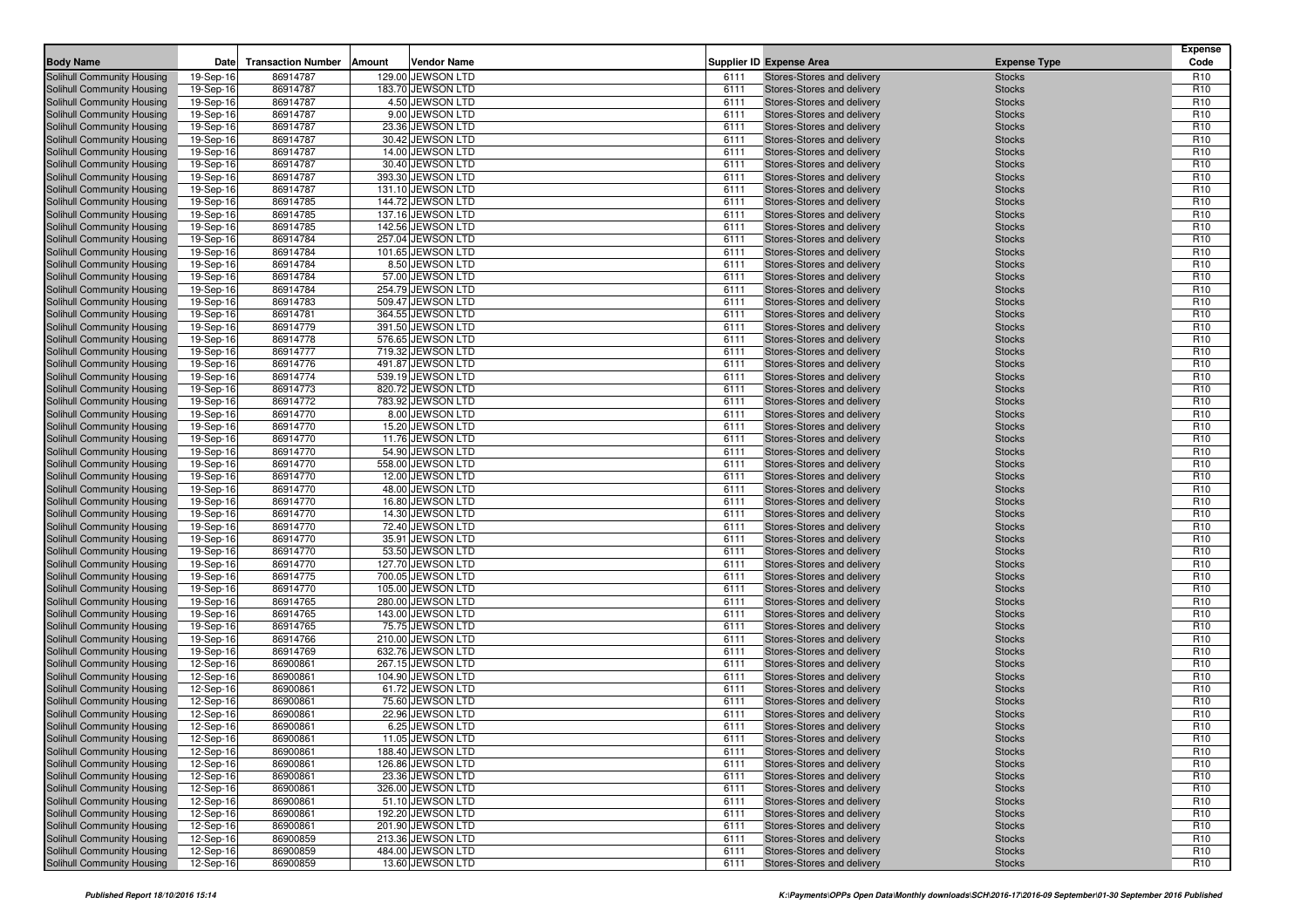| <b>Body Name</b>                                         | Datel                  | <b>Transaction Number</b> | Amount | Vendor Name                                                     |              | <b>Supplier ID Expense Area</b>                                        | <b>Expense Type</b>            | <b>Expense</b><br>Code             |
|----------------------------------------------------------|------------------------|---------------------------|--------|-----------------------------------------------------------------|--------------|------------------------------------------------------------------------|--------------------------------|------------------------------------|
|                                                          |                        |                           |        |                                                                 |              |                                                                        |                                |                                    |
| Solihull Community Housing                               | 12-Sep-16              | 86900859<br>86900859      |        | 6.40 JEWSON LTD<br>11.00 JEWSON LTD                             | 6111<br>6111 | Stores-Stores and delivery<br>Stores-Stores and delivery               | <b>Stocks</b>                  | R <sub>10</sub><br>R <sub>10</sub> |
| Solihull Community Housing<br>Solihull Community Housing | 12-Sep-16<br>12-Sep-16 | 86900859                  |        | 11.50 JEWSON LTD                                                | 6111         | Stores-Stores and delivery                                             | <b>Stocks</b><br><b>Stocks</b> | R <sub>10</sub>                    |
| Solihull Community Housing                               | 12-Sep-16              | 86900859                  |        | 52.70 JEWSON LTD                                                | 6111         | Stores-Stores and delivery                                             | <b>Stocks</b>                  | R <sub>10</sub>                    |
| Solihull Community Housing                               | 12-Sep-16              | 86900859                  |        | 84.70 JEWSON LTD                                                | 6111         | Stores-Stores and delivery                                             | <b>Stocks</b>                  | R <sub>10</sub>                    |
| Solihull Community Housing                               | 12-Sep-16              | 86900859                  |        | 360.60 JEWSON LTD                                               | 6111         | Stores-Stores and delivery                                             | <b>Stocks</b>                  | R <sub>10</sub>                    |
| Solihull Community Housing                               | 12-Sep-16              | 86900859                  |        | 22.40 JEWSON LTD                                                | 6111         | Stores-Stores and delivery                                             | <b>Stocks</b>                  | R <sub>10</sub>                    |
| Solihull Community Housing                               | 12-Sep-16              | 86900859                  |        | 89.20 JEWSON LTD                                                | 6111         | Stores-Stores and delivery                                             | <b>Stocks</b>                  | R <sub>10</sub>                    |
| Solihull Community Housing                               | 12-Sep-16              | 86900859                  |        | 3.80 JEWSON LTD                                                 | 6111         | Stores-Stores and delivery                                             | <b>Stocks</b>                  | R <sub>10</sub>                    |
| <b>Solihull Community Housing</b>                        | 12-Sep-16              | 86900859                  |        | 88.60 JEWSON LTD                                                | 6111         | Stores-Stores and delivery                                             | <b>Stocks</b>                  | R <sub>10</sub>                    |
| Solihull Community Housing                               | 12-Sep-16              | 86900859                  |        | 78.00 JEWSON LTD                                                | 6111         | Stores-Stores and delivery                                             | <b>Stocks</b>                  | R <sub>10</sub>                    |
| Solihull Community Housing                               | 12-Sep-16              | 86900859                  |        | 46.00 JEWSON LTD                                                | 6111         | Stores-Stores and delivery                                             | <b>Stocks</b>                  | R <sub>10</sub>                    |
| <b>Solihull Community Housing</b>                        | 12-Sep-16              | 86900859                  |        | 160.00 JEWSON LTD                                               | 6111         | Stores-Stores and delivery                                             | <b>Stocks</b>                  | R <sub>10</sub>                    |
| Solihull Community Housing                               | 12-Sep-16              | 86900858                  |        | 577.59 JEWSON LTD                                               | 6111         | Stores-Stores and delivery                                             | <b>Stocks</b>                  | R <sub>10</sub>                    |
| Solihull Community Housing                               | 12-Sep-16              | 86900857                  |        | 639.67 JEWSON LTD                                               | 6111         | Stores-Stores and delivery                                             | <b>Stocks</b>                  | R <sub>10</sub>                    |
| Solihull Community Housing                               | 12-Sep-16              | 86900856                  |        | 673.49 JEWSON LTD                                               | 6111         | Stores-Stores and delivery                                             | <b>Stocks</b>                  | R <sub>10</sub>                    |
| Solihull Community Housing                               | 12-Sep-16              | 86900855                  |        | 54.36 JEWSON LTD                                                | 6111         | Stores-Stores and delivery                                             | <b>Stocks</b>                  | R <sub>10</sub>                    |
| Solihull Community Housing                               | 12-Sep-16              | 86900855                  |        | 230.00 JEWSON LTD                                               | 6111         | Stores-Stores and delivery                                             | <b>Stocks</b>                  | R <sub>10</sub>                    |
| Solihull Community Housing                               | 12-Sep-16              | 86900855                  |        | 62.55 JEWSON LTD                                                | 6111         | Stores-Stores and delivery                                             | <b>Stocks</b>                  | R <sub>10</sub>                    |
| Solihull Community Housing                               | 12-Sep-16              | 86900849                  |        | 4.00 JEWSON LTD                                                 | 6111         | Stores-Stores and delivery                                             | <b>Stocks</b>                  | R <sub>10</sub>                    |
| Solihull Community Housing                               | 12-Sep-16              | 86900849                  |        | 256.20 JEWSON LTD                                               | 6111         | Stores-Stores and delivery                                             | <b>Stocks</b>                  | R <sub>10</sub>                    |
| Solihull Community Housing                               | 12-Sep-16              | 86900849                  |        | 329.20 JEWSON LTD                                               | 6111         | Stores-Stores and delivery                                             | <b>Stocks</b>                  | R <sub>10</sub>                    |
| Solihull Community Housing                               | 12-Sep-16              | 86900849                  |        | 93.00 JEWSON LTD                                                | 6111         | Stores-Stores and delivery                                             | <b>Stocks</b>                  | R <sub>10</sub>                    |
| Solihull Community Housing                               | 12-Sep-16              | 86900849                  |        | 269.00 JEWSON LTD                                               | 6111         | Stores-Stores and delivery                                             | <b>Stocks</b>                  | R <sub>10</sub>                    |
| Solihull Community Housing                               | 12-Sep-16              | 86900849                  |        | 94.80 JEWSON LTD                                                | 6111         | Stores-Stores and delivery                                             | <b>Stocks</b>                  | R <sub>10</sub>                    |
| Solihull Community Housing                               | 12-Sep-16              | 86900848                  |        | 594.66 JEWSON LTD                                               | 6111         | Stores-Stores and delivery                                             | <b>Stocks</b>                  | R <sub>10</sub>                    |
| Solihull Community Housing                               | 12-Sep-16              | 86900850                  |        | 332.75 JEWSON LTD                                               | 6111         | Stores-Stores and delivery                                             | <b>Stocks</b>                  | R <sub>10</sub>                    |
| Solihull Community Housing<br>Solihull Community Housing | 12-Sep-16              | 86900847                  |        | 732.67 JEWSON LTD                                               | 6111         | Stores-Stores and delivery                                             | <b>Stocks</b>                  | R <sub>10</sub><br>R <sub>10</sub> |
| Solihull Community Housing                               | 12-Sep-16              | 86900846<br>86900845      |        | 77.84 JEWSON LTD<br>623.17 JEWSON LTD                           | 6111<br>6111 | Stores-Stores and delivery<br>Stores-Stores and delivery               | <b>Stocks</b><br><b>Stocks</b> | R <sub>10</sub>                    |
| Solihull Community Housing                               | 12-Sep-16<br>12-Sep-16 | 86900846                  |        | 836.00 JEWSON LTD                                               | 6111         | Stores-Stores and delivery                                             | <b>Stocks</b>                  | R <sub>10</sub>                    |
| Solihull Community Housing                               | 12-Sep-16              | 86900844                  |        | 650.78 JEWSON LTD                                               | 6111         | Stores-Stores and delivery                                             | <b>Stocks</b>                  | R <sub>10</sub>                    |
| Solihull Community Housing                               | 12-Sep-16              | 86900843                  |        | 611.60 JEWSON LTD                                               | 6111         | Stores-Stores and delivery                                             | <b>Stocks</b>                  | R <sub>10</sub>                    |
| Solihull Community Housing                               | 12-Sep-16              | 86900837                  |        | 25.00 JEWSON LTD                                                | 6111         | Stores-Stores and delivery                                             | <b>Stocks</b>                  | R <sub>10</sub>                    |
| Solihull Community Housing                               | 12-Sep-16              | 86900837                  |        | 67.62 JEWSON LTD                                                | 6111         | Stores-Stores and delivery                                             | <b>Stocks</b>                  | R <sub>10</sub>                    |
| Solihull Community Housing                               | 12-Sep-16              | 86900837                  |        | 176.40 JEWSON LTD                                               | 6111         | Stores-Stores and delivery                                             | <b>Stocks</b>                  | R <sub>10</sub>                    |
| Solihull Community Housing                               | 12-Sep-16              | 86900837                  |        | 5.37 JEWSON LTD                                                 | 6111         | Stores-Stores and delivery                                             | <b>Stocks</b>                  | R <sub>10</sub>                    |
| Solihull Community Housing                               | 12-Sep-16              | 86900829                  |        | 267.02 JEWSON LTD                                               | 6111         | Stores-Stores and delivery                                             | <b>Stocks</b>                  | R <sub>10</sub>                    |
| Solihull Community Housing                               | 12-Sep-16              | 86900827                  |        | 225.30 JEWSON LTD                                               | 6111         | Stores-Stores and delivery                                             | <b>Stocks</b>                  | R <sub>10</sub>                    |
| Solihull Community Housing                               | 12-Sep-16              | 86900827                  |        | 500.00 JEWSON LTD                                               | 6111         | Stores-Stores and delivery                                             | <b>Stocks</b>                  | R <sub>10</sub>                    |
| Solihull Community Housing                               | 12-Sep-16              | 86900863                  |        | -213.36 JEWSON LTD                                              | 6111         | Stores-Stores and delivery                                             | <b>Stocks</b>                  | R <sub>10</sub>                    |
| Solihull Community Housing                               | 29-Sep-16              | 86985726                  |        | 19410.90 JMG ROOFING LTD                                        | 2076651      | Flat Re-roofing                                                        | <b>Contractor Payments</b>     | <b>B70</b>                         |
| Solihull Community Housing                               | 29-Sep-16              | 86985725                  |        | 5500.00 JMG ROOFING LTD                                         |              | 2076651 Flat Re-roofing                                                | <b>Contractor Payments</b>     | <b>B70</b>                         |
| Solihull Community Housing                               | 27-Sep-16              | 86960868                  |        | 2110.47 KELBEC CIVILS                                           | 8543687      | <b>Tarmac &amp; Resurfacing Works</b>                                  | <b>Contractor Payments</b>     | <b>B70</b>                         |
| Solihull Community Housing                               | 14-Sep-16              | 86902942                  |        | 378.81 KELBEC CIVILS                                            | 8543687      | <b>Tarmac &amp; Resurfacing Works</b>                                  | <b>Contractor Payments</b>     | <b>B70</b>                         |
| Solihull Community Housing                               | 29-Sep-16              | 86985705                  |        | 29614.95 KIER PARTNERSHIP HOMES LTD                             | 4046686      | New Build - KHBM7                                                      | <b>Contractor Payments</b>     | <b>B70</b>                         |
| Solihull Community Housing                               | 15-Sep-16              | 86909727                  |        | 455.00 LEGRAND                                                  |              | 11406688 Safe and Sound Operational                                    | Equipment Rental/Lease         | D <sub>18</sub>                    |
| Solihull Community Housing                               | $01-Sep-16$            | 86871421                  |        | 455.00 LEGRAND                                                  |              | 11406688 Safe and Sound Operational                                    | Equipment Rental/Lease         | D <sub>18</sub>                    |
| Solihull Community Housing                               | $01-Sep-16$            | 86871420                  |        | 505.00 LEGRAND                                                  |              | 11406688 Safe and Sound Operational                                    | Equipment Rental/Lease         | D <sub>18</sub>                    |
| Solihull Community Housing                               | $01-Sep-16$            | 86871419                  |        | 4775.42 LEGRAND                                                 |              | 11406688 Safe and Sound Operational                                    | Equipment Rental/Lease         | D <sub>18</sub>                    |
| Solihull Community Housing                               | 15-Sep-16              | 86909729                  |        | 241.88 LEGRAND                                                  |              | 11406688 Safe and Sound Operational                                    | Equipment Rental/Lease         | D <sub>18</sub>                    |
| Solihull Community Housing                               | 01-Sep-16              | 86871417                  |        | 649.37 LEGRAND                                                  |              | 11406688 Safe and Sound Operational                                    | Equipment Rental/Lease         | D18                                |
| Solihull Community Housing                               | 01-Sep-16              | 86871416                  |        | 3429.82 LEGRAND                                                 |              | 11406688 Safe and Sound Operational                                    | Equipment Rental/Lease         | D18                                |
| Solihull Community Housing<br>Solihull Community Housing | 29-Sep-16<br>29-Sep-16 | 86985719<br>86985714      |        | 1737.72 LEX AUTOLEASE LIMITED<br>23276.31 LEX AUTOLEASE LIMITED |              | 5540686 Client - Fleet Management<br>5540686 Client - Fleet Management | Vehicle Hire<br>Vehicle Hire   | C30<br>C <sub>30</sub>             |
| Solihull Community Housing                               | 29-Sep-16              | 86985708                  |        | 317.60 LEX AUTOLEASE LIMITED                                    |              | 5540686 Client - Fleet Management                                      | Vehicle Hire                   | C <sub>30</sub>                    |
| Solihull Community Housing                               | 29-Sep-16              | 86985704                  |        | 483.67 LEX AUTOLEASE LIMITED                                    |              | 5540686 Client - Fleet Management                                      | Vehicle Hire                   | C <sub>30</sub>                    |
| Solihull Community Housing                               | 29-Sep-16              | 86985703                  |        | 640.64 LEX AUTOLEASE LIMITED                                    |              | 5540686 Client - Fleet Management                                      | Vehicle Hire                   | C <sub>30</sub>                    |
| Solihull Community Housing                               | 29-Sep-16              | 86985702                  |        | 640.64 LEX AUTOLEASE LIMITED                                    |              | 5540686 Client - Fleet Management                                      | Vehicle Hire                   | C <sub>30</sub>                    |
| <b>Solihull Community Housing</b>                        | 29-Sep-16              | 86985701                  |        | 640.64 LEX AUTOLEASE LIMITED                                    |              | 5540686 Client - Fleet Management                                      | Vehicle Hire                   | C30                                |
| Solihull Community Housing                               | 01-Sep-16              | 86871423                  |        | 23276.31 LEX AUTOLEASE LIMITED                                  | 5540686      | Client - Fleet Management                                              | Vehicle Hire                   | C <sub>30</sub>                    |
| Solihull Community Housing                               | 29-Sep-16              | 86985712                  |        | 230.00 LEX AUTOLEASE LIMITED                                    |              | 5540686 Client - Fleet Management                                      | Insurance and Tax              | C50                                |
| Solihull Community Housing                               | 01-Sep-16              | 86871422                  |        | 384.48 LEX AUTOLEASE LIMITED                                    |              | 5540686 Client - Fleet Management                                      | Vehicle service and repair     | C60                                |
| Solihull Community Housing                               | 29-Sep-16              | 86985718                  |        | -289.62 LEX AUTOLEASE LIMITED                                   |              | 5540686 Client - Fleet Management                                      | Vehicle Hire                   | C30                                |
|                                                          |                        |                           |        |                                                                 |              |                                                                        |                                |                                    |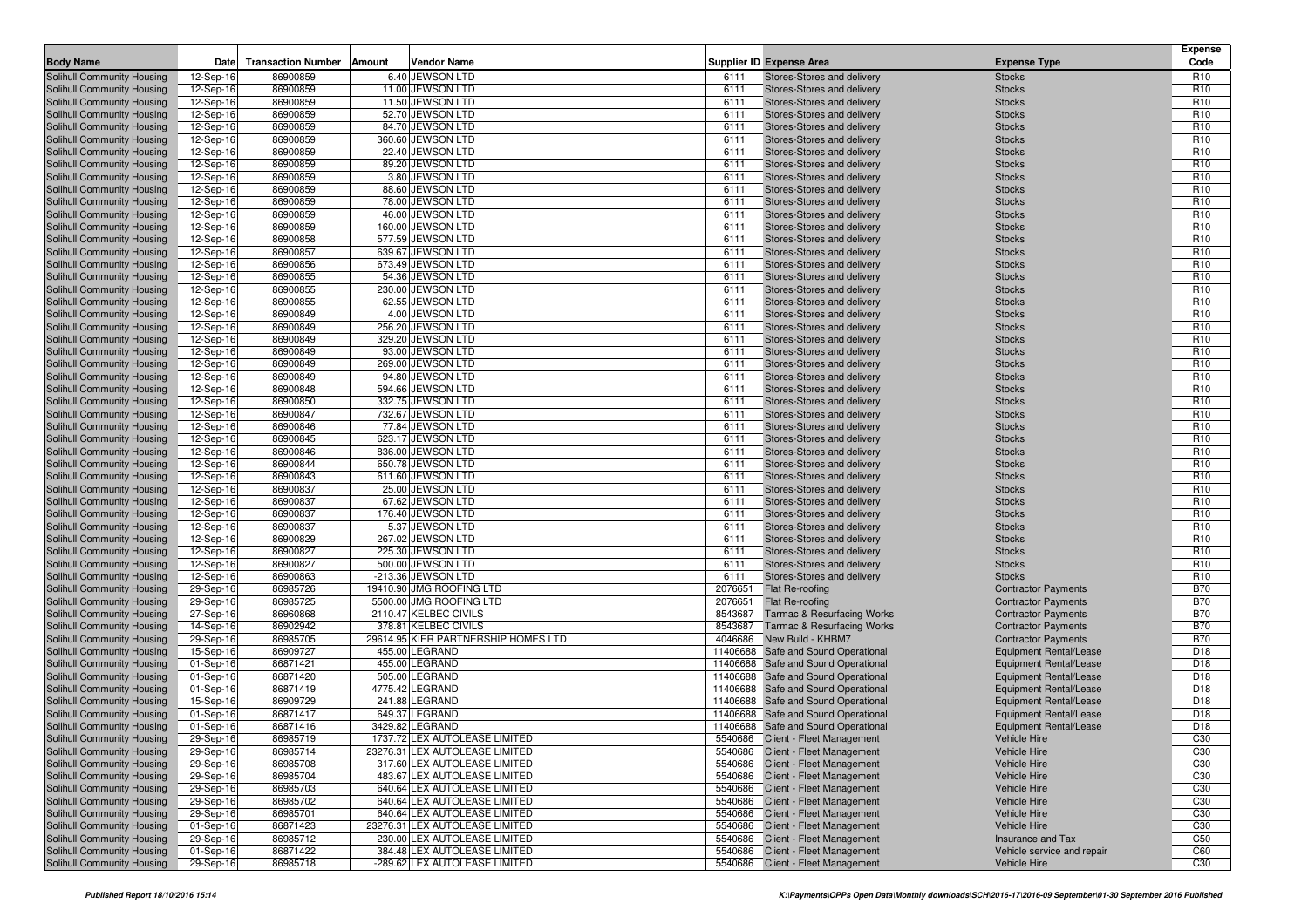| D <sub>54</sub><br>86871475<br>4550.00 LIBERATA UK LIMITED<br><b>Income Collection Team</b><br><b>Court Fees</b><br>Solihull Community Housing<br>01-Sep-16<br>260485<br>86994788<br>3471.70 LIFT & ENGINEERING SERVICES<br><b>Utility Related Works</b><br><b>B34</b><br>Solihull Community Housing<br>30-Sep-16<br>1656614 Mechanical & Electrical<br>86955694<br>4235.55 LIFT & ENGINEERING SERVICES<br>1656614 Mechanical & Electrical<br><b>Utility Related Works</b><br><b>B34</b><br>Solihull Community Housing<br>27-Sep-16<br><b>B34</b><br>86920747<br>269.26 LIFT & ENGINEERING SERVICES<br>1656614 Mechanical & Electrical<br>Solihull Community Housing<br>20-Sep-16<br><b>Utility Related Works</b><br>1656614 Mechanical & Electrical<br><b>B34</b><br>Solihull Community Housing<br>20-Sep-16<br>86920740<br>576.39 LIFT & ENGINEERING SERVICES<br><b>Utility Related Works</b><br>239.81 LIFT & ENGINEERING SERVICES<br><b>B39</b><br>Solihull Community Housing<br>30-Sep-16<br>86994790<br>1656614 Direct-Standby<br><b>Other Building costs</b><br><b>B70</b><br>Solihull Community Housing<br>16-Sep-16<br>86910796<br>300569.87 LOVELL PARTNERSHIP LTD<br>286554<br>New Build - Richmond Road<br><b>Contractor Payments</b><br>86902946<br>74691<br>D <sub>25</sub><br>Solihull Community Housing<br>14-Sep-16<br>218.37 LYRECO UK LTD<br><b>Endeavour House</b><br>Stationery<br>D <sub>20</sub><br>Solihull Community Housing<br>86937713<br>695.00 M3 HOUSING<br>111286<br>Business Support - MST Back Office Support<br><b>Office Expenses</b><br>23-Sep-16<br>86881776<br>442.00 MAN COMMERCIAL PROTECTION LTD<br>946596<br>A60<br>Solihull Community Housing<br>07-Sep-16<br>Housing Aid & Homelessness<br><b>Agency Staff</b><br>946596<br>86898874<br>18061.39 MAN COMMERCIAL PROTECTION LTD<br><b>CCTV</b><br><b>B43</b><br>Solihull Community Housing<br>12-Sep-16<br>Security<br><b>B33</b><br>Solihull Community Housing<br>86871424<br>1070.00 MARSTON TIMBER PRESERVATION LTD<br>6558<br>North Property Repairs-Day to day<br><b>External Structures</b><br>01-Sep-16<br>86912805<br>11946.20 MITIE PROPERTY SERVICES MIDS LTD<br>6724<br><b>B70</b><br>Solihull Community Housing<br>19-Sep-16<br>High Rise - Communal Decorating<br><b>Contractor Payments</b><br>86914750<br>278858<br>R <sub>10</sub><br>Solihull Community Housing<br>15.00 MOBILITY WORLD LTD<br>Stores-Stores and delivery<br>19-Sep-16<br>Stocks<br>86914750<br>112.80 MOBILITY WORLD LTD<br>278858<br>R <sub>10</sub><br>Solihull Community Housing<br>19-Sep-16<br>Stores-Stores and delivery<br><b>Stocks</b><br>86914750<br>278858<br>R <sub>10</sub><br>Solihull Community Housing<br>147.60 MOBILITY WORLD LTD<br>Stores-Stores and delivery<br><b>Stocks</b><br>19-Sep-16<br>86914749<br>278858<br>R <sub>10</sub><br>Solihull Community Housing<br>19-Sep-16<br>15.00 MOBILITY WORLD LTD<br>Stores-Stores and delivery<br><b>Stocks</b><br>R <sub>10</sub><br>Solihull Community Housing<br>86914749<br>225.60 MOBILITY WORLD LTD<br>278858<br>Stores-Stores and delivery<br><b>Stocks</b><br>19-Sep-16<br>86937706<br>385.35 MTD SCAFFOLDING LTD<br>233945<br><b>B33</b><br>Solihull Community Housing<br>23-Sep-16<br>North Property Repairs-Day to day<br><b>External Structures</b><br><b>B33</b><br>86937699<br>233945<br>Solihull Community Housing<br>23-Sep-16<br>258.32 MTD SCAFFOLDING LTD<br>North Property Repairs-Day to day<br><b>External Structures</b><br><b>B33</b><br>Solihull Community Housing<br>86911695<br>379.38 MTD SCAFFOLDING LTD<br>233945<br>North Property Repairs-Day to day<br><b>External Structures</b><br>16-Sep-16<br>86911696<br>397.69 MTD SCAFFOLDING LTD<br>233945<br><b>B33</b><br>Solihull Community Housing<br>North Property Repairs-Day to day<br><b>External Structures</b><br>16-Sep-16<br><b>B33</b><br>86902881<br>233945<br>Solihull Community Housing<br>14-Sep-16<br>256.90 MTD SCAFFOLDING LTD<br>North Property Repairs-Day to day<br><b>External Structures</b><br>86902882<br>-256.90 MTD SCAFFOLDING LTD<br>233945<br><b>External Structures</b><br><b>B33</b><br>Solihull Community Housing<br>North Property Repairs-Day to day<br>14-Sep-16<br>-397.69 MTD SCAFFOLDING LTD<br>233945<br><b>B33</b><br>Solihull Community Housing<br>86911697<br>North Property Repairs-Day to day<br><b>External Structures</b><br>16-Sep-16<br>86911699<br>-377.88 MTD SCAFFOLDING LTD<br>233945<br><b>B33</b><br>Solihull Community Housing<br>16-Sep-16<br>North Property Repairs-Day to day<br><b>External Structures</b><br>206818<br>R <sub>10</sub><br>Solihull Community Housing<br>86900824<br>308.00 NATIONAL PLASTICS<br>Stores-Stores and delivery<br><b>Stocks</b><br>12-Sep-16<br>86900871<br>8072696<br>R <sub>10</sub><br>Solihull Community Housing<br>12-Sep-16<br>20.00 NATIONAL SAFETY SUPPLIES<br>Stores-Stores and delivery<br><b>Stocks</b><br>86900871<br>8072696<br>R <sub>10</sub><br>Solihull Community Housing<br>12-Sep-16<br>67.50 NATIONAL SAFETY SUPPLIES<br>Stores-Stores and delivery<br><b>Stocks</b><br>R <sub>10</sub><br>86900871<br>223.50 NATIONAL SAFETY SUPPLIES<br>8072696<br>Stores-Stores and delivery<br><b>Stocks</b><br>Solihull Community Housing<br>12-Sep-16<br>86932048<br>5140.80 NAVMAN WIRELESS UK LTD<br>6765686<br>C30<br>Solihull Community Housing<br>22-Sep-16<br>Client - Fleet Management<br><b>Vehicle Hire</b><br>86914727<br>214.20 NICHOLLS & CLARKE BUILDING PRODUCTS LTD<br>176278<br>R <sub>10</sub><br>Solihull Community Housing<br>19-Sep-16<br>Stores-Stores and delivery<br><b>Stocks</b><br>86900809<br>176278<br>R <sub>10</sub><br>Solihull Community Housing<br>12.24 NICHOLLS & CLARKE BUILDING PRODUCTS LTD<br>Stores-Stores and delivery<br><b>Stocks</b><br>12-Sep-16<br>176278<br>Solihull Community Housing<br>86900809<br>210.00 NICHOLLS & CLARKE BUILDING PRODUCTS LTD<br>Stores-Stores and delivery<br><b>Stocks</b><br>R <sub>10</sub><br>12-Sep-16<br>86900809<br>18.36 NICHOLLS & CLARKE BUILDING PRODUCTS LTD<br>176278<br>R <sub>10</sub><br>Solihull Community Housing<br>12-Sep-16<br>Stores-Stores and delivery<br><b>Stocks</b><br>176278<br>R <sub>10</sub><br>Solihull Community Housing<br>86900810<br>214.20 NICHOLLS & CLARKE BUILDING PRODUCTS LTD<br>Stores-Stores and delivery<br><b>Stocks</b><br>12-Sep-16<br>86900808<br>214.20 NICHOLLS & CLARKE BUILDING PRODUCTS LTD<br>176278<br>R <sub>10</sub><br>Solihull Community Housing<br>12-Sep-16<br>Stores-Stores and delivery<br><b>Stocks</b><br>86944964<br>469.54 NITECREST LTD<br>123750<br>D <sub>20</sub><br>Solihull Community Housing<br>26-Sep-16<br><b>Endeavour House</b><br><b>Office Expenses</b><br>A60<br>86873714<br>346.06 NIYAA PEOPLE<br>1651616 Call Centre<br>Solihull Community Housing<br>05-Sep-16<br><b>Agency Staff</b><br>86873713<br>269.50 NIYAA PEOPLE<br>A60<br>Solihull Community Housing<br>05-Sep-16<br>1651616 Call Centre<br><b>Agency Staff</b><br>86873719<br>364.44 NIYAA PEOPLE<br>A60<br>Solihull Community Housing<br>05-Sep-16<br>1651616 Call Centre<br><b>Agency Staff</b><br>518.74 NIYAA PEOPLE<br>A60<br>Solihull Community Housing<br>27-Sep-16<br>86960853<br>1651616 Capital Programmes<br><b>Agency Staff</b><br>A60<br>Solihull Community Housing<br>86922778<br>518.74 NIYAA PEOPLE<br>1651616 Capital Programmes<br><b>Agency Staff</b><br>21-Sep-16<br>86902947<br>413.59 NIYAA PEOPLE<br>A60<br>Solihull Community Housing<br>14-Sep-16<br>1651616 Capital Programmes<br><b>Agency Staff</b><br>A60<br>Solihull Community Housing<br>12-Sep-16<br>86898877<br>413.59 NIYAA PEOPLE<br>1651616 Capital Programmes<br><b>Agency Staff</b><br>86872714<br>518.74 NIYAA PEOPLE<br>A60<br>Solihull Community Housing<br>02-Sep-16<br>1651616 Capital Programmes<br><b>Agency Staff</b><br>493.02 NIYAA PEOPLE<br>Solihull Community Housing<br>86960860<br>1651616 North Property Repairs-Voids<br>A60<br>27-Sep-16<br><b>Agency Staff</b><br>A60<br>Solihull Community Housing<br>27-Sep-16<br>86960857<br>448.20 NIYAA PEOPLE<br>1651616 North Property Repairs-Voids<br><b>Agency Staff</b><br>86960855<br>552.78 NIYAA PEOPLE<br>Solihull Community Housing<br>27-Sep-16<br>1651616 North Property Repairs-Voids<br><b>Agency Staff</b><br>A60<br>552.78 NIYAA PEOPLE<br>A60<br>Solihull Community Housing<br>86917712<br>1651616 North Property Repairs-Voids<br>20-Sep-16<br><b>Agency Staff</b><br>414.00 NIYAA PEOPLE<br>A60<br>Solihull Community Housing<br>20-Sep-16<br>86917711<br>1651616 North Property Repairs-Voids<br><b>Agency Staff</b><br>A60<br>Solihull Community Housing<br>20-Sep-16<br>86917709<br>552.78 NIYAA PEOPLE<br>1651616 North Property Repairs-Voids<br><b>Agency Staff</b><br>Solihull Community Housing<br>86917710<br>552.78 NIYAA PEOPLE<br>1651616 North Property Repairs-Voids<br>A60<br>20-Sep-16<br><b>Agency Staff</b><br>Solihull Community Housing<br>14-Sep-16<br>86902952<br>552.78 NIYAA PEOPLE<br>1651616 North Property Repairs-Voids<br><b>Agency Staff</b><br>A60<br>A60<br>86902953<br>448.20 NIYAA PEOPLE<br>1651616 North Property Repairs-Voids<br>Solihull Community Housing<br>14-Sep-16<br><b>Agency Staff</b><br>Solihull Community Housing<br>444.00 NIYAA PEOPLE<br>14-Sep-16<br>86902949<br>1651616 North Property Repairs-Voids<br><b>Agency Staff</b><br>A60<br>Solihull Community Housing<br>86881782<br>410.85 NIYAA PEOPLE<br>1651616 North Property Repairs-Voids<br>07-Sep-16<br><b>Agency Staff</b><br>A60<br>Solihull Community Housing<br>86881780<br>440.73 NIYAA PEOPLE<br>1651616 North Property Repairs-Voids<br><b>Agency Staff</b><br>A60<br>07-Sep-16<br>354.00 NIYAA PEOPLE<br>Solihull Community Housing<br>07-Sep-16<br>86881778<br>1651616 North Property Repairs-Voids<br><b>Agency Staff</b><br>A60<br><b>Solihull Community Housing</b><br>86881777<br>440.73 NIYAA PEOPLE<br>1651616 North Property Repairs-Voids<br>07-Sep-16<br><b>Agency Staff</b><br>A60<br>Solihull Community Housing<br>86871430<br>552.78 NIYAA PEOPLE<br>1651616 North Property Repairs-Voids<br>A60<br>01-Sep-16<br><b>Agency Staff</b><br>Solihull Community Housing<br>86871428<br>440.73 NIYAA PEOPLE<br>1651616 North Property Repairs-Voids<br>A60<br>01-Sep-16<br><b>Agency Staff</b><br>86871429<br>444.00 NIYAA PEOPLE<br>1651616 North Property Repairs-Voids<br>Solihull Community Housing<br>01-Sep-16<br><b>Agency Staff</b><br>A60<br>552.78 NIYAA PEOPLE<br>1651616 North Property Repairs-Voids | <b>Body Name</b>           | Date      | <b>Transaction Number   Amount</b> | <b>Vendor Name</b> | <b>Supplier ID Expense Area</b> | <b>Expense Type</b> | <b>Expense</b><br>Code |
|------------------------------------------------------------------------------------------------------------------------------------------------------------------------------------------------------------------------------------------------------------------------------------------------------------------------------------------------------------------------------------------------------------------------------------------------------------------------------------------------------------------------------------------------------------------------------------------------------------------------------------------------------------------------------------------------------------------------------------------------------------------------------------------------------------------------------------------------------------------------------------------------------------------------------------------------------------------------------------------------------------------------------------------------------------------------------------------------------------------------------------------------------------------------------------------------------------------------------------------------------------------------------------------------------------------------------------------------------------------------------------------------------------------------------------------------------------------------------------------------------------------------------------------------------------------------------------------------------------------------------------------------------------------------------------------------------------------------------------------------------------------------------------------------------------------------------------------------------------------------------------------------------------------------------------------------------------------------------------------------------------------------------------------------------------------------------------------------------------------------------------------------------------------------------------------------------------------------------------------------------------------------------------------------------------------------------------------------------------------------------------------------------------------------------------------------------------------------------------------------------------------------------------------------------------------------------------------------------------------------------------------------------------------------------------------------------------------------------------------------------------------------------------------------------------------------------------------------------------------------------------------------------------------------------------------------------------------------------------------------------------------------------------------------------------------------------------------------------------------------------------------------------------------------------------------------------------------------------------------------------------------------------------------------------------------------------------------------------------------------------------------------------------------------------------------------------------------------------------------------------------------------------------------------------------------------------------------------------------------------------------------------------------------------------------------------------------------------------------------------------------------------------------------------------------------------------------------------------------------------------------------------------------------------------------------------------------------------------------------------------------------------------------------------------------------------------------------------------------------------------------------------------------------------------------------------------------------------------------------------------------------------------------------------------------------------------------------------------------------------------------------------------------------------------------------------------------------------------------------------------------------------------------------------------------------------------------------------------------------------------------------------------------------------------------------------------------------------------------------------------------------------------------------------------------------------------------------------------------------------------------------------------------------------------------------------------------------------------------------------------------------------------------------------------------------------------------------------------------------------------------------------------------------------------------------------------------------------------------------------------------------------------------------------------------------------------------------------------------------------------------------------------------------------------------------------------------------------------------------------------------------------------------------------------------------------------------------------------------------------------------------------------------------------------------------------------------------------------------------------------------------------------------------------------------------------------------------------------------------------------------------------------------------------------------------------------------------------------------------------------------------------------------------------------------------------------------------------------------------------------------------------------------------------------------------------------------------------------------------------------------------------------------------------------------------------------------------------------------------------------------------------------------------------------------------------------------------------------------------------------------------------------------------------------------------------------------------------------------------------------------------------------------------------------------------------------------------------------------------------------------------------------------------------------------------------------------------------------------------------------------------------------------------------------------------------------------------------------------------------------------------------------------------------------------------------------------------------------------------------------------------------------------------------------------------------------------------------------------------------------------------------------------------------------------------------------------------------------------------------------------------------------------------------------------------------------------------------------------------------------------------------------------------------------------------------------------------------------------------------------------------------------------------------------------------------------------------------------------------------------------------------------------------------------------------------------------------------------------------------------------------------------------------------------------------------------------------------------------------------------------------------------------------------------------------------------------------------------------------------------------------------------------------------------------------------------------------------------------------------------------------------------------------------------------------------------------------------------------------------------------------------------------------------------------------------------------------------------------------------------------------------------------------------------------------------------------------------------------------------------------------------------------------------------------------------------------------------------------------------------------------------------------------------------------------------------------------------------------------------------------------------------------------------------------------------------------------------------------------------------------------------------------------------------------------------------------------------------------------------------------------------------------------------------------------------------------------------------------------------------------------------------------------------------------------------------------------------------------------------------------------------------------------------------------------------------------------------------------------------------------------------------------------------------------------------------------------------------------------------------------------------------------------------------------------------------------------------------------------------------------------------------------------------------------------------------------------------------------------------------------------------------------------------------------------------------------------------------------------------------------------------------------------------------------------------------------------------------------------------------------------------------------------------------------------------------------------------------------------------------------------------------------------------------------------------------------------------------------------------------------------------------------------------------------------------------------------------------------------------------------------------------------------------------------------|----------------------------|-----------|------------------------------------|--------------------|---------------------------------|---------------------|------------------------|
|                                                                                                                                                                                                                                                                                                                                                                                                                                                                                                                                                                                                                                                                                                                                                                                                                                                                                                                                                                                                                                                                                                                                                                                                                                                                                                                                                                                                                                                                                                                                                                                                                                                                                                                                                                                                                                                                                                                                                                                                                                                                                                                                                                                                                                                                                                                                                                                                                                                                                                                                                                                                                                                                                                                                                                                                                                                                                                                                                                                                                                                                                                                                                                                                                                                                                                                                                                                                                                                                                                                                                                                                                                                                                                                                                                                                                                                                                                                                                                                                                                                                                                                                                                                                                                                                                                                                                                                                                                                                                                                                                                                                                                                                                                                                                                                                                                                                                                                                                                                                                                                                                                                                                                                                                                                                                                                                                                                                                                                                                                                                                                                                                                                                                                                                                                                                                                                                                                                                                                                                                                                                                                                                                                                                                                                                                                                                                                                                                                                                                                                                                                                                                                                                                                                                                                                                                                                                                                                                                                                                                                                                                                                                                                                                                                                                                                                                                                                                                                                                                                                                                                                                                                                                                                                                                                                                                                                                                                                                                                                                                                                                                                                                                                                                                                                                                                                                                                                                                                                                                                                                                                                                                                                                                                                                                                                                                                                                                                                                                                                                                                                                                                                                                                                                                                                                                                                                                                                                                                                                                                                                                                                                                                                                                                                                                                                                                                                                                                                                                                                                                                                                                                                                                                                                                                                                                                                                                                                                                                                                                                                                                                  |                            |           |                                    |                    |                                 |                     |                        |
|                                                                                                                                                                                                                                                                                                                                                                                                                                                                                                                                                                                                                                                                                                                                                                                                                                                                                                                                                                                                                                                                                                                                                                                                                                                                                                                                                                                                                                                                                                                                                                                                                                                                                                                                                                                                                                                                                                                                                                                                                                                                                                                                                                                                                                                                                                                                                                                                                                                                                                                                                                                                                                                                                                                                                                                                                                                                                                                                                                                                                                                                                                                                                                                                                                                                                                                                                                                                                                                                                                                                                                                                                                                                                                                                                                                                                                                                                                                                                                                                                                                                                                                                                                                                                                                                                                                                                                                                                                                                                                                                                                                                                                                                                                                                                                                                                                                                                                                                                                                                                                                                                                                                                                                                                                                                                                                                                                                                                                                                                                                                                                                                                                                                                                                                                                                                                                                                                                                                                                                                                                                                                                                                                                                                                                                                                                                                                                                                                                                                                                                                                                                                                                                                                                                                                                                                                                                                                                                                                                                                                                                                                                                                                                                                                                                                                                                                                                                                                                                                                                                                                                                                                                                                                                                                                                                                                                                                                                                                                                                                                                                                                                                                                                                                                                                                                                                                                                                                                                                                                                                                                                                                                                                                                                                                                                                                                                                                                                                                                                                                                                                                                                                                                                                                                                                                                                                                                                                                                                                                                                                                                                                                                                                                                                                                                                                                                                                                                                                                                                                                                                                                                                                                                                                                                                                                                                                                                                                                                                                                                                                                                                  |                            |           |                                    |                    |                                 |                     |                        |
|                                                                                                                                                                                                                                                                                                                                                                                                                                                                                                                                                                                                                                                                                                                                                                                                                                                                                                                                                                                                                                                                                                                                                                                                                                                                                                                                                                                                                                                                                                                                                                                                                                                                                                                                                                                                                                                                                                                                                                                                                                                                                                                                                                                                                                                                                                                                                                                                                                                                                                                                                                                                                                                                                                                                                                                                                                                                                                                                                                                                                                                                                                                                                                                                                                                                                                                                                                                                                                                                                                                                                                                                                                                                                                                                                                                                                                                                                                                                                                                                                                                                                                                                                                                                                                                                                                                                                                                                                                                                                                                                                                                                                                                                                                                                                                                                                                                                                                                                                                                                                                                                                                                                                                                                                                                                                                                                                                                                                                                                                                                                                                                                                                                                                                                                                                                                                                                                                                                                                                                                                                                                                                                                                                                                                                                                                                                                                                                                                                                                                                                                                                                                                                                                                                                                                                                                                                                                                                                                                                                                                                                                                                                                                                                                                                                                                                                                                                                                                                                                                                                                                                                                                                                                                                                                                                                                                                                                                                                                                                                                                                                                                                                                                                                                                                                                                                                                                                                                                                                                                                                                                                                                                                                                                                                                                                                                                                                                                                                                                                                                                                                                                                                                                                                                                                                                                                                                                                                                                                                                                                                                                                                                                                                                                                                                                                                                                                                                                                                                                                                                                                                                                                                                                                                                                                                                                                                                                                                                                                                                                                                                                                  |                            |           |                                    |                    |                                 |                     |                        |
|                                                                                                                                                                                                                                                                                                                                                                                                                                                                                                                                                                                                                                                                                                                                                                                                                                                                                                                                                                                                                                                                                                                                                                                                                                                                                                                                                                                                                                                                                                                                                                                                                                                                                                                                                                                                                                                                                                                                                                                                                                                                                                                                                                                                                                                                                                                                                                                                                                                                                                                                                                                                                                                                                                                                                                                                                                                                                                                                                                                                                                                                                                                                                                                                                                                                                                                                                                                                                                                                                                                                                                                                                                                                                                                                                                                                                                                                                                                                                                                                                                                                                                                                                                                                                                                                                                                                                                                                                                                                                                                                                                                                                                                                                                                                                                                                                                                                                                                                                                                                                                                                                                                                                                                                                                                                                                                                                                                                                                                                                                                                                                                                                                                                                                                                                                                                                                                                                                                                                                                                                                                                                                                                                                                                                                                                                                                                                                                                                                                                                                                                                                                                                                                                                                                                                                                                                                                                                                                                                                                                                                                                                                                                                                                                                                                                                                                                                                                                                                                                                                                                                                                                                                                                                                                                                                                                                                                                                                                                                                                                                                                                                                                                                                                                                                                                                                                                                                                                                                                                                                                                                                                                                                                                                                                                                                                                                                                                                                                                                                                                                                                                                                                                                                                                                                                                                                                                                                                                                                                                                                                                                                                                                                                                                                                                                                                                                                                                                                                                                                                                                                                                                                                                                                                                                                                                                                                                                                                                                                                                                                                                                                  |                            |           |                                    |                    |                                 |                     |                        |
|                                                                                                                                                                                                                                                                                                                                                                                                                                                                                                                                                                                                                                                                                                                                                                                                                                                                                                                                                                                                                                                                                                                                                                                                                                                                                                                                                                                                                                                                                                                                                                                                                                                                                                                                                                                                                                                                                                                                                                                                                                                                                                                                                                                                                                                                                                                                                                                                                                                                                                                                                                                                                                                                                                                                                                                                                                                                                                                                                                                                                                                                                                                                                                                                                                                                                                                                                                                                                                                                                                                                                                                                                                                                                                                                                                                                                                                                                                                                                                                                                                                                                                                                                                                                                                                                                                                                                                                                                                                                                                                                                                                                                                                                                                                                                                                                                                                                                                                                                                                                                                                                                                                                                                                                                                                                                                                                                                                                                                                                                                                                                                                                                                                                                                                                                                                                                                                                                                                                                                                                                                                                                                                                                                                                                                                                                                                                                                                                                                                                                                                                                                                                                                                                                                                                                                                                                                                                                                                                                                                                                                                                                                                                                                                                                                                                                                                                                                                                                                                                                                                                                                                                                                                                                                                                                                                                                                                                                                                                                                                                                                                                                                                                                                                                                                                                                                                                                                                                                                                                                                                                                                                                                                                                                                                                                                                                                                                                                                                                                                                                                                                                                                                                                                                                                                                                                                                                                                                                                                                                                                                                                                                                                                                                                                                                                                                                                                                                                                                                                                                                                                                                                                                                                                                                                                                                                                                                                                                                                                                                                                                                                                  |                            |           |                                    |                    |                                 |                     |                        |
|                                                                                                                                                                                                                                                                                                                                                                                                                                                                                                                                                                                                                                                                                                                                                                                                                                                                                                                                                                                                                                                                                                                                                                                                                                                                                                                                                                                                                                                                                                                                                                                                                                                                                                                                                                                                                                                                                                                                                                                                                                                                                                                                                                                                                                                                                                                                                                                                                                                                                                                                                                                                                                                                                                                                                                                                                                                                                                                                                                                                                                                                                                                                                                                                                                                                                                                                                                                                                                                                                                                                                                                                                                                                                                                                                                                                                                                                                                                                                                                                                                                                                                                                                                                                                                                                                                                                                                                                                                                                                                                                                                                                                                                                                                                                                                                                                                                                                                                                                                                                                                                                                                                                                                                                                                                                                                                                                                                                                                                                                                                                                                                                                                                                                                                                                                                                                                                                                                                                                                                                                                                                                                                                                                                                                                                                                                                                                                                                                                                                                                                                                                                                                                                                                                                                                                                                                                                                                                                                                                                                                                                                                                                                                                                                                                                                                                                                                                                                                                                                                                                                                                                                                                                                                                                                                                                                                                                                                                                                                                                                                                                                                                                                                                                                                                                                                                                                                                                                                                                                                                                                                                                                                                                                                                                                                                                                                                                                                                                                                                                                                                                                                                                                                                                                                                                                                                                                                                                                                                                                                                                                                                                                                                                                                                                                                                                                                                                                                                                                                                                                                                                                                                                                                                                                                                                                                                                                                                                                                                                                                                                                                                  |                            |           |                                    |                    |                                 |                     |                        |
|                                                                                                                                                                                                                                                                                                                                                                                                                                                                                                                                                                                                                                                                                                                                                                                                                                                                                                                                                                                                                                                                                                                                                                                                                                                                                                                                                                                                                                                                                                                                                                                                                                                                                                                                                                                                                                                                                                                                                                                                                                                                                                                                                                                                                                                                                                                                                                                                                                                                                                                                                                                                                                                                                                                                                                                                                                                                                                                                                                                                                                                                                                                                                                                                                                                                                                                                                                                                                                                                                                                                                                                                                                                                                                                                                                                                                                                                                                                                                                                                                                                                                                                                                                                                                                                                                                                                                                                                                                                                                                                                                                                                                                                                                                                                                                                                                                                                                                                                                                                                                                                                                                                                                                                                                                                                                                                                                                                                                                                                                                                                                                                                                                                                                                                                                                                                                                                                                                                                                                                                                                                                                                                                                                                                                                                                                                                                                                                                                                                                                                                                                                                                                                                                                                                                                                                                                                                                                                                                                                                                                                                                                                                                                                                                                                                                                                                                                                                                                                                                                                                                                                                                                                                                                                                                                                                                                                                                                                                                                                                                                                                                                                                                                                                                                                                                                                                                                                                                                                                                                                                                                                                                                                                                                                                                                                                                                                                                                                                                                                                                                                                                                                                                                                                                                                                                                                                                                                                                                                                                                                                                                                                                                                                                                                                                                                                                                                                                                                                                                                                                                                                                                                                                                                                                                                                                                                                                                                                                                                                                                                                                                                  |                            |           |                                    |                    |                                 |                     |                        |
|                                                                                                                                                                                                                                                                                                                                                                                                                                                                                                                                                                                                                                                                                                                                                                                                                                                                                                                                                                                                                                                                                                                                                                                                                                                                                                                                                                                                                                                                                                                                                                                                                                                                                                                                                                                                                                                                                                                                                                                                                                                                                                                                                                                                                                                                                                                                                                                                                                                                                                                                                                                                                                                                                                                                                                                                                                                                                                                                                                                                                                                                                                                                                                                                                                                                                                                                                                                                                                                                                                                                                                                                                                                                                                                                                                                                                                                                                                                                                                                                                                                                                                                                                                                                                                                                                                                                                                                                                                                                                                                                                                                                                                                                                                                                                                                                                                                                                                                                                                                                                                                                                                                                                                                                                                                                                                                                                                                                                                                                                                                                                                                                                                                                                                                                                                                                                                                                                                                                                                                                                                                                                                                                                                                                                                                                                                                                                                                                                                                                                                                                                                                                                                                                                                                                                                                                                                                                                                                                                                                                                                                                                                                                                                                                                                                                                                                                                                                                                                                                                                                                                                                                                                                                                                                                                                                                                                                                                                                                                                                                                                                                                                                                                                                                                                                                                                                                                                                                                                                                                                                                                                                                                                                                                                                                                                                                                                                                                                                                                                                                                                                                                                                                                                                                                                                                                                                                                                                                                                                                                                                                                                                                                                                                                                                                                                                                                                                                                                                                                                                                                                                                                                                                                                                                                                                                                                                                                                                                                                                                                                                                                                  |                            |           |                                    |                    |                                 |                     |                        |
|                                                                                                                                                                                                                                                                                                                                                                                                                                                                                                                                                                                                                                                                                                                                                                                                                                                                                                                                                                                                                                                                                                                                                                                                                                                                                                                                                                                                                                                                                                                                                                                                                                                                                                                                                                                                                                                                                                                                                                                                                                                                                                                                                                                                                                                                                                                                                                                                                                                                                                                                                                                                                                                                                                                                                                                                                                                                                                                                                                                                                                                                                                                                                                                                                                                                                                                                                                                                                                                                                                                                                                                                                                                                                                                                                                                                                                                                                                                                                                                                                                                                                                                                                                                                                                                                                                                                                                                                                                                                                                                                                                                                                                                                                                                                                                                                                                                                                                                                                                                                                                                                                                                                                                                                                                                                                                                                                                                                                                                                                                                                                                                                                                                                                                                                                                                                                                                                                                                                                                                                                                                                                                                                                                                                                                                                                                                                                                                                                                                                                                                                                                                                                                                                                                                                                                                                                                                                                                                                                                                                                                                                                                                                                                                                                                                                                                                                                                                                                                                                                                                                                                                                                                                                                                                                                                                                                                                                                                                                                                                                                                                                                                                                                                                                                                                                                                                                                                                                                                                                                                                                                                                                                                                                                                                                                                                                                                                                                                                                                                                                                                                                                                                                                                                                                                                                                                                                                                                                                                                                                                                                                                                                                                                                                                                                                                                                                                                                                                                                                                                                                                                                                                                                                                                                                                                                                                                                                                                                                                                                                                                                                                  |                            |           |                                    |                    |                                 |                     |                        |
|                                                                                                                                                                                                                                                                                                                                                                                                                                                                                                                                                                                                                                                                                                                                                                                                                                                                                                                                                                                                                                                                                                                                                                                                                                                                                                                                                                                                                                                                                                                                                                                                                                                                                                                                                                                                                                                                                                                                                                                                                                                                                                                                                                                                                                                                                                                                                                                                                                                                                                                                                                                                                                                                                                                                                                                                                                                                                                                                                                                                                                                                                                                                                                                                                                                                                                                                                                                                                                                                                                                                                                                                                                                                                                                                                                                                                                                                                                                                                                                                                                                                                                                                                                                                                                                                                                                                                                                                                                                                                                                                                                                                                                                                                                                                                                                                                                                                                                                                                                                                                                                                                                                                                                                                                                                                                                                                                                                                                                                                                                                                                                                                                                                                                                                                                                                                                                                                                                                                                                                                                                                                                                                                                                                                                                                                                                                                                                                                                                                                                                                                                                                                                                                                                                                                                                                                                                                                                                                                                                                                                                                                                                                                                                                                                                                                                                                                                                                                                                                                                                                                                                                                                                                                                                                                                                                                                                                                                                                                                                                                                                                                                                                                                                                                                                                                                                                                                                                                                                                                                                                                                                                                                                                                                                                                                                                                                                                                                                                                                                                                                                                                                                                                                                                                                                                                                                                                                                                                                                                                                                                                                                                                                                                                                                                                                                                                                                                                                                                                                                                                                                                                                                                                                                                                                                                                                                                                                                                                                                                                                                                                                                  |                            |           |                                    |                    |                                 |                     |                        |
|                                                                                                                                                                                                                                                                                                                                                                                                                                                                                                                                                                                                                                                                                                                                                                                                                                                                                                                                                                                                                                                                                                                                                                                                                                                                                                                                                                                                                                                                                                                                                                                                                                                                                                                                                                                                                                                                                                                                                                                                                                                                                                                                                                                                                                                                                                                                                                                                                                                                                                                                                                                                                                                                                                                                                                                                                                                                                                                                                                                                                                                                                                                                                                                                                                                                                                                                                                                                                                                                                                                                                                                                                                                                                                                                                                                                                                                                                                                                                                                                                                                                                                                                                                                                                                                                                                                                                                                                                                                                                                                                                                                                                                                                                                                                                                                                                                                                                                                                                                                                                                                                                                                                                                                                                                                                                                                                                                                                                                                                                                                                                                                                                                                                                                                                                                                                                                                                                                                                                                                                                                                                                                                                                                                                                                                                                                                                                                                                                                                                                                                                                                                                                                                                                                                                                                                                                                                                                                                                                                                                                                                                                                                                                                                                                                                                                                                                                                                                                                                                                                                                                                                                                                                                                                                                                                                                                                                                                                                                                                                                                                                                                                                                                                                                                                                                                                                                                                                                                                                                                                                                                                                                                                                                                                                                                                                                                                                                                                                                                                                                                                                                                                                                                                                                                                                                                                                                                                                                                                                                                                                                                                                                                                                                                                                                                                                                                                                                                                                                                                                                                                                                                                                                                                                                                                                                                                                                                                                                                                                                                                                                                                  |                            |           |                                    |                    |                                 |                     |                        |
|                                                                                                                                                                                                                                                                                                                                                                                                                                                                                                                                                                                                                                                                                                                                                                                                                                                                                                                                                                                                                                                                                                                                                                                                                                                                                                                                                                                                                                                                                                                                                                                                                                                                                                                                                                                                                                                                                                                                                                                                                                                                                                                                                                                                                                                                                                                                                                                                                                                                                                                                                                                                                                                                                                                                                                                                                                                                                                                                                                                                                                                                                                                                                                                                                                                                                                                                                                                                                                                                                                                                                                                                                                                                                                                                                                                                                                                                                                                                                                                                                                                                                                                                                                                                                                                                                                                                                                                                                                                                                                                                                                                                                                                                                                                                                                                                                                                                                                                                                                                                                                                                                                                                                                                                                                                                                                                                                                                                                                                                                                                                                                                                                                                                                                                                                                                                                                                                                                                                                                                                                                                                                                                                                                                                                                                                                                                                                                                                                                                                                                                                                                                                                                                                                                                                                                                                                                                                                                                                                                                                                                                                                                                                                                                                                                                                                                                                                                                                                                                                                                                                                                                                                                                                                                                                                                                                                                                                                                                                                                                                                                                                                                                                                                                                                                                                                                                                                                                                                                                                                                                                                                                                                                                                                                                                                                                                                                                                                                                                                                                                                                                                                                                                                                                                                                                                                                                                                                                                                                                                                                                                                                                                                                                                                                                                                                                                                                                                                                                                                                                                                                                                                                                                                                                                                                                                                                                                                                                                                                                                                                                                                                  |                            |           |                                    |                    |                                 |                     |                        |
|                                                                                                                                                                                                                                                                                                                                                                                                                                                                                                                                                                                                                                                                                                                                                                                                                                                                                                                                                                                                                                                                                                                                                                                                                                                                                                                                                                                                                                                                                                                                                                                                                                                                                                                                                                                                                                                                                                                                                                                                                                                                                                                                                                                                                                                                                                                                                                                                                                                                                                                                                                                                                                                                                                                                                                                                                                                                                                                                                                                                                                                                                                                                                                                                                                                                                                                                                                                                                                                                                                                                                                                                                                                                                                                                                                                                                                                                                                                                                                                                                                                                                                                                                                                                                                                                                                                                                                                                                                                                                                                                                                                                                                                                                                                                                                                                                                                                                                                                                                                                                                                                                                                                                                                                                                                                                                                                                                                                                                                                                                                                                                                                                                                                                                                                                                                                                                                                                                                                                                                                                                                                                                                                                                                                                                                                                                                                                                                                                                                                                                                                                                                                                                                                                                                                                                                                                                                                                                                                                                                                                                                                                                                                                                                                                                                                                                                                                                                                                                                                                                                                                                                                                                                                                                                                                                                                                                                                                                                                                                                                                                                                                                                                                                                                                                                                                                                                                                                                                                                                                                                                                                                                                                                                                                                                                                                                                                                                                                                                                                                                                                                                                                                                                                                                                                                                                                                                                                                                                                                                                                                                                                                                                                                                                                                                                                                                                                                                                                                                                                                                                                                                                                                                                                                                                                                                                                                                                                                                                                                                                                                                                                  |                            |           |                                    |                    |                                 |                     |                        |
|                                                                                                                                                                                                                                                                                                                                                                                                                                                                                                                                                                                                                                                                                                                                                                                                                                                                                                                                                                                                                                                                                                                                                                                                                                                                                                                                                                                                                                                                                                                                                                                                                                                                                                                                                                                                                                                                                                                                                                                                                                                                                                                                                                                                                                                                                                                                                                                                                                                                                                                                                                                                                                                                                                                                                                                                                                                                                                                                                                                                                                                                                                                                                                                                                                                                                                                                                                                                                                                                                                                                                                                                                                                                                                                                                                                                                                                                                                                                                                                                                                                                                                                                                                                                                                                                                                                                                                                                                                                                                                                                                                                                                                                                                                                                                                                                                                                                                                                                                                                                                                                                                                                                                                                                                                                                                                                                                                                                                                                                                                                                                                                                                                                                                                                                                                                                                                                                                                                                                                                                                                                                                                                                                                                                                                                                                                                                                                                                                                                                                                                                                                                                                                                                                                                                                                                                                                                                                                                                                                                                                                                                                                                                                                                                                                                                                                                                                                                                                                                                                                                                                                                                                                                                                                                                                                                                                                                                                                                                                                                                                                                                                                                                                                                                                                                                                                                                                                                                                                                                                                                                                                                                                                                                                                                                                                                                                                                                                                                                                                                                                                                                                                                                                                                                                                                                                                                                                                                                                                                                                                                                                                                                                                                                                                                                                                                                                                                                                                                                                                                                                                                                                                                                                                                                                                                                                                                                                                                                                                                                                                                                                                  |                            |           |                                    |                    |                                 |                     |                        |
|                                                                                                                                                                                                                                                                                                                                                                                                                                                                                                                                                                                                                                                                                                                                                                                                                                                                                                                                                                                                                                                                                                                                                                                                                                                                                                                                                                                                                                                                                                                                                                                                                                                                                                                                                                                                                                                                                                                                                                                                                                                                                                                                                                                                                                                                                                                                                                                                                                                                                                                                                                                                                                                                                                                                                                                                                                                                                                                                                                                                                                                                                                                                                                                                                                                                                                                                                                                                                                                                                                                                                                                                                                                                                                                                                                                                                                                                                                                                                                                                                                                                                                                                                                                                                                                                                                                                                                                                                                                                                                                                                                                                                                                                                                                                                                                                                                                                                                                                                                                                                                                                                                                                                                                                                                                                                                                                                                                                                                                                                                                                                                                                                                                                                                                                                                                                                                                                                                                                                                                                                                                                                                                                                                                                                                                                                                                                                                                                                                                                                                                                                                                                                                                                                                                                                                                                                                                                                                                                                                                                                                                                                                                                                                                                                                                                                                                                                                                                                                                                                                                                                                                                                                                                                                                                                                                                                                                                                                                                                                                                                                                                                                                                                                                                                                                                                                                                                                                                                                                                                                                                                                                                                                                                                                                                                                                                                                                                                                                                                                                                                                                                                                                                                                                                                                                                                                                                                                                                                                                                                                                                                                                                                                                                                                                                                                                                                                                                                                                                                                                                                                                                                                                                                                                                                                                                                                                                                                                                                                                                                                                                                                  |                            |           |                                    |                    |                                 |                     |                        |
|                                                                                                                                                                                                                                                                                                                                                                                                                                                                                                                                                                                                                                                                                                                                                                                                                                                                                                                                                                                                                                                                                                                                                                                                                                                                                                                                                                                                                                                                                                                                                                                                                                                                                                                                                                                                                                                                                                                                                                                                                                                                                                                                                                                                                                                                                                                                                                                                                                                                                                                                                                                                                                                                                                                                                                                                                                                                                                                                                                                                                                                                                                                                                                                                                                                                                                                                                                                                                                                                                                                                                                                                                                                                                                                                                                                                                                                                                                                                                                                                                                                                                                                                                                                                                                                                                                                                                                                                                                                                                                                                                                                                                                                                                                                                                                                                                                                                                                                                                                                                                                                                                                                                                                                                                                                                                                                                                                                                                                                                                                                                                                                                                                                                                                                                                                                                                                                                                                                                                                                                                                                                                                                                                                                                                                                                                                                                                                                                                                                                                                                                                                                                                                                                                                                                                                                                                                                                                                                                                                                                                                                                                                                                                                                                                                                                                                                                                                                                                                                                                                                                                                                                                                                                                                                                                                                                                                                                                                                                                                                                                                                                                                                                                                                                                                                                                                                                                                                                                                                                                                                                                                                                                                                                                                                                                                                                                                                                                                                                                                                                                                                                                                                                                                                                                                                                                                                                                                                                                                                                                                                                                                                                                                                                                                                                                                                                                                                                                                                                                                                                                                                                                                                                                                                                                                                                                                                                                                                                                                                                                                                                                                  |                            |           |                                    |                    |                                 |                     |                        |
|                                                                                                                                                                                                                                                                                                                                                                                                                                                                                                                                                                                                                                                                                                                                                                                                                                                                                                                                                                                                                                                                                                                                                                                                                                                                                                                                                                                                                                                                                                                                                                                                                                                                                                                                                                                                                                                                                                                                                                                                                                                                                                                                                                                                                                                                                                                                                                                                                                                                                                                                                                                                                                                                                                                                                                                                                                                                                                                                                                                                                                                                                                                                                                                                                                                                                                                                                                                                                                                                                                                                                                                                                                                                                                                                                                                                                                                                                                                                                                                                                                                                                                                                                                                                                                                                                                                                                                                                                                                                                                                                                                                                                                                                                                                                                                                                                                                                                                                                                                                                                                                                                                                                                                                                                                                                                                                                                                                                                                                                                                                                                                                                                                                                                                                                                                                                                                                                                                                                                                                                                                                                                                                                                                                                                                                                                                                                                                                                                                                                                                                                                                                                                                                                                                                                                                                                                                                                                                                                                                                                                                                                                                                                                                                                                                                                                                                                                                                                                                                                                                                                                                                                                                                                                                                                                                                                                                                                                                                                                                                                                                                                                                                                                                                                                                                                                                                                                                                                                                                                                                                                                                                                                                                                                                                                                                                                                                                                                                                                                                                                                                                                                                                                                                                                                                                                                                                                                                                                                                                                                                                                                                                                                                                                                                                                                                                                                                                                                                                                                                                                                                                                                                                                                                                                                                                                                                                                                                                                                                                                                                                                                                  |                            |           |                                    |                    |                                 |                     |                        |
|                                                                                                                                                                                                                                                                                                                                                                                                                                                                                                                                                                                                                                                                                                                                                                                                                                                                                                                                                                                                                                                                                                                                                                                                                                                                                                                                                                                                                                                                                                                                                                                                                                                                                                                                                                                                                                                                                                                                                                                                                                                                                                                                                                                                                                                                                                                                                                                                                                                                                                                                                                                                                                                                                                                                                                                                                                                                                                                                                                                                                                                                                                                                                                                                                                                                                                                                                                                                                                                                                                                                                                                                                                                                                                                                                                                                                                                                                                                                                                                                                                                                                                                                                                                                                                                                                                                                                                                                                                                                                                                                                                                                                                                                                                                                                                                                                                                                                                                                                                                                                                                                                                                                                                                                                                                                                                                                                                                                                                                                                                                                                                                                                                                                                                                                                                                                                                                                                                                                                                                                                                                                                                                                                                                                                                                                                                                                                                                                                                                                                                                                                                                                                                                                                                                                                                                                                                                                                                                                                                                                                                                                                                                                                                                                                                                                                                                                                                                                                                                                                                                                                                                                                                                                                                                                                                                                                                                                                                                                                                                                                                                                                                                                                                                                                                                                                                                                                                                                                                                                                                                                                                                                                                                                                                                                                                                                                                                                                                                                                                                                                                                                                                                                                                                                                                                                                                                                                                                                                                                                                                                                                                                                                                                                                                                                                                                                                                                                                                                                                                                                                                                                                                                                                                                                                                                                                                                                                                                                                                                                                                                                                                  |                            |           |                                    |                    |                                 |                     |                        |
|                                                                                                                                                                                                                                                                                                                                                                                                                                                                                                                                                                                                                                                                                                                                                                                                                                                                                                                                                                                                                                                                                                                                                                                                                                                                                                                                                                                                                                                                                                                                                                                                                                                                                                                                                                                                                                                                                                                                                                                                                                                                                                                                                                                                                                                                                                                                                                                                                                                                                                                                                                                                                                                                                                                                                                                                                                                                                                                                                                                                                                                                                                                                                                                                                                                                                                                                                                                                                                                                                                                                                                                                                                                                                                                                                                                                                                                                                                                                                                                                                                                                                                                                                                                                                                                                                                                                                                                                                                                                                                                                                                                                                                                                                                                                                                                                                                                                                                                                                                                                                                                                                                                                                                                                                                                                                                                                                                                                                                                                                                                                                                                                                                                                                                                                                                                                                                                                                                                                                                                                                                                                                                                                                                                                                                                                                                                                                                                                                                                                                                                                                                                                                                                                                                                                                                                                                                                                                                                                                                                                                                                                                                                                                                                                                                                                                                                                                                                                                                                                                                                                                                                                                                                                                                                                                                                                                                                                                                                                                                                                                                                                                                                                                                                                                                                                                                                                                                                                                                                                                                                                                                                                                                                                                                                                                                                                                                                                                                                                                                                                                                                                                                                                                                                                                                                                                                                                                                                                                                                                                                                                                                                                                                                                                                                                                                                                                                                                                                                                                                                                                                                                                                                                                                                                                                                                                                                                                                                                                                                                                                                                                                  |                            |           |                                    |                    |                                 |                     |                        |
|                                                                                                                                                                                                                                                                                                                                                                                                                                                                                                                                                                                                                                                                                                                                                                                                                                                                                                                                                                                                                                                                                                                                                                                                                                                                                                                                                                                                                                                                                                                                                                                                                                                                                                                                                                                                                                                                                                                                                                                                                                                                                                                                                                                                                                                                                                                                                                                                                                                                                                                                                                                                                                                                                                                                                                                                                                                                                                                                                                                                                                                                                                                                                                                                                                                                                                                                                                                                                                                                                                                                                                                                                                                                                                                                                                                                                                                                                                                                                                                                                                                                                                                                                                                                                                                                                                                                                                                                                                                                                                                                                                                                                                                                                                                                                                                                                                                                                                                                                                                                                                                                                                                                                                                                                                                                                                                                                                                                                                                                                                                                                                                                                                                                                                                                                                                                                                                                                                                                                                                                                                                                                                                                                                                                                                                                                                                                                                                                                                                                                                                                                                                                                                                                                                                                                                                                                                                                                                                                                                                                                                                                                                                                                                                                                                                                                                                                                                                                                                                                                                                                                                                                                                                                                                                                                                                                                                                                                                                                                                                                                                                                                                                                                                                                                                                                                                                                                                                                                                                                                                                                                                                                                                                                                                                                                                                                                                                                                                                                                                                                                                                                                                                                                                                                                                                                                                                                                                                                                                                                                                                                                                                                                                                                                                                                                                                                                                                                                                                                                                                                                                                                                                                                                                                                                                                                                                                                                                                                                                                                                                                                                                  |                            |           |                                    |                    |                                 |                     |                        |
|                                                                                                                                                                                                                                                                                                                                                                                                                                                                                                                                                                                                                                                                                                                                                                                                                                                                                                                                                                                                                                                                                                                                                                                                                                                                                                                                                                                                                                                                                                                                                                                                                                                                                                                                                                                                                                                                                                                                                                                                                                                                                                                                                                                                                                                                                                                                                                                                                                                                                                                                                                                                                                                                                                                                                                                                                                                                                                                                                                                                                                                                                                                                                                                                                                                                                                                                                                                                                                                                                                                                                                                                                                                                                                                                                                                                                                                                                                                                                                                                                                                                                                                                                                                                                                                                                                                                                                                                                                                                                                                                                                                                                                                                                                                                                                                                                                                                                                                                                                                                                                                                                                                                                                                                                                                                                                                                                                                                                                                                                                                                                                                                                                                                                                                                                                                                                                                                                                                                                                                                                                                                                                                                                                                                                                                                                                                                                                                                                                                                                                                                                                                                                                                                                                                                                                                                                                                                                                                                                                                                                                                                                                                                                                                                                                                                                                                                                                                                                                                                                                                                                                                                                                                                                                                                                                                                                                                                                                                                                                                                                                                                                                                                                                                                                                                                                                                                                                                                                                                                                                                                                                                                                                                                                                                                                                                                                                                                                                                                                                                                                                                                                                                                                                                                                                                                                                                                                                                                                                                                                                                                                                                                                                                                                                                                                                                                                                                                                                                                                                                                                                                                                                                                                                                                                                                                                                                                                                                                                                                                                                                                                                  |                            |           |                                    |                    |                                 |                     |                        |
|                                                                                                                                                                                                                                                                                                                                                                                                                                                                                                                                                                                                                                                                                                                                                                                                                                                                                                                                                                                                                                                                                                                                                                                                                                                                                                                                                                                                                                                                                                                                                                                                                                                                                                                                                                                                                                                                                                                                                                                                                                                                                                                                                                                                                                                                                                                                                                                                                                                                                                                                                                                                                                                                                                                                                                                                                                                                                                                                                                                                                                                                                                                                                                                                                                                                                                                                                                                                                                                                                                                                                                                                                                                                                                                                                                                                                                                                                                                                                                                                                                                                                                                                                                                                                                                                                                                                                                                                                                                                                                                                                                                                                                                                                                                                                                                                                                                                                                                                                                                                                                                                                                                                                                                                                                                                                                                                                                                                                                                                                                                                                                                                                                                                                                                                                                                                                                                                                                                                                                                                                                                                                                                                                                                                                                                                                                                                                                                                                                                                                                                                                                                                                                                                                                                                                                                                                                                                                                                                                                                                                                                                                                                                                                                                                                                                                                                                                                                                                                                                                                                                                                                                                                                                                                                                                                                                                                                                                                                                                                                                                                                                                                                                                                                                                                                                                                                                                                                                                                                                                                                                                                                                                                                                                                                                                                                                                                                                                                                                                                                                                                                                                                                                                                                                                                                                                                                                                                                                                                                                                                                                                                                                                                                                                                                                                                                                                                                                                                                                                                                                                                                                                                                                                                                                                                                                                                                                                                                                                                                                                                                                                                  |                            |           |                                    |                    |                                 |                     |                        |
|                                                                                                                                                                                                                                                                                                                                                                                                                                                                                                                                                                                                                                                                                                                                                                                                                                                                                                                                                                                                                                                                                                                                                                                                                                                                                                                                                                                                                                                                                                                                                                                                                                                                                                                                                                                                                                                                                                                                                                                                                                                                                                                                                                                                                                                                                                                                                                                                                                                                                                                                                                                                                                                                                                                                                                                                                                                                                                                                                                                                                                                                                                                                                                                                                                                                                                                                                                                                                                                                                                                                                                                                                                                                                                                                                                                                                                                                                                                                                                                                                                                                                                                                                                                                                                                                                                                                                                                                                                                                                                                                                                                                                                                                                                                                                                                                                                                                                                                                                                                                                                                                                                                                                                                                                                                                                                                                                                                                                                                                                                                                                                                                                                                                                                                                                                                                                                                                                                                                                                                                                                                                                                                                                                                                                                                                                                                                                                                                                                                                                                                                                                                                                                                                                                                                                                                                                                                                                                                                                                                                                                                                                                                                                                                                                                                                                                                                                                                                                                                                                                                                                                                                                                                                                                                                                                                                                                                                                                                                                                                                                                                                                                                                                                                                                                                                                                                                                                                                                                                                                                                                                                                                                                                                                                                                                                                                                                                                                                                                                                                                                                                                                                                                                                                                                                                                                                                                                                                                                                                                                                                                                                                                                                                                                                                                                                                                                                                                                                                                                                                                                                                                                                                                                                                                                                                                                                                                                                                                                                                                                                                                                                  |                            |           |                                    |                    |                                 |                     |                        |
|                                                                                                                                                                                                                                                                                                                                                                                                                                                                                                                                                                                                                                                                                                                                                                                                                                                                                                                                                                                                                                                                                                                                                                                                                                                                                                                                                                                                                                                                                                                                                                                                                                                                                                                                                                                                                                                                                                                                                                                                                                                                                                                                                                                                                                                                                                                                                                                                                                                                                                                                                                                                                                                                                                                                                                                                                                                                                                                                                                                                                                                                                                                                                                                                                                                                                                                                                                                                                                                                                                                                                                                                                                                                                                                                                                                                                                                                                                                                                                                                                                                                                                                                                                                                                                                                                                                                                                                                                                                                                                                                                                                                                                                                                                                                                                                                                                                                                                                                                                                                                                                                                                                                                                                                                                                                                                                                                                                                                                                                                                                                                                                                                                                                                                                                                                                                                                                                                                                                                                                                                                                                                                                                                                                                                                                                                                                                                                                                                                                                                                                                                                                                                                                                                                                                                                                                                                                                                                                                                                                                                                                                                                                                                                                                                                                                                                                                                                                                                                                                                                                                                                                                                                                                                                                                                                                                                                                                                                                                                                                                                                                                                                                                                                                                                                                                                                                                                                                                                                                                                                                                                                                                                                                                                                                                                                                                                                                                                                                                                                                                                                                                                                                                                                                                                                                                                                                                                                                                                                                                                                                                                                                                                                                                                                                                                                                                                                                                                                                                                                                                                                                                                                                                                                                                                                                                                                                                                                                                                                                                                                                                                                  |                            |           |                                    |                    |                                 |                     |                        |
|                                                                                                                                                                                                                                                                                                                                                                                                                                                                                                                                                                                                                                                                                                                                                                                                                                                                                                                                                                                                                                                                                                                                                                                                                                                                                                                                                                                                                                                                                                                                                                                                                                                                                                                                                                                                                                                                                                                                                                                                                                                                                                                                                                                                                                                                                                                                                                                                                                                                                                                                                                                                                                                                                                                                                                                                                                                                                                                                                                                                                                                                                                                                                                                                                                                                                                                                                                                                                                                                                                                                                                                                                                                                                                                                                                                                                                                                                                                                                                                                                                                                                                                                                                                                                                                                                                                                                                                                                                                                                                                                                                                                                                                                                                                                                                                                                                                                                                                                                                                                                                                                                                                                                                                                                                                                                                                                                                                                                                                                                                                                                                                                                                                                                                                                                                                                                                                                                                                                                                                                                                                                                                                                                                                                                                                                                                                                                                                                                                                                                                                                                                                                                                                                                                                                                                                                                                                                                                                                                                                                                                                                                                                                                                                                                                                                                                                                                                                                                                                                                                                                                                                                                                                                                                                                                                                                                                                                                                                                                                                                                                                                                                                                                                                                                                                                                                                                                                                                                                                                                                                                                                                                                                                                                                                                                                                                                                                                                                                                                                                                                                                                                                                                                                                                                                                                                                                                                                                                                                                                                                                                                                                                                                                                                                                                                                                                                                                                                                                                                                                                                                                                                                                                                                                                                                                                                                                                                                                                                                                                                                                                                                  |                            |           |                                    |                    |                                 |                     |                        |
|                                                                                                                                                                                                                                                                                                                                                                                                                                                                                                                                                                                                                                                                                                                                                                                                                                                                                                                                                                                                                                                                                                                                                                                                                                                                                                                                                                                                                                                                                                                                                                                                                                                                                                                                                                                                                                                                                                                                                                                                                                                                                                                                                                                                                                                                                                                                                                                                                                                                                                                                                                                                                                                                                                                                                                                                                                                                                                                                                                                                                                                                                                                                                                                                                                                                                                                                                                                                                                                                                                                                                                                                                                                                                                                                                                                                                                                                                                                                                                                                                                                                                                                                                                                                                                                                                                                                                                                                                                                                                                                                                                                                                                                                                                                                                                                                                                                                                                                                                                                                                                                                                                                                                                                                                                                                                                                                                                                                                                                                                                                                                                                                                                                                                                                                                                                                                                                                                                                                                                                                                                                                                                                                                                                                                                                                                                                                                                                                                                                                                                                                                                                                                                                                                                                                                                                                                                                                                                                                                                                                                                                                                                                                                                                                                                                                                                                                                                                                                                                                                                                                                                                                                                                                                                                                                                                                                                                                                                                                                                                                                                                                                                                                                                                                                                                                                                                                                                                                                                                                                                                                                                                                                                                                                                                                                                                                                                                                                                                                                                                                                                                                                                                                                                                                                                                                                                                                                                                                                                                                                                                                                                                                                                                                                                                                                                                                                                                                                                                                                                                                                                                                                                                                                                                                                                                                                                                                                                                                                                                                                                                                                                  |                            |           |                                    |                    |                                 |                     |                        |
|                                                                                                                                                                                                                                                                                                                                                                                                                                                                                                                                                                                                                                                                                                                                                                                                                                                                                                                                                                                                                                                                                                                                                                                                                                                                                                                                                                                                                                                                                                                                                                                                                                                                                                                                                                                                                                                                                                                                                                                                                                                                                                                                                                                                                                                                                                                                                                                                                                                                                                                                                                                                                                                                                                                                                                                                                                                                                                                                                                                                                                                                                                                                                                                                                                                                                                                                                                                                                                                                                                                                                                                                                                                                                                                                                                                                                                                                                                                                                                                                                                                                                                                                                                                                                                                                                                                                                                                                                                                                                                                                                                                                                                                                                                                                                                                                                                                                                                                                                                                                                                                                                                                                                                                                                                                                                                                                                                                                                                                                                                                                                                                                                                                                                                                                                                                                                                                                                                                                                                                                                                                                                                                                                                                                                                                                                                                                                                                                                                                                                                                                                                                                                                                                                                                                                                                                                                                                                                                                                                                                                                                                                                                                                                                                                                                                                                                                                                                                                                                                                                                                                                                                                                                                                                                                                                                                                                                                                                                                                                                                                                                                                                                                                                                                                                                                                                                                                                                                                                                                                                                                                                                                                                                                                                                                                                                                                                                                                                                                                                                                                                                                                                                                                                                                                                                                                                                                                                                                                                                                                                                                                                                                                                                                                                                                                                                                                                                                                                                                                                                                                                                                                                                                                                                                                                                                                                                                                                                                                                                                                                                                                                  |                            |           |                                    |                    |                                 |                     |                        |
|                                                                                                                                                                                                                                                                                                                                                                                                                                                                                                                                                                                                                                                                                                                                                                                                                                                                                                                                                                                                                                                                                                                                                                                                                                                                                                                                                                                                                                                                                                                                                                                                                                                                                                                                                                                                                                                                                                                                                                                                                                                                                                                                                                                                                                                                                                                                                                                                                                                                                                                                                                                                                                                                                                                                                                                                                                                                                                                                                                                                                                                                                                                                                                                                                                                                                                                                                                                                                                                                                                                                                                                                                                                                                                                                                                                                                                                                                                                                                                                                                                                                                                                                                                                                                                                                                                                                                                                                                                                                                                                                                                                                                                                                                                                                                                                                                                                                                                                                                                                                                                                                                                                                                                                                                                                                                                                                                                                                                                                                                                                                                                                                                                                                                                                                                                                                                                                                                                                                                                                                                                                                                                                                                                                                                                                                                                                                                                                                                                                                                                                                                                                                                                                                                                                                                                                                                                                                                                                                                                                                                                                                                                                                                                                                                                                                                                                                                                                                                                                                                                                                                                                                                                                                                                                                                                                                                                                                                                                                                                                                                                                                                                                                                                                                                                                                                                                                                                                                                                                                                                                                                                                                                                                                                                                                                                                                                                                                                                                                                                                                                                                                                                                                                                                                                                                                                                                                                                                                                                                                                                                                                                                                                                                                                                                                                                                                                                                                                                                                                                                                                                                                                                                                                                                                                                                                                                                                                                                                                                                                                                                                                                  |                            |           |                                    |                    |                                 |                     |                        |
|                                                                                                                                                                                                                                                                                                                                                                                                                                                                                                                                                                                                                                                                                                                                                                                                                                                                                                                                                                                                                                                                                                                                                                                                                                                                                                                                                                                                                                                                                                                                                                                                                                                                                                                                                                                                                                                                                                                                                                                                                                                                                                                                                                                                                                                                                                                                                                                                                                                                                                                                                                                                                                                                                                                                                                                                                                                                                                                                                                                                                                                                                                                                                                                                                                                                                                                                                                                                                                                                                                                                                                                                                                                                                                                                                                                                                                                                                                                                                                                                                                                                                                                                                                                                                                                                                                                                                                                                                                                                                                                                                                                                                                                                                                                                                                                                                                                                                                                                                                                                                                                                                                                                                                                                                                                                                                                                                                                                                                                                                                                                                                                                                                                                                                                                                                                                                                                                                                                                                                                                                                                                                                                                                                                                                                                                                                                                                                                                                                                                                                                                                                                                                                                                                                                                                                                                                                                                                                                                                                                                                                                                                                                                                                                                                                                                                                                                                                                                                                                                                                                                                                                                                                                                                                                                                                                                                                                                                                                                                                                                                                                                                                                                                                                                                                                                                                                                                                                                                                                                                                                                                                                                                                                                                                                                                                                                                                                                                                                                                                                                                                                                                                                                                                                                                                                                                                                                                                                                                                                                                                                                                                                                                                                                                                                                                                                                                                                                                                                                                                                                                                                                                                                                                                                                                                                                                                                                                                                                                                                                                                                                                                  |                            |           |                                    |                    |                                 |                     |                        |
|                                                                                                                                                                                                                                                                                                                                                                                                                                                                                                                                                                                                                                                                                                                                                                                                                                                                                                                                                                                                                                                                                                                                                                                                                                                                                                                                                                                                                                                                                                                                                                                                                                                                                                                                                                                                                                                                                                                                                                                                                                                                                                                                                                                                                                                                                                                                                                                                                                                                                                                                                                                                                                                                                                                                                                                                                                                                                                                                                                                                                                                                                                                                                                                                                                                                                                                                                                                                                                                                                                                                                                                                                                                                                                                                                                                                                                                                                                                                                                                                                                                                                                                                                                                                                                                                                                                                                                                                                                                                                                                                                                                                                                                                                                                                                                                                                                                                                                                                                                                                                                                                                                                                                                                                                                                                                                                                                                                                                                                                                                                                                                                                                                                                                                                                                                                                                                                                                                                                                                                                                                                                                                                                                                                                                                                                                                                                                                                                                                                                                                                                                                                                                                                                                                                                                                                                                                                                                                                                                                                                                                                                                                                                                                                                                                                                                                                                                                                                                                                                                                                                                                                                                                                                                                                                                                                                                                                                                                                                                                                                                                                                                                                                                                                                                                                                                                                                                                                                                                                                                                                                                                                                                                                                                                                                                                                                                                                                                                                                                                                                                                                                                                                                                                                                                                                                                                                                                                                                                                                                                                                                                                                                                                                                                                                                                                                                                                                                                                                                                                                                                                                                                                                                                                                                                                                                                                                                                                                                                                                                                                                                                                  |                            |           |                                    |                    |                                 |                     |                        |
|                                                                                                                                                                                                                                                                                                                                                                                                                                                                                                                                                                                                                                                                                                                                                                                                                                                                                                                                                                                                                                                                                                                                                                                                                                                                                                                                                                                                                                                                                                                                                                                                                                                                                                                                                                                                                                                                                                                                                                                                                                                                                                                                                                                                                                                                                                                                                                                                                                                                                                                                                                                                                                                                                                                                                                                                                                                                                                                                                                                                                                                                                                                                                                                                                                                                                                                                                                                                                                                                                                                                                                                                                                                                                                                                                                                                                                                                                                                                                                                                                                                                                                                                                                                                                                                                                                                                                                                                                                                                                                                                                                                                                                                                                                                                                                                                                                                                                                                                                                                                                                                                                                                                                                                                                                                                                                                                                                                                                                                                                                                                                                                                                                                                                                                                                                                                                                                                                                                                                                                                                                                                                                                                                                                                                                                                                                                                                                                                                                                                                                                                                                                                                                                                                                                                                                                                                                                                                                                                                                                                                                                                                                                                                                                                                                                                                                                                                                                                                                                                                                                                                                                                                                                                                                                                                                                                                                                                                                                                                                                                                                                                                                                                                                                                                                                                                                                                                                                                                                                                                                                                                                                                                                                                                                                                                                                                                                                                                                                                                                                                                                                                                                                                                                                                                                                                                                                                                                                                                                                                                                                                                                                                                                                                                                                                                                                                                                                                                                                                                                                                                                                                                                                                                                                                                                                                                                                                                                                                                                                                                                                                                                  |                            |           |                                    |                    |                                 |                     |                        |
|                                                                                                                                                                                                                                                                                                                                                                                                                                                                                                                                                                                                                                                                                                                                                                                                                                                                                                                                                                                                                                                                                                                                                                                                                                                                                                                                                                                                                                                                                                                                                                                                                                                                                                                                                                                                                                                                                                                                                                                                                                                                                                                                                                                                                                                                                                                                                                                                                                                                                                                                                                                                                                                                                                                                                                                                                                                                                                                                                                                                                                                                                                                                                                                                                                                                                                                                                                                                                                                                                                                                                                                                                                                                                                                                                                                                                                                                                                                                                                                                                                                                                                                                                                                                                                                                                                                                                                                                                                                                                                                                                                                                                                                                                                                                                                                                                                                                                                                                                                                                                                                                                                                                                                                                                                                                                                                                                                                                                                                                                                                                                                                                                                                                                                                                                                                                                                                                                                                                                                                                                                                                                                                                                                                                                                                                                                                                                                                                                                                                                                                                                                                                                                                                                                                                                                                                                                                                                                                                                                                                                                                                                                                                                                                                                                                                                                                                                                                                                                                                                                                                                                                                                                                                                                                                                                                                                                                                                                                                                                                                                                                                                                                                                                                                                                                                                                                                                                                                                                                                                                                                                                                                                                                                                                                                                                                                                                                                                                                                                                                                                                                                                                                                                                                                                                                                                                                                                                                                                                                                                                                                                                                                                                                                                                                                                                                                                                                                                                                                                                                                                                                                                                                                                                                                                                                                                                                                                                                                                                                                                                                                                                  |                            |           |                                    |                    |                                 |                     |                        |
|                                                                                                                                                                                                                                                                                                                                                                                                                                                                                                                                                                                                                                                                                                                                                                                                                                                                                                                                                                                                                                                                                                                                                                                                                                                                                                                                                                                                                                                                                                                                                                                                                                                                                                                                                                                                                                                                                                                                                                                                                                                                                                                                                                                                                                                                                                                                                                                                                                                                                                                                                                                                                                                                                                                                                                                                                                                                                                                                                                                                                                                                                                                                                                                                                                                                                                                                                                                                                                                                                                                                                                                                                                                                                                                                                                                                                                                                                                                                                                                                                                                                                                                                                                                                                                                                                                                                                                                                                                                                                                                                                                                                                                                                                                                                                                                                                                                                                                                                                                                                                                                                                                                                                                                                                                                                                                                                                                                                                                                                                                                                                                                                                                                                                                                                                                                                                                                                                                                                                                                                                                                                                                                                                                                                                                                                                                                                                                                                                                                                                                                                                                                                                                                                                                                                                                                                                                                                                                                                                                                                                                                                                                                                                                                                                                                                                                                                                                                                                                                                                                                                                                                                                                                                                                                                                                                                                                                                                                                                                                                                                                                                                                                                                                                                                                                                                                                                                                                                                                                                                                                                                                                                                                                                                                                                                                                                                                                                                                                                                                                                                                                                                                                                                                                                                                                                                                                                                                                                                                                                                                                                                                                                                                                                                                                                                                                                                                                                                                                                                                                                                                                                                                                                                                                                                                                                                                                                                                                                                                                                                                                                                                  |                            |           |                                    |                    |                                 |                     |                        |
|                                                                                                                                                                                                                                                                                                                                                                                                                                                                                                                                                                                                                                                                                                                                                                                                                                                                                                                                                                                                                                                                                                                                                                                                                                                                                                                                                                                                                                                                                                                                                                                                                                                                                                                                                                                                                                                                                                                                                                                                                                                                                                                                                                                                                                                                                                                                                                                                                                                                                                                                                                                                                                                                                                                                                                                                                                                                                                                                                                                                                                                                                                                                                                                                                                                                                                                                                                                                                                                                                                                                                                                                                                                                                                                                                                                                                                                                                                                                                                                                                                                                                                                                                                                                                                                                                                                                                                                                                                                                                                                                                                                                                                                                                                                                                                                                                                                                                                                                                                                                                                                                                                                                                                                                                                                                                                                                                                                                                                                                                                                                                                                                                                                                                                                                                                                                                                                                                                                                                                                                                                                                                                                                                                                                                                                                                                                                                                                                                                                                                                                                                                                                                                                                                                                                                                                                                                                                                                                                                                                                                                                                                                                                                                                                                                                                                                                                                                                                                                                                                                                                                                                                                                                                                                                                                                                                                                                                                                                                                                                                                                                                                                                                                                                                                                                                                                                                                                                                                                                                                                                                                                                                                                                                                                                                                                                                                                                                                                                                                                                                                                                                                                                                                                                                                                                                                                                                                                                                                                                                                                                                                                                                                                                                                                                                                                                                                                                                                                                                                                                                                                                                                                                                                                                                                                                                                                                                                                                                                                                                                                                                                                  |                            |           |                                    |                    |                                 |                     |                        |
|                                                                                                                                                                                                                                                                                                                                                                                                                                                                                                                                                                                                                                                                                                                                                                                                                                                                                                                                                                                                                                                                                                                                                                                                                                                                                                                                                                                                                                                                                                                                                                                                                                                                                                                                                                                                                                                                                                                                                                                                                                                                                                                                                                                                                                                                                                                                                                                                                                                                                                                                                                                                                                                                                                                                                                                                                                                                                                                                                                                                                                                                                                                                                                                                                                                                                                                                                                                                                                                                                                                                                                                                                                                                                                                                                                                                                                                                                                                                                                                                                                                                                                                                                                                                                                                                                                                                                                                                                                                                                                                                                                                                                                                                                                                                                                                                                                                                                                                                                                                                                                                                                                                                                                                                                                                                                                                                                                                                                                                                                                                                                                                                                                                                                                                                                                                                                                                                                                                                                                                                                                                                                                                                                                                                                                                                                                                                                                                                                                                                                                                                                                                                                                                                                                                                                                                                                                                                                                                                                                                                                                                                                                                                                                                                                                                                                                                                                                                                                                                                                                                                                                                                                                                                                                                                                                                                                                                                                                                                                                                                                                                                                                                                                                                                                                                                                                                                                                                                                                                                                                                                                                                                                                                                                                                                                                                                                                                                                                                                                                                                                                                                                                                                                                                                                                                                                                                                                                                                                                                                                                                                                                                                                                                                                                                                                                                                                                                                                                                                                                                                                                                                                                                                                                                                                                                                                                                                                                                                                                                                                                                                                                  |                            |           |                                    |                    |                                 |                     |                        |
|                                                                                                                                                                                                                                                                                                                                                                                                                                                                                                                                                                                                                                                                                                                                                                                                                                                                                                                                                                                                                                                                                                                                                                                                                                                                                                                                                                                                                                                                                                                                                                                                                                                                                                                                                                                                                                                                                                                                                                                                                                                                                                                                                                                                                                                                                                                                                                                                                                                                                                                                                                                                                                                                                                                                                                                                                                                                                                                                                                                                                                                                                                                                                                                                                                                                                                                                                                                                                                                                                                                                                                                                                                                                                                                                                                                                                                                                                                                                                                                                                                                                                                                                                                                                                                                                                                                                                                                                                                                                                                                                                                                                                                                                                                                                                                                                                                                                                                                                                                                                                                                                                                                                                                                                                                                                                                                                                                                                                                                                                                                                                                                                                                                                                                                                                                                                                                                                                                                                                                                                                                                                                                                                                                                                                                                                                                                                                                                                                                                                                                                                                                                                                                                                                                                                                                                                                                                                                                                                                                                                                                                                                                                                                                                                                                                                                                                                                                                                                                                                                                                                                                                                                                                                                                                                                                                                                                                                                                                                                                                                                                                                                                                                                                                                                                                                                                                                                                                                                                                                                                                                                                                                                                                                                                                                                                                                                                                                                                                                                                                                                                                                                                                                                                                                                                                                                                                                                                                                                                                                                                                                                                                                                                                                                                                                                                                                                                                                                                                                                                                                                                                                                                                                                                                                                                                                                                                                                                                                                                                                                                                                                                  |                            |           |                                    |                    |                                 |                     |                        |
|                                                                                                                                                                                                                                                                                                                                                                                                                                                                                                                                                                                                                                                                                                                                                                                                                                                                                                                                                                                                                                                                                                                                                                                                                                                                                                                                                                                                                                                                                                                                                                                                                                                                                                                                                                                                                                                                                                                                                                                                                                                                                                                                                                                                                                                                                                                                                                                                                                                                                                                                                                                                                                                                                                                                                                                                                                                                                                                                                                                                                                                                                                                                                                                                                                                                                                                                                                                                                                                                                                                                                                                                                                                                                                                                                                                                                                                                                                                                                                                                                                                                                                                                                                                                                                                                                                                                                                                                                                                                                                                                                                                                                                                                                                                                                                                                                                                                                                                                                                                                                                                                                                                                                                                                                                                                                                                                                                                                                                                                                                                                                                                                                                                                                                                                                                                                                                                                                                                                                                                                                                                                                                                                                                                                                                                                                                                                                                                                                                                                                                                                                                                                                                                                                                                                                                                                                                                                                                                                                                                                                                                                                                                                                                                                                                                                                                                                                                                                                                                                                                                                                                                                                                                                                                                                                                                                                                                                                                                                                                                                                                                                                                                                                                                                                                                                                                                                                                                                                                                                                                                                                                                                                                                                                                                                                                                                                                                                                                                                                                                                                                                                                                                                                                                                                                                                                                                                                                                                                                                                                                                                                                                                                                                                                                                                                                                                                                                                                                                                                                                                                                                                                                                                                                                                                                                                                                                                                                                                                                                                                                                                                                  |                            |           |                                    |                    |                                 |                     |                        |
|                                                                                                                                                                                                                                                                                                                                                                                                                                                                                                                                                                                                                                                                                                                                                                                                                                                                                                                                                                                                                                                                                                                                                                                                                                                                                                                                                                                                                                                                                                                                                                                                                                                                                                                                                                                                                                                                                                                                                                                                                                                                                                                                                                                                                                                                                                                                                                                                                                                                                                                                                                                                                                                                                                                                                                                                                                                                                                                                                                                                                                                                                                                                                                                                                                                                                                                                                                                                                                                                                                                                                                                                                                                                                                                                                                                                                                                                                                                                                                                                                                                                                                                                                                                                                                                                                                                                                                                                                                                                                                                                                                                                                                                                                                                                                                                                                                                                                                                                                                                                                                                                                                                                                                                                                                                                                                                                                                                                                                                                                                                                                                                                                                                                                                                                                                                                                                                                                                                                                                                                                                                                                                                                                                                                                                                                                                                                                                                                                                                                                                                                                                                                                                                                                                                                                                                                                                                                                                                                                                                                                                                                                                                                                                                                                                                                                                                                                                                                                                                                                                                                                                                                                                                                                                                                                                                                                                                                                                                                                                                                                                                                                                                                                                                                                                                                                                                                                                                                                                                                                                                                                                                                                                                                                                                                                                                                                                                                                                                                                                                                                                                                                                                                                                                                                                                                                                                                                                                                                                                                                                                                                                                                                                                                                                                                                                                                                                                                                                                                                                                                                                                                                                                                                                                                                                                                                                                                                                                                                                                                                                                                                                  |                            |           |                                    |                    |                                 |                     |                        |
|                                                                                                                                                                                                                                                                                                                                                                                                                                                                                                                                                                                                                                                                                                                                                                                                                                                                                                                                                                                                                                                                                                                                                                                                                                                                                                                                                                                                                                                                                                                                                                                                                                                                                                                                                                                                                                                                                                                                                                                                                                                                                                                                                                                                                                                                                                                                                                                                                                                                                                                                                                                                                                                                                                                                                                                                                                                                                                                                                                                                                                                                                                                                                                                                                                                                                                                                                                                                                                                                                                                                                                                                                                                                                                                                                                                                                                                                                                                                                                                                                                                                                                                                                                                                                                                                                                                                                                                                                                                                                                                                                                                                                                                                                                                                                                                                                                                                                                                                                                                                                                                                                                                                                                                                                                                                                                                                                                                                                                                                                                                                                                                                                                                                                                                                                                                                                                                                                                                                                                                                                                                                                                                                                                                                                                                                                                                                                                                                                                                                                                                                                                                                                                                                                                                                                                                                                                                                                                                                                                                                                                                                                                                                                                                                                                                                                                                                                                                                                                                                                                                                                                                                                                                                                                                                                                                                                                                                                                                                                                                                                                                                                                                                                                                                                                                                                                                                                                                                                                                                                                                                                                                                                                                                                                                                                                                                                                                                                                                                                                                                                                                                                                                                                                                                                                                                                                                                                                                                                                                                                                                                                                                                                                                                                                                                                                                                                                                                                                                                                                                                                                                                                                                                                                                                                                                                                                                                                                                                                                                                                                                                                                  |                            |           |                                    |                    |                                 |                     |                        |
|                                                                                                                                                                                                                                                                                                                                                                                                                                                                                                                                                                                                                                                                                                                                                                                                                                                                                                                                                                                                                                                                                                                                                                                                                                                                                                                                                                                                                                                                                                                                                                                                                                                                                                                                                                                                                                                                                                                                                                                                                                                                                                                                                                                                                                                                                                                                                                                                                                                                                                                                                                                                                                                                                                                                                                                                                                                                                                                                                                                                                                                                                                                                                                                                                                                                                                                                                                                                                                                                                                                                                                                                                                                                                                                                                                                                                                                                                                                                                                                                                                                                                                                                                                                                                                                                                                                                                                                                                                                                                                                                                                                                                                                                                                                                                                                                                                                                                                                                                                                                                                                                                                                                                                                                                                                                                                                                                                                                                                                                                                                                                                                                                                                                                                                                                                                                                                                                                                                                                                                                                                                                                                                                                                                                                                                                                                                                                                                                                                                                                                                                                                                                                                                                                                                                                                                                                                                                                                                                                                                                                                                                                                                                                                                                                                                                                                                                                                                                                                                                                                                                                                                                                                                                                                                                                                                                                                                                                                                                                                                                                                                                                                                                                                                                                                                                                                                                                                                                                                                                                                                                                                                                                                                                                                                                                                                                                                                                                                                                                                                                                                                                                                                                                                                                                                                                                                                                                                                                                                                                                                                                                                                                                                                                                                                                                                                                                                                                                                                                                                                                                                                                                                                                                                                                                                                                                                                                                                                                                                                                                                                                                                  |                            |           |                                    |                    |                                 |                     |                        |
|                                                                                                                                                                                                                                                                                                                                                                                                                                                                                                                                                                                                                                                                                                                                                                                                                                                                                                                                                                                                                                                                                                                                                                                                                                                                                                                                                                                                                                                                                                                                                                                                                                                                                                                                                                                                                                                                                                                                                                                                                                                                                                                                                                                                                                                                                                                                                                                                                                                                                                                                                                                                                                                                                                                                                                                                                                                                                                                                                                                                                                                                                                                                                                                                                                                                                                                                                                                                                                                                                                                                                                                                                                                                                                                                                                                                                                                                                                                                                                                                                                                                                                                                                                                                                                                                                                                                                                                                                                                                                                                                                                                                                                                                                                                                                                                                                                                                                                                                                                                                                                                                                                                                                                                                                                                                                                                                                                                                                                                                                                                                                                                                                                                                                                                                                                                                                                                                                                                                                                                                                                                                                                                                                                                                                                                                                                                                                                                                                                                                                                                                                                                                                                                                                                                                                                                                                                                                                                                                                                                                                                                                                                                                                                                                                                                                                                                                                                                                                                                                                                                                                                                                                                                                                                                                                                                                                                                                                                                                                                                                                                                                                                                                                                                                                                                                                                                                                                                                                                                                                                                                                                                                                                                                                                                                                                                                                                                                                                                                                                                                                                                                                                                                                                                                                                                                                                                                                                                                                                                                                                                                                                                                                                                                                                                                                                                                                                                                                                                                                                                                                                                                                                                                                                                                                                                                                                                                                                                                                                                                                                                                                                  |                            |           |                                    |                    |                                 |                     |                        |
|                                                                                                                                                                                                                                                                                                                                                                                                                                                                                                                                                                                                                                                                                                                                                                                                                                                                                                                                                                                                                                                                                                                                                                                                                                                                                                                                                                                                                                                                                                                                                                                                                                                                                                                                                                                                                                                                                                                                                                                                                                                                                                                                                                                                                                                                                                                                                                                                                                                                                                                                                                                                                                                                                                                                                                                                                                                                                                                                                                                                                                                                                                                                                                                                                                                                                                                                                                                                                                                                                                                                                                                                                                                                                                                                                                                                                                                                                                                                                                                                                                                                                                                                                                                                                                                                                                                                                                                                                                                                                                                                                                                                                                                                                                                                                                                                                                                                                                                                                                                                                                                                                                                                                                                                                                                                                                                                                                                                                                                                                                                                                                                                                                                                                                                                                                                                                                                                                                                                                                                                                                                                                                                                                                                                                                                                                                                                                                                                                                                                                                                                                                                                                                                                                                                                                                                                                                                                                                                                                                                                                                                                                                                                                                                                                                                                                                                                                                                                                                                                                                                                                                                                                                                                                                                                                                                                                                                                                                                                                                                                                                                                                                                                                                                                                                                                                                                                                                                                                                                                                                                                                                                                                                                                                                                                                                                                                                                                                                                                                                                                                                                                                                                                                                                                                                                                                                                                                                                                                                                                                                                                                                                                                                                                                                                                                                                                                                                                                                                                                                                                                                                                                                                                                                                                                                                                                                                                                                                                                                                                                                                                                                  |                            |           |                                    |                    |                                 |                     |                        |
|                                                                                                                                                                                                                                                                                                                                                                                                                                                                                                                                                                                                                                                                                                                                                                                                                                                                                                                                                                                                                                                                                                                                                                                                                                                                                                                                                                                                                                                                                                                                                                                                                                                                                                                                                                                                                                                                                                                                                                                                                                                                                                                                                                                                                                                                                                                                                                                                                                                                                                                                                                                                                                                                                                                                                                                                                                                                                                                                                                                                                                                                                                                                                                                                                                                                                                                                                                                                                                                                                                                                                                                                                                                                                                                                                                                                                                                                                                                                                                                                                                                                                                                                                                                                                                                                                                                                                                                                                                                                                                                                                                                                                                                                                                                                                                                                                                                                                                                                                                                                                                                                                                                                                                                                                                                                                                                                                                                                                                                                                                                                                                                                                                                                                                                                                                                                                                                                                                                                                                                                                                                                                                                                                                                                                                                                                                                                                                                                                                                                                                                                                                                                                                                                                                                                                                                                                                                                                                                                                                                                                                                                                                                                                                                                                                                                                                                                                                                                                                                                                                                                                                                                                                                                                                                                                                                                                                                                                                                                                                                                                                                                                                                                                                                                                                                                                                                                                                                                                                                                                                                                                                                                                                                                                                                                                                                                                                                                                                                                                                                                                                                                                                                                                                                                                                                                                                                                                                                                                                                                                                                                                                                                                                                                                                                                                                                                                                                                                                                                                                                                                                                                                                                                                                                                                                                                                                                                                                                                                                                                                                                                                                  |                            |           |                                    |                    |                                 |                     |                        |
|                                                                                                                                                                                                                                                                                                                                                                                                                                                                                                                                                                                                                                                                                                                                                                                                                                                                                                                                                                                                                                                                                                                                                                                                                                                                                                                                                                                                                                                                                                                                                                                                                                                                                                                                                                                                                                                                                                                                                                                                                                                                                                                                                                                                                                                                                                                                                                                                                                                                                                                                                                                                                                                                                                                                                                                                                                                                                                                                                                                                                                                                                                                                                                                                                                                                                                                                                                                                                                                                                                                                                                                                                                                                                                                                                                                                                                                                                                                                                                                                                                                                                                                                                                                                                                                                                                                                                                                                                                                                                                                                                                                                                                                                                                                                                                                                                                                                                                                                                                                                                                                                                                                                                                                                                                                                                                                                                                                                                                                                                                                                                                                                                                                                                                                                                                                                                                                                                                                                                                                                                                                                                                                                                                                                                                                                                                                                                                                                                                                                                                                                                                                                                                                                                                                                                                                                                                                                                                                                                                                                                                                                                                                                                                                                                                                                                                                                                                                                                                                                                                                                                                                                                                                                                                                                                                                                                                                                                                                                                                                                                                                                                                                                                                                                                                                                                                                                                                                                                                                                                                                                                                                                                                                                                                                                                                                                                                                                                                                                                                                                                                                                                                                                                                                                                                                                                                                                                                                                                                                                                                                                                                                                                                                                                                                                                                                                                                                                                                                                                                                                                                                                                                                                                                                                                                                                                                                                                                                                                                                                                                                                                                  |                            |           |                                    |                    |                                 |                     |                        |
|                                                                                                                                                                                                                                                                                                                                                                                                                                                                                                                                                                                                                                                                                                                                                                                                                                                                                                                                                                                                                                                                                                                                                                                                                                                                                                                                                                                                                                                                                                                                                                                                                                                                                                                                                                                                                                                                                                                                                                                                                                                                                                                                                                                                                                                                                                                                                                                                                                                                                                                                                                                                                                                                                                                                                                                                                                                                                                                                                                                                                                                                                                                                                                                                                                                                                                                                                                                                                                                                                                                                                                                                                                                                                                                                                                                                                                                                                                                                                                                                                                                                                                                                                                                                                                                                                                                                                                                                                                                                                                                                                                                                                                                                                                                                                                                                                                                                                                                                                                                                                                                                                                                                                                                                                                                                                                                                                                                                                                                                                                                                                                                                                                                                                                                                                                                                                                                                                                                                                                                                                                                                                                                                                                                                                                                                                                                                                                                                                                                                                                                                                                                                                                                                                                                                                                                                                                                                                                                                                                                                                                                                                                                                                                                                                                                                                                                                                                                                                                                                                                                                                                                                                                                                                                                                                                                                                                                                                                                                                                                                                                                                                                                                                                                                                                                                                                                                                                                                                                                                                                                                                                                                                                                                                                                                                                                                                                                                                                                                                                                                                                                                                                                                                                                                                                                                                                                                                                                                                                                                                                                                                                                                                                                                                                                                                                                                                                                                                                                                                                                                                                                                                                                                                                                                                                                                                                                                                                                                                                                                                                                                                                  |                            |           |                                    |                    |                                 |                     |                        |
|                                                                                                                                                                                                                                                                                                                                                                                                                                                                                                                                                                                                                                                                                                                                                                                                                                                                                                                                                                                                                                                                                                                                                                                                                                                                                                                                                                                                                                                                                                                                                                                                                                                                                                                                                                                                                                                                                                                                                                                                                                                                                                                                                                                                                                                                                                                                                                                                                                                                                                                                                                                                                                                                                                                                                                                                                                                                                                                                                                                                                                                                                                                                                                                                                                                                                                                                                                                                                                                                                                                                                                                                                                                                                                                                                                                                                                                                                                                                                                                                                                                                                                                                                                                                                                                                                                                                                                                                                                                                                                                                                                                                                                                                                                                                                                                                                                                                                                                                                                                                                                                                                                                                                                                                                                                                                                                                                                                                                                                                                                                                                                                                                                                                                                                                                                                                                                                                                                                                                                                                                                                                                                                                                                                                                                                                                                                                                                                                                                                                                                                                                                                                                                                                                                                                                                                                                                                                                                                                                                                                                                                                                                                                                                                                                                                                                                                                                                                                                                                                                                                                                                                                                                                                                                                                                                                                                                                                                                                                                                                                                                                                                                                                                                                                                                                                                                                                                                                                                                                                                                                                                                                                                                                                                                                                                                                                                                                                                                                                                                                                                                                                                                                                                                                                                                                                                                                                                                                                                                                                                                                                                                                                                                                                                                                                                                                                                                                                                                                                                                                                                                                                                                                                                                                                                                                                                                                                                                                                                                                                                                                                                                  |                            |           |                                    |                    |                                 |                     |                        |
|                                                                                                                                                                                                                                                                                                                                                                                                                                                                                                                                                                                                                                                                                                                                                                                                                                                                                                                                                                                                                                                                                                                                                                                                                                                                                                                                                                                                                                                                                                                                                                                                                                                                                                                                                                                                                                                                                                                                                                                                                                                                                                                                                                                                                                                                                                                                                                                                                                                                                                                                                                                                                                                                                                                                                                                                                                                                                                                                                                                                                                                                                                                                                                                                                                                                                                                                                                                                                                                                                                                                                                                                                                                                                                                                                                                                                                                                                                                                                                                                                                                                                                                                                                                                                                                                                                                                                                                                                                                                                                                                                                                                                                                                                                                                                                                                                                                                                                                                                                                                                                                                                                                                                                                                                                                                                                                                                                                                                                                                                                                                                                                                                                                                                                                                                                                                                                                                                                                                                                                                                                                                                                                                                                                                                                                                                                                                                                                                                                                                                                                                                                                                                                                                                                                                                                                                                                                                                                                                                                                                                                                                                                                                                                                                                                                                                                                                                                                                                                                                                                                                                                                                                                                                                                                                                                                                                                                                                                                                                                                                                                                                                                                                                                                                                                                                                                                                                                                                                                                                                                                                                                                                                                                                                                                                                                                                                                                                                                                                                                                                                                                                                                                                                                                                                                                                                                                                                                                                                                                                                                                                                                                                                                                                                                                                                                                                                                                                                                                                                                                                                                                                                                                                                                                                                                                                                                                                                                                                                                                                                                                                                                  |                            |           |                                    |                    |                                 |                     |                        |
|                                                                                                                                                                                                                                                                                                                                                                                                                                                                                                                                                                                                                                                                                                                                                                                                                                                                                                                                                                                                                                                                                                                                                                                                                                                                                                                                                                                                                                                                                                                                                                                                                                                                                                                                                                                                                                                                                                                                                                                                                                                                                                                                                                                                                                                                                                                                                                                                                                                                                                                                                                                                                                                                                                                                                                                                                                                                                                                                                                                                                                                                                                                                                                                                                                                                                                                                                                                                                                                                                                                                                                                                                                                                                                                                                                                                                                                                                                                                                                                                                                                                                                                                                                                                                                                                                                                                                                                                                                                                                                                                                                                                                                                                                                                                                                                                                                                                                                                                                                                                                                                                                                                                                                                                                                                                                                                                                                                                                                                                                                                                                                                                                                                                                                                                                                                                                                                                                                                                                                                                                                                                                                                                                                                                                                                                                                                                                                                                                                                                                                                                                                                                                                                                                                                                                                                                                                                                                                                                                                                                                                                                                                                                                                                                                                                                                                                                                                                                                                                                                                                                                                                                                                                                                                                                                                                                                                                                                                                                                                                                                                                                                                                                                                                                                                                                                                                                                                                                                                                                                                                                                                                                                                                                                                                                                                                                                                                                                                                                                                                                                                                                                                                                                                                                                                                                                                                                                                                                                                                                                                                                                                                                                                                                                                                                                                                                                                                                                                                                                                                                                                                                                                                                                                                                                                                                                                                                                                                                                                                                                                                                                                  |                            |           |                                    |                    |                                 |                     |                        |
|                                                                                                                                                                                                                                                                                                                                                                                                                                                                                                                                                                                                                                                                                                                                                                                                                                                                                                                                                                                                                                                                                                                                                                                                                                                                                                                                                                                                                                                                                                                                                                                                                                                                                                                                                                                                                                                                                                                                                                                                                                                                                                                                                                                                                                                                                                                                                                                                                                                                                                                                                                                                                                                                                                                                                                                                                                                                                                                                                                                                                                                                                                                                                                                                                                                                                                                                                                                                                                                                                                                                                                                                                                                                                                                                                                                                                                                                                                                                                                                                                                                                                                                                                                                                                                                                                                                                                                                                                                                                                                                                                                                                                                                                                                                                                                                                                                                                                                                                                                                                                                                                                                                                                                                                                                                                                                                                                                                                                                                                                                                                                                                                                                                                                                                                                                                                                                                                                                                                                                                                                                                                                                                                                                                                                                                                                                                                                                                                                                                                                                                                                                                                                                                                                                                                                                                                                                                                                                                                                                                                                                                                                                                                                                                                                                                                                                                                                                                                                                                                                                                                                                                                                                                                                                                                                                                                                                                                                                                                                                                                                                                                                                                                                                                                                                                                                                                                                                                                                                                                                                                                                                                                                                                                                                                                                                                                                                                                                                                                                                                                                                                                                                                                                                                                                                                                                                                                                                                                                                                                                                                                                                                                                                                                                                                                                                                                                                                                                                                                                                                                                                                                                                                                                                                                                                                                                                                                                                                                                                                                                                                                                                  |                            |           |                                    |                    |                                 |                     |                        |
|                                                                                                                                                                                                                                                                                                                                                                                                                                                                                                                                                                                                                                                                                                                                                                                                                                                                                                                                                                                                                                                                                                                                                                                                                                                                                                                                                                                                                                                                                                                                                                                                                                                                                                                                                                                                                                                                                                                                                                                                                                                                                                                                                                                                                                                                                                                                                                                                                                                                                                                                                                                                                                                                                                                                                                                                                                                                                                                                                                                                                                                                                                                                                                                                                                                                                                                                                                                                                                                                                                                                                                                                                                                                                                                                                                                                                                                                                                                                                                                                                                                                                                                                                                                                                                                                                                                                                                                                                                                                                                                                                                                                                                                                                                                                                                                                                                                                                                                                                                                                                                                                                                                                                                                                                                                                                                                                                                                                                                                                                                                                                                                                                                                                                                                                                                                                                                                                                                                                                                                                                                                                                                                                                                                                                                                                                                                                                                                                                                                                                                                                                                                                                                                                                                                                                                                                                                                                                                                                                                                                                                                                                                                                                                                                                                                                                                                                                                                                                                                                                                                                                                                                                                                                                                                                                                                                                                                                                                                                                                                                                                                                                                                                                                                                                                                                                                                                                                                                                                                                                                                                                                                                                                                                                                                                                                                                                                                                                                                                                                                                                                                                                                                                                                                                                                                                                                                                                                                                                                                                                                                                                                                                                                                                                                                                                                                                                                                                                                                                                                                                                                                                                                                                                                                                                                                                                                                                                                                                                                                                                                                                                                  |                            |           |                                    |                    |                                 |                     |                        |
|                                                                                                                                                                                                                                                                                                                                                                                                                                                                                                                                                                                                                                                                                                                                                                                                                                                                                                                                                                                                                                                                                                                                                                                                                                                                                                                                                                                                                                                                                                                                                                                                                                                                                                                                                                                                                                                                                                                                                                                                                                                                                                                                                                                                                                                                                                                                                                                                                                                                                                                                                                                                                                                                                                                                                                                                                                                                                                                                                                                                                                                                                                                                                                                                                                                                                                                                                                                                                                                                                                                                                                                                                                                                                                                                                                                                                                                                                                                                                                                                                                                                                                                                                                                                                                                                                                                                                                                                                                                                                                                                                                                                                                                                                                                                                                                                                                                                                                                                                                                                                                                                                                                                                                                                                                                                                                                                                                                                                                                                                                                                                                                                                                                                                                                                                                                                                                                                                                                                                                                                                                                                                                                                                                                                                                                                                                                                                                                                                                                                                                                                                                                                                                                                                                                                                                                                                                                                                                                                                                                                                                                                                                                                                                                                                                                                                                                                                                                                                                                                                                                                                                                                                                                                                                                                                                                                                                                                                                                                                                                                                                                                                                                                                                                                                                                                                                                                                                                                                                                                                                                                                                                                                                                                                                                                                                                                                                                                                                                                                                                                                                                                                                                                                                                                                                                                                                                                                                                                                                                                                                                                                                                                                                                                                                                                                                                                                                                                                                                                                                                                                                                                                                                                                                                                                                                                                                                                                                                                                                                                                                                                                                  |                            |           |                                    |                    |                                 |                     |                        |
|                                                                                                                                                                                                                                                                                                                                                                                                                                                                                                                                                                                                                                                                                                                                                                                                                                                                                                                                                                                                                                                                                                                                                                                                                                                                                                                                                                                                                                                                                                                                                                                                                                                                                                                                                                                                                                                                                                                                                                                                                                                                                                                                                                                                                                                                                                                                                                                                                                                                                                                                                                                                                                                                                                                                                                                                                                                                                                                                                                                                                                                                                                                                                                                                                                                                                                                                                                                                                                                                                                                                                                                                                                                                                                                                                                                                                                                                                                                                                                                                                                                                                                                                                                                                                                                                                                                                                                                                                                                                                                                                                                                                                                                                                                                                                                                                                                                                                                                                                                                                                                                                                                                                                                                                                                                                                                                                                                                                                                                                                                                                                                                                                                                                                                                                                                                                                                                                                                                                                                                                                                                                                                                                                                                                                                                                                                                                                                                                                                                                                                                                                                                                                                                                                                                                                                                                                                                                                                                                                                                                                                                                                                                                                                                                                                                                                                                                                                                                                                                                                                                                                                                                                                                                                                                                                                                                                                                                                                                                                                                                                                                                                                                                                                                                                                                                                                                                                                                                                                                                                                                                                                                                                                                                                                                                                                                                                                                                                                                                                                                                                                                                                                                                                                                                                                                                                                                                                                                                                                                                                                                                                                                                                                                                                                                                                                                                                                                                                                                                                                                                                                                                                                                                                                                                                                                                                                                                                                                                                                                                                                                                                                  |                            |           |                                    |                    |                                 |                     |                        |
|                                                                                                                                                                                                                                                                                                                                                                                                                                                                                                                                                                                                                                                                                                                                                                                                                                                                                                                                                                                                                                                                                                                                                                                                                                                                                                                                                                                                                                                                                                                                                                                                                                                                                                                                                                                                                                                                                                                                                                                                                                                                                                                                                                                                                                                                                                                                                                                                                                                                                                                                                                                                                                                                                                                                                                                                                                                                                                                                                                                                                                                                                                                                                                                                                                                                                                                                                                                                                                                                                                                                                                                                                                                                                                                                                                                                                                                                                                                                                                                                                                                                                                                                                                                                                                                                                                                                                                                                                                                                                                                                                                                                                                                                                                                                                                                                                                                                                                                                                                                                                                                                                                                                                                                                                                                                                                                                                                                                                                                                                                                                                                                                                                                                                                                                                                                                                                                                                                                                                                                                                                                                                                                                                                                                                                                                                                                                                                                                                                                                                                                                                                                                                                                                                                                                                                                                                                                                                                                                                                                                                                                                                                                                                                                                                                                                                                                                                                                                                                                                                                                                                                                                                                                                                                                                                                                                                                                                                                                                                                                                                                                                                                                                                                                                                                                                                                                                                                                                                                                                                                                                                                                                                                                                                                                                                                                                                                                                                                                                                                                                                                                                                                                                                                                                                                                                                                                                                                                                                                                                                                                                                                                                                                                                                                                                                                                                                                                                                                                                                                                                                                                                                                                                                                                                                                                                                                                                                                                                                                                                                                                                                                  |                            |           |                                    |                    |                                 |                     |                        |
|                                                                                                                                                                                                                                                                                                                                                                                                                                                                                                                                                                                                                                                                                                                                                                                                                                                                                                                                                                                                                                                                                                                                                                                                                                                                                                                                                                                                                                                                                                                                                                                                                                                                                                                                                                                                                                                                                                                                                                                                                                                                                                                                                                                                                                                                                                                                                                                                                                                                                                                                                                                                                                                                                                                                                                                                                                                                                                                                                                                                                                                                                                                                                                                                                                                                                                                                                                                                                                                                                                                                                                                                                                                                                                                                                                                                                                                                                                                                                                                                                                                                                                                                                                                                                                                                                                                                                                                                                                                                                                                                                                                                                                                                                                                                                                                                                                                                                                                                                                                                                                                                                                                                                                                                                                                                                                                                                                                                                                                                                                                                                                                                                                                                                                                                                                                                                                                                                                                                                                                                                                                                                                                                                                                                                                                                                                                                                                                                                                                                                                                                                                                                                                                                                                                                                                                                                                                                                                                                                                                                                                                                                                                                                                                                                                                                                                                                                                                                                                                                                                                                                                                                                                                                                                                                                                                                                                                                                                                                                                                                                                                                                                                                                                                                                                                                                                                                                                                                                                                                                                                                                                                                                                                                                                                                                                                                                                                                                                                                                                                                                                                                                                                                                                                                                                                                                                                                                                                                                                                                                                                                                                                                                                                                                                                                                                                                                                                                                                                                                                                                                                                                                                                                                                                                                                                                                                                                                                                                                                                                                                                                                                  |                            |           |                                    |                    |                                 |                     |                        |
|                                                                                                                                                                                                                                                                                                                                                                                                                                                                                                                                                                                                                                                                                                                                                                                                                                                                                                                                                                                                                                                                                                                                                                                                                                                                                                                                                                                                                                                                                                                                                                                                                                                                                                                                                                                                                                                                                                                                                                                                                                                                                                                                                                                                                                                                                                                                                                                                                                                                                                                                                                                                                                                                                                                                                                                                                                                                                                                                                                                                                                                                                                                                                                                                                                                                                                                                                                                                                                                                                                                                                                                                                                                                                                                                                                                                                                                                                                                                                                                                                                                                                                                                                                                                                                                                                                                                                                                                                                                                                                                                                                                                                                                                                                                                                                                                                                                                                                                                                                                                                                                                                                                                                                                                                                                                                                                                                                                                                                                                                                                                                                                                                                                                                                                                                                                                                                                                                                                                                                                                                                                                                                                                                                                                                                                                                                                                                                                                                                                                                                                                                                                                                                                                                                                                                                                                                                                                                                                                                                                                                                                                                                                                                                                                                                                                                                                                                                                                                                                                                                                                                                                                                                                                                                                                                                                                                                                                                                                                                                                                                                                                                                                                                                                                                                                                                                                                                                                                                                                                                                                                                                                                                                                                                                                                                                                                                                                                                                                                                                                                                                                                                                                                                                                                                                                                                                                                                                                                                                                                                                                                                                                                                                                                                                                                                                                                                                                                                                                                                                                                                                                                                                                                                                                                                                                                                                                                                                                                                                                                                                                                                                  |                            |           |                                    |                    |                                 |                     |                        |
|                                                                                                                                                                                                                                                                                                                                                                                                                                                                                                                                                                                                                                                                                                                                                                                                                                                                                                                                                                                                                                                                                                                                                                                                                                                                                                                                                                                                                                                                                                                                                                                                                                                                                                                                                                                                                                                                                                                                                                                                                                                                                                                                                                                                                                                                                                                                                                                                                                                                                                                                                                                                                                                                                                                                                                                                                                                                                                                                                                                                                                                                                                                                                                                                                                                                                                                                                                                                                                                                                                                                                                                                                                                                                                                                                                                                                                                                                                                                                                                                                                                                                                                                                                                                                                                                                                                                                                                                                                                                                                                                                                                                                                                                                                                                                                                                                                                                                                                                                                                                                                                                                                                                                                                                                                                                                                                                                                                                                                                                                                                                                                                                                                                                                                                                                                                                                                                                                                                                                                                                                                                                                                                                                                                                                                                                                                                                                                                                                                                                                                                                                                                                                                                                                                                                                                                                                                                                                                                                                                                                                                                                                                                                                                                                                                                                                                                                                                                                                                                                                                                                                                                                                                                                                                                                                                                                                                                                                                                                                                                                                                                                                                                                                                                                                                                                                                                                                                                                                                                                                                                                                                                                                                                                                                                                                                                                                                                                                                                                                                                                                                                                                                                                                                                                                                                                                                                                                                                                                                                                                                                                                                                                                                                                                                                                                                                                                                                                                                                                                                                                                                                                                                                                                                                                                                                                                                                                                                                                                                                                                                                                                                  |                            |           |                                    |                    |                                 |                     |                        |
|                                                                                                                                                                                                                                                                                                                                                                                                                                                                                                                                                                                                                                                                                                                                                                                                                                                                                                                                                                                                                                                                                                                                                                                                                                                                                                                                                                                                                                                                                                                                                                                                                                                                                                                                                                                                                                                                                                                                                                                                                                                                                                                                                                                                                                                                                                                                                                                                                                                                                                                                                                                                                                                                                                                                                                                                                                                                                                                                                                                                                                                                                                                                                                                                                                                                                                                                                                                                                                                                                                                                                                                                                                                                                                                                                                                                                                                                                                                                                                                                                                                                                                                                                                                                                                                                                                                                                                                                                                                                                                                                                                                                                                                                                                                                                                                                                                                                                                                                                                                                                                                                                                                                                                                                                                                                                                                                                                                                                                                                                                                                                                                                                                                                                                                                                                                                                                                                                                                                                                                                                                                                                                                                                                                                                                                                                                                                                                                                                                                                                                                                                                                                                                                                                                                                                                                                                                                                                                                                                                                                                                                                                                                                                                                                                                                                                                                                                                                                                                                                                                                                                                                                                                                                                                                                                                                                                                                                                                                                                                                                                                                                                                                                                                                                                                                                                                                                                                                                                                                                                                                                                                                                                                                                                                                                                                                                                                                                                                                                                                                                                                                                                                                                                                                                                                                                                                                                                                                                                                                                                                                                                                                                                                                                                                                                                                                                                                                                                                                                                                                                                                                                                                                                                                                                                                                                                                                                                                                                                                                                                                                                                                  |                            |           |                                    |                    |                                 |                     |                        |
|                                                                                                                                                                                                                                                                                                                                                                                                                                                                                                                                                                                                                                                                                                                                                                                                                                                                                                                                                                                                                                                                                                                                                                                                                                                                                                                                                                                                                                                                                                                                                                                                                                                                                                                                                                                                                                                                                                                                                                                                                                                                                                                                                                                                                                                                                                                                                                                                                                                                                                                                                                                                                                                                                                                                                                                                                                                                                                                                                                                                                                                                                                                                                                                                                                                                                                                                                                                                                                                                                                                                                                                                                                                                                                                                                                                                                                                                                                                                                                                                                                                                                                                                                                                                                                                                                                                                                                                                                                                                                                                                                                                                                                                                                                                                                                                                                                                                                                                                                                                                                                                                                                                                                                                                                                                                                                                                                                                                                                                                                                                                                                                                                                                                                                                                                                                                                                                                                                                                                                                                                                                                                                                                                                                                                                                                                                                                                                                                                                                                                                                                                                                                                                                                                                                                                                                                                                                                                                                                                                                                                                                                                                                                                                                                                                                                                                                                                                                                                                                                                                                                                                                                                                                                                                                                                                                                                                                                                                                                                                                                                                                                                                                                                                                                                                                                                                                                                                                                                                                                                                                                                                                                                                                                                                                                                                                                                                                                                                                                                                                                                                                                                                                                                                                                                                                                                                                                                                                                                                                                                                                                                                                                                                                                                                                                                                                                                                                                                                                                                                                                                                                                                                                                                                                                                                                                                                                                                                                                                                                                                                                                                                  |                            |           |                                    |                    |                                 |                     |                        |
|                                                                                                                                                                                                                                                                                                                                                                                                                                                                                                                                                                                                                                                                                                                                                                                                                                                                                                                                                                                                                                                                                                                                                                                                                                                                                                                                                                                                                                                                                                                                                                                                                                                                                                                                                                                                                                                                                                                                                                                                                                                                                                                                                                                                                                                                                                                                                                                                                                                                                                                                                                                                                                                                                                                                                                                                                                                                                                                                                                                                                                                                                                                                                                                                                                                                                                                                                                                                                                                                                                                                                                                                                                                                                                                                                                                                                                                                                                                                                                                                                                                                                                                                                                                                                                                                                                                                                                                                                                                                                                                                                                                                                                                                                                                                                                                                                                                                                                                                                                                                                                                                                                                                                                                                                                                                                                                                                                                                                                                                                                                                                                                                                                                                                                                                                                                                                                                                                                                                                                                                                                                                                                                                                                                                                                                                                                                                                                                                                                                                                                                                                                                                                                                                                                                                                                                                                                                                                                                                                                                                                                                                                                                                                                                                                                                                                                                                                                                                                                                                                                                                                                                                                                                                                                                                                                                                                                                                                                                                                                                                                                                                                                                                                                                                                                                                                                                                                                                                                                                                                                                                                                                                                                                                                                                                                                                                                                                                                                                                                                                                                                                                                                                                                                                                                                                                                                                                                                                                                                                                                                                                                                                                                                                                                                                                                                                                                                                                                                                                                                                                                                                                                                                                                                                                                                                                                                                                                                                                                                                                                                                                                                  | Solihull Community Housing | 01-Sep-16 | 86871426                           |                    |                                 | <b>Agency Staff</b> | A60                    |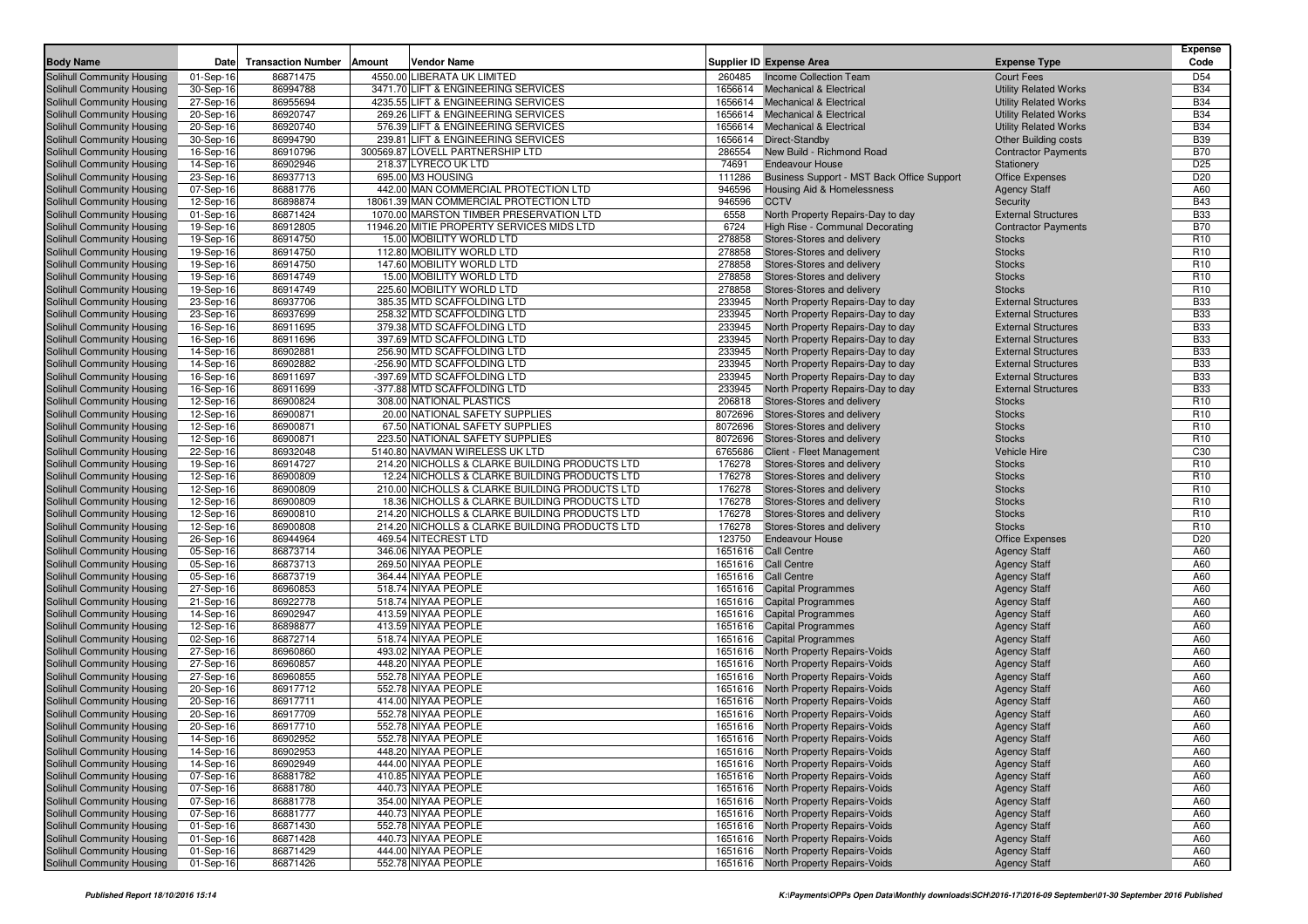| <b>Body Name</b>                                         | Date                   | <b>Transaction Number Amount</b> | <b>Vendor Name</b>                                                |                 | <b>Supplier ID Expense Area</b>                                  | <b>Expense Type</b>                                      | <b>Expense</b><br>Code        |
|----------------------------------------------------------|------------------------|----------------------------------|-------------------------------------------------------------------|-----------------|------------------------------------------------------------------|----------------------------------------------------------|-------------------------------|
| Solihull Community Housing                               | 01-Sep-16              | 86871425                         | 552.78 NIYAA PEOPLE                                               |                 | 1651616 North Property Repairs-Voids                             | <b>Agency Staff</b>                                      | A60                           |
| Solihull Community Housing                               | 21-Sep-16              | 86922779                         | 681.45 NOVUS PROPERTY SOLUTIONS                                   |                 | 3522686 Environmental & Estate Works                             | <b>Contractor Payments</b>                               | <b>B70</b>                    |
| Solihull Community Housing                               | 05-Sep-16              | 86873735                         | 9285.09 NOVUS PROPERTY SOLUTIONS                                  |                 | 3522686 Environmental & Estate Works                             | <b>Contractor Payments</b>                               | <b>B70</b>                    |
| Solihull Community Housing                               | 05-Sep-16              | 86873731                         | 1259.11 NOVUS PROPERTY SOLUTIONS                                  |                 | 3522686 Environmental & Estate Works                             | <b>Contractor Payments</b>                               | <b>B70</b>                    |
| Solihull Community Housing                               | 05-Sep-16              | 86873727                         | 21988.32 NOVUS PROPERTY SOLUTIONS                                 |                 | 3522686 Garage Strategy Implementation                           | <b>Contractor Payments</b>                               | <b>B70</b>                    |
| Solihull Community Housing                               | 16-Sep-16              | 86910799                         | 405.00 NPTA                                                       |                 | 11467691 Pest Control                                            | <b>Grants and Subscriptions</b>                          | D92                           |
| Solihull Community Housing                               | 14-Sep-16              | 86902921                         | 513.41 OFFICE DEPOT UK LTD                                        | 115453          | <b>Endeavour House</b>                                           | Stationery                                               | D <sub>25</sub>               |
| Solihull Community Housing                               | 01-Sep-16              | 86871431                         | 715.24 OFFICE DEPOT UK LTD                                        | 115453          | <b>Endeavour House</b>                                           | Stationery                                               | D <sub>25</sub>               |
| Solihull Community Housing                               | 14-Sep-16              | 86902921                         | 43.25 OFFICE DEPOT UK LTD                                         | 115453          | <b>Endeavour House</b>                                           | <b>Catering Provisions</b>                               | D75                           |
| Solihull Community Housing                               | 01-Sep-16              | 86871431                         | 64.84 OFFICE DEPOT UK LTD                                         | 115453          | <b>Endeavour House</b>                                           | <b>Catering Provisions</b>                               | D75                           |
| Solihull Community Housing                               | 30-Sep-16              | 86994800                         | 296.48 OPUS STRUCTURAL SURVEYS                                    |                 | 7489686 MST-Structural Works<br>7489686 MST-Structural Works     | <b>Contractor Payments</b>                               | <b>B70</b><br><b>B70</b>      |
| Solihull Community Housing<br>Solihull Community Housing | 30-Sep-16<br>30-Sep-16 | 86994802<br>86994796             | 1597.50 OPUS STRUCTURAL SURVEYS<br>296.48 OPUS STRUCTURAL SURVEYS | 7489686         | <b>MST</b> - Structural Works                                    | <b>Contractor Payments</b><br><b>Contractor Payments</b> | <b>B70</b>                    |
| Solihull Community Housing                               | 29-Sep-16              | 86985700                         | 3166.66 ORBIS PROTECT LIMITED                                     | 6049687         | <b>Call Centre</b>                                               | Other Fees and Charges                                   | D <sub>59</sub>               |
| Solihull Community Housing                               | 28-Sep-16              | 86964793                         | 253.41 ORBIS PROTECT LIMITED                                      |                 | 6049687 North Property Repairs-Voids                             | Voids                                                    | <b>B38</b>                    |
| Solihull Community Housing                               | 28-Sep-16              | 86964791                         | 232.00 ORBIS PROTECT LIMITED                                      | 6049687         | <b>North Property Repairs-Voids</b>                              | Voids                                                    | <b>B38</b>                    |
| Solihull Community Housing                               | 28-Sep-16              | 86964796                         | 452.50 ORBIS PROTECT LIMITED                                      |                 | 6049687 North Property Repairs-Voids                             | Voids                                                    | <b>B38</b>                    |
| Solihull Community Housing                               | 28-Sep-16              | 86964779                         | 217.83 ORBIS PROTECT LIMITED                                      |                 | 6049687 North Property Repairs-Voids                             | Voids                                                    | <b>B38</b>                    |
| Solihull Community Housing                               | 28-Sep-16              | 86964775                         | 235.82 ORBIS PROTECT LIMITED                                      | 6049687         | <b>North Property Repairs-Voids</b>                              | Voids                                                    | <b>B38</b>                    |
| Solihull Community Housing                               | 28-Sep-16              | 86964772                         | 271.60 ORBIS PROTECT LIMITED                                      |                 | 6049687 North Property Repairs-Voids                             | Voids                                                    | <b>B38</b>                    |
| Solihull Community Housing                               | 28-Sep-16              | 86964770                         | 218.11 ORBIS PROTECT LIMITED                                      |                 | 6049687 North Property Repairs-Voids                             | Voids                                                    | <b>B38</b>                    |
| Solihull Community Housing                               | 28-Sep-16              | 86964738                         | 316.00 ORBIS PROTECT LIMITED                                      | 6049687         | <b>North Property Repairs-Voids</b>                              | Voids                                                    | <b>B38</b>                    |
| Solihull Community Housing                               | 28-Sep-16              | 86964737                         | 216.88 ORBIS PROTECT LIMITED                                      | 6049687         | <b>North Property Repairs-Voids</b>                              | Voids                                                    | <b>B38</b>                    |
| Solihull Community Housing                               | 28-Sep-16              | 86964714                         | 362.50 ORBIS PROTECT LIMITED                                      | 6049687         | <b>North Property Repairs-Voids</b>                              | Voids                                                    | <b>B38</b>                    |
| Solihull Community Housing                               | 28-Sep-16              | 86964713                         | 235.00 ORBIS PROTECT LIMITED                                      | 6049687         | <b>North Property Repairs-Voids</b>                              | Voids                                                    | <b>B38</b>                    |
| Solihull Community Housing                               | 28-Sep-16              | 86964710                         | 351.00 ORBIS PROTECT LIMITED                                      | 6049687         | <b>North Property Repairs-Voids</b>                              | Voids                                                    | <b>B38</b>                    |
| Solihull Community Housing                               | 28-Sep-16              | 86964756                         | 241.61 ORBIS PROTECT LIMITED                                      | 6049687         | <b>North Property Repairs-Voids</b>                              | Voids                                                    | <b>B38</b>                    |
| Solihull Community Housing                               | 08-Sep-16              | 86887959                         | 284.06 ORBIS PROTECT LIMITED                                      | 6049687         | <b>North Property Repairs-Voids</b>                              | Voids                                                    | <b>B38</b>                    |
| Solihull Community Housing                               | 08-Sep-16              | 86887953                         | 235.00 ORBIS PROTECT LIMITED                                      | 6049687         | <b>North Property Repairs-Voids</b>                              | Voids                                                    | <b>B38</b>                    |
| Solihull Community Housing                               | 08-Sep-16              | 86887947                         | 230.52 ORBIS PROTECT LIMITED                                      | 6049687         | <b>North Property Repairs-Voids</b>                              | Voids                                                    | <b>B38</b>                    |
| Solihull Community Housing                               | 08-Sep-16              | 86887945                         | 221.41 ORBIS PROTECT LIMITED                                      | 6049687         | <b>North Property Repairs-Voids</b>                              | Voids                                                    | <b>B38</b>                    |
| Solihull Community Housing                               | 08-Sep-16              | 86887927                         | 322.00 ORBIS PROTECT LIMITED                                      | 6049687         | <b>North Property Repairs-Voids</b>                              | Voids                                                    | <b>B38</b>                    |
| Solihull Community Housing                               | 08-Sep-16              | 86887935                         | 246.50 ORBIS PROTECT LIMITED                                      |                 | 6049687 North Property Repairs-Voids                             | Voids                                                    | <b>B38</b>                    |
| Solihull Community Housing                               | 12-Sep-16              | 86900877                         | 6143.20 PACE PETROLEUM LTD                                        | 112230          | Stores-Stores and delivery                                       | <b>Stocks</b>                                            | R <sub>10</sub>               |
| Solihull Community Housing                               | 12-Sep-16              | 86898880<br>86872715             | 1800.00 PENNINGTON CHOICE LTD                                     | 227134<br>82208 | <b>Energy Performance Certificates</b><br><b>Endeavour House</b> | Other Fees and Charges<br><b>Other Premises Costs</b>    | D <sub>59</sub><br><b>B90</b> |
| Solihull Community Housing<br>Solihull Community Housing | 02-Sep-16<br>02-Sep-16 | 86872716                         | 1192.34 PHS GROUP PLC<br>-818.60 PHS GROUP PLC                    | 82208           | <b>Endeavour House</b>                                           | <b>Other Premises Costs</b>                              | <b>B90</b>                    |
| Solihull Community Housing                               | 14-Sep-16              | 86902956                         | 2133.25 QUALITY GAS AUDIT SERVICES LTD                            | 118053          | <b>Mechanical &amp; Electrical</b>                               | <b>Utility Related Works</b>                             | <b>B34</b>                    |
| Solihull Community Housing                               | 22-Sep-16              | 86932050                         | 29387.30 R S MILLER ROOFING (WOLVERHAMPTON) LTD                   | 75827           | <b>Pitched Re-roofing</b>                                        | <b>Contractor Payments</b>                               | <b>B70</b>                    |
| Solihull Community Housing                               | 01-Sep-16              | 86871432                         | 6786.80 R S MILLER ROOFING(WOLVERHAMPTON) LTD                     | 75827           | <b>Pitched Re-roofing</b>                                        | <b>Contractor Payments</b>                               | <b>B70</b>                    |
| Solihull Community Housing                               | 20-Sep-16              | 86917716                         | 413.06 RANDSTAD EMPLOYMENT BUREAU LTD                             | 54515           | Housing Aid & Homelessness                                       | <b>Agency Staff</b>                                      | A60                           |
| Solihull Community Housing                               | 20-Sep-16              | 86917717                         | 456.21 RANDSTAD EMPLOYMENT BUREAU LTD                             | 54515           | Housing Aid & Homelessness                                       | <b>Agency Staff</b>                                      | A60                           |
| Solihull Community Housing                               | 20-Sep-16              | 86917715                         | 456.21 RANDSTAD EMPLOYMENT BUREAU LTD                             | 54515           | Housing Aid & Homelessness                                       | <b>Agency Staff</b>                                      | A60                           |
| Solihull Community Housing                               | 20-Sep-16              | 86917714                         | 456.21 RANDSTAD EMPLOYMENT BUREAU LTD                             | 54515           | Housing Aid & Homelessness                                       | <b>Agency Staff</b>                                      | A60                           |
| Solihull Community Housing                               | 20-Sep-16              | 86917713                         | 456.21 RANDSTAD EMPLOYMENT BUREAU LTD                             | 54515           | <b>Housing Aid &amp; Homelessness</b>                            | <b>Agency Staff</b>                                      | A60                           |
| Solihull Community Housing                               | 27-Sep-16              | 86960845                         | 456.21 RANDSTAD EMPLOYMENT BUREAU LTD                             | 54515           | <b>Welfare Reform Work</b>                                       | <b>Agency Staff</b>                                      | A60                           |
| Solihull Community Housing                               | 12-Sep-16              | 86898882                         | 456.21 RANDSTAD EMPLOYMENT BUREAU LTD                             | 54515           | <b>Welfare Reform Work</b>                                       | <b>Agency Staff</b>                                      | A60                           |
| <b>Solihull Community Housing</b>                        | 16-Sep-16              | 86910788                         | 3110.40 REDACTED PERSONAL DATA                                    | 108960          | Private Sector - Disabled Facilities Grants                      | <b>Contractor Payments</b>                               | <b>B70</b>                    |
| Solihull Community Housing                               | 27-Sep-16              | 86960842                         | 8000.00 REDACTED PERSONAL DATA                                    | 268944          | Private Sector - Disabled Facilities Grants                      | <b>Contractor Payments</b>                               | <b>B70</b>                    |
| Solihull Community Housing                               | 16-Sep-16              | 86910789                         | 4684.85 REDACTED PERSONAL DATA                                    | 11465695        | Private Sector - Disabled Facilities Grants                      | <b>Contractor Payments</b>                               | <b>B70</b>                    |
| Solihull Community Housing                               | 29-Sep-16              | 86985717                         | 299.93 REED                                                       | 260459          | <b>Call Centre</b>                                               | <b>Agency Staff</b>                                      | A60                           |
| Solihull Community Housing                               | 29-Sep-16              | 86985716                         | 464.25 REED                                                       | 260459          | <b>Call Centre</b>                                               | <b>Agency Staff</b>                                      | A60                           |
| Solihull Community Housing                               | 29-Sep-16              | 86985715                         | 513.21 REED                                                       | 260459          | <b>Call Centre</b>                                               | <b>Agency Staff</b>                                      | A60                           |
| Solihull Community Housing                               | 29-Sep-16              | 86985711                         | 526.15 REED                                                       |                 | 260459 Call Centre                                               | <b>Agency Staff</b>                                      | A60                           |
| Solihull Community Housing                               | 29-Sep-16              | 86985709                         | 503.21 REED                                                       |                 | 260459 Call Centre                                               | <b>Agency Staff</b>                                      | A60                           |
| Solihull Community Housing                               | 29-Sep-16              | 86985710                         | 499.88 REED                                                       |                 | 260459 Call Centre                                               | <b>Agency Staff</b>                                      | A60                           |
| <b>Solihull Community Housing</b>                        | 19-Sep-16              | 86912809                         | 486.55 REED                                                       |                 | 260459 Call Centre                                               | <b>Agency Staff</b>                                      | A60                           |
| Solihull Community Housing<br>Solihull Community Housing | 19-Sep-16              | 86912808                         | 413.23 REED                                                       |                 | 260459 Call Centre                                               | <b>Agency Staff</b>                                      | A60                           |
| Solihull Community Housing                               | 19-Sep-16              | 86912806                         | 383.78 REED<br>326.59 REED                                        |                 | 260459 Call Centre<br>260459 Call Centre                         | <b>Agency Staff</b>                                      | A60<br>A60                    |
| Solihull Community Housing                               | 14-Sep-16              | 86902958<br>86902957             | 439.89 REED                                                       |                 | 260459 Call Centre                                               | <b>Agency Staff</b><br><b>Agency Staff</b>               | A60                           |
| Solihull Community Housing                               | 14-Sep-16<br>05-Sep-16 | 86873744                         | 213.28 REED                                                       |                 | 260459 Call Centre                                               | <b>Agency Staff</b>                                      | A60                           |
| Solihull Community Housing                               | 05-Sep-16              | 86873743                         | 526.15 REED                                                       |                 | 260459 Call Centre                                               | <b>Agency Staff</b>                                      | A60                           |
| Solihull Community Housing                               | 05-Sep-16              | 86873741                         | 566.53 REED                                                       |                 | 260459 Call Centre                                               | <b>Agency Staff</b>                                      | A60                           |
|                                                          |                        |                                  |                                                                   |                 |                                                                  |                                                          |                               |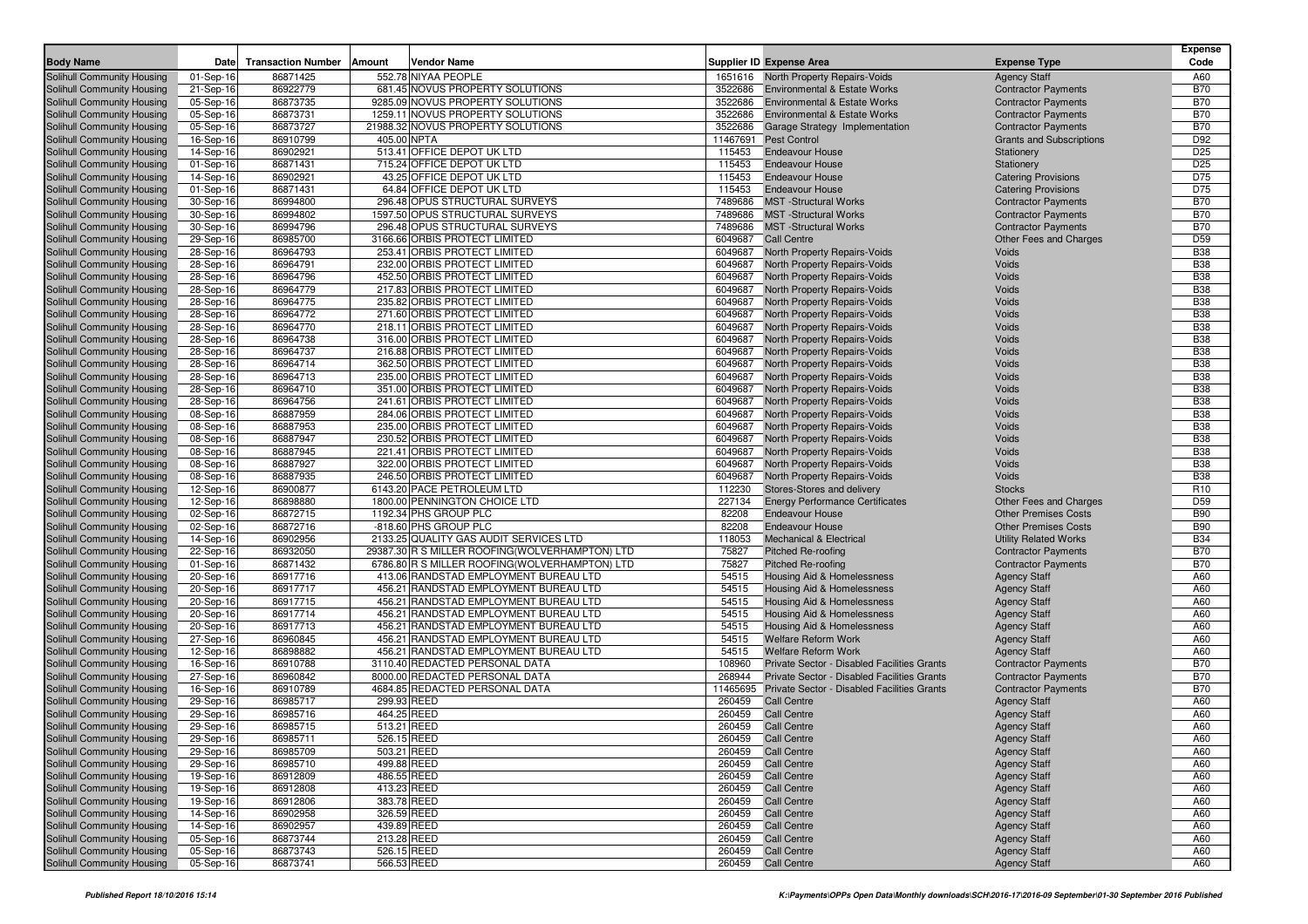| <b>Body Name</b>                                         | Datel                  | <b>Transaction Number</b> | Amount       | <b>Vendor Name</b>                                                       |                  | Supplier ID Expense Area                    | <b>Expense Type</b>                                      | <b>Expense</b><br>Code   |
|----------------------------------------------------------|------------------------|---------------------------|--------------|--------------------------------------------------------------------------|------------------|---------------------------------------------|----------------------------------------------------------|--------------------------|
| <b>Solihull Community Housing</b>                        | 14-Sep-16              | 86902961                  | 498.02 REED  |                                                                          | 260459           | North Property Repairs-Day to day           | <b>Agency Staff</b>                                      | A60                      |
| Solihull Community Housing                               | 14-Sep-16              | 86902961                  | -597.62 REED |                                                                          | 260459           | North Property Repairs-Day to day           | <b>Agency Staff</b>                                      | A60                      |
| Solihull Community Housing                               | 14-Sep-16              | 86902961                  | 597.62 REED  |                                                                          | 260459           | North Property Repairs-Day to day           | <b>Agency Staff</b>                                      | A60                      |
| Solihull Community Housing                               | 14-Sep-16              | 86902960                  | 407.17 REED  |                                                                          | 260459           | North Property Repairs-Day to day           | <b>Agency Staff</b>                                      | A60                      |
| Solihull Community Housing                               | 27-Sep-16              | 86960874                  |              | 250.00 RESOURCE PRINT SOLUTIONS                                          | 1030596          | Customer, Communication & Information Team  | Printing                                                 | D80                      |
| Solihull Community Housing                               | 27-Sep-16              | 86960872                  |              | 5996.00 RESOURCE PRINT SOLUTIONS                                         | 1030596          | Customer, Communication & Information Team  | Printing                                                 | D80                      |
| Solihull Community Housing                               | 29-Sep-16              | 86985727                  |              | 1484.32 ROYAL MAIL                                                       | 7602             | <b>Endeavour House</b>                      | Postages                                                 | D <sub>21</sub>          |
| Solihull Community Housing                               | 14-Sep-16              | 86902963                  |              | 1447.98 ROYAL MAIL                                                       | 7602             | <b>Endeavour House</b>                      | Postages                                                 | D <sub>21</sub>          |
| Solihull Community Housing                               | 02-Sep-16              | 86872718                  |              | 1303.99 ROYAL MAIL                                                       | 7602             | <b>Endeavour House</b>                      | Postages                                                 | D <sub>21</sub>          |
| Solihull Community Housing                               | 12-Sep-16              | 86898884                  |              | 4175.00 RSM UK TAX & ACCOUNTING LTD                                      |                  | 10562687 SMBC Support Services              | <b>Audit Fees</b>                                        | D <sub>51</sub>          |
| Solihull Community Housing                               | 30-Sep-16              | 86994698                  |              | 1536.68 SCCI ALPHATRACK LTD                                              | 2490687          | <b>Mechanical &amp; Electrical</b>          | <b>Utility Related Works</b>                             | <b>B34</b>               |
| Solihull Community Housing                               | 30-Sep-16              | 86994698                  |              | -1536.67 SCCI ALPHATRACK LTD                                             | 2490687          | <b>Mechanical &amp; Electrical</b>          | <b>Utility Related Works</b>                             | <b>B34</b>               |
| Solihull Community Housing                               | 30-Sep-16              | 86994698                  |              | 1536.67 SCCI ALPHATRACK LTD                                              | 2490687          | <b>Mechanical &amp; Electrical</b>          | <b>Utility Related Works</b>                             | <b>B34</b>               |
| Solihull Community Housing                               | 14-Sep-16              | 86902967                  |              | 1536.68 SCCI ALPHATRACK LTD                                              | 2490687          | <b>Mechanical &amp; Electrical</b>          | <b>Utility Related Works</b>                             | <b>B34</b>               |
| Solihull Community Housing                               | 16-Sep-16              | 86911703                  |              | 708.28 SEVERN TRENT WATER LTD                                            | 7745             | <b>Mechanical &amp; Electrical</b>          | <b>Utility Related Works</b>                             | <b>B34</b>               |
| Solihull Community Housing                               | 02-Sep-16              | 86872719                  |              | 138.34 SEVERN TRENT WATER LTD                                            | 7745             | Whar Hall Farm Community Hall               | Water                                                    | <b>B12</b>               |
| Solihull Community Housing                               | 02-Sep-16              | 86872719                  |              | 128.44 SEVERN TRENT WATER LTD                                            | 7745             | Whar Hall Farm Community Hall               | Water                                                    | <b>B12</b>               |
| Solihull Community Housing                               | 02-Sep-16              | 86872719                  |              | -266.78 SEVERN TRENT WATER LTD                                           | 7745             | Whar Hall Farm Community Hall               | Water                                                    | <b>B12</b>               |
| Solihull Community Housing                               | 02-Sep-16              | 86872719                  |              | 266.78 SEVERN TRENT WATER LTD                                            | 7745             | Whar Hall Farm Community Hall               | Water                                                    | <b>B12</b>               |
| Solihull Community Housing                               | 23-Sep-16              | 86935707                  |              | 1500.00 SOLIHULL MBC                                                     | 80026            | <b>Balance Sheet</b>                        | Movement Incentive Scheme                                | U32                      |
| Solihull Community Housing                               | 02-Sep-16              | 86872720                  |              | 325.00 SOLIHULL METROPOLITAN BOROUGH COUNCIL                             | 9466             | <b>Pitched Re-roofing</b>                   | <b>Contractor Payments</b>                               | <b>B70</b>               |
| Solihull Community Housing                               | 02-Sep-16              | 86872213                  |              | 4686.65 SOUTHERN ELECTRIC PLC                                            | 76903            | <b>Endeavour House</b>                      | Electricity                                              | <b>B11</b>               |
| Solihull Community Housing                               | 02-Sep-16              | 86872213                  |              | 2815.86 SOUTHERN ELECTRIC PLC                                            | 76903            | Homelessness                                | Electricity                                              | <b>B11</b>               |
| Solihull Community Housing                               | 14-Sep-16              | 86901440                  |              | 2242.27 SOUTHERN ELECTRIC PLC                                            | 76903            | Low Rise (inc. Safe & Sound)                | Electricity                                              | <b>B11</b>               |
| Solihull Community Housing                               | 02-Sep-16              | 86872213                  |              | 23449.26 SOUTHERN ELECTRIC PLC                                           | 76903            | Low Rise (inc. Safe & Sound)                | Electricity                                              | <b>B11</b>               |
| Solihull Community Housing                               | 02-Sep-16              | 86872213                  |              | 16658.78 SOUTHERN ELECTRIC PLC                                           | 76903            | Low Rise (inc. Safe & Sound)                | Electricity                                              | <b>B11</b>               |
| Solihull Community Housing                               | 02-Sep-16              | 86872213                  |              | 1017.40 SOUTHERN ELECTRIC PLC                                            | 76903            | Business Support - MST Back Office Support  | Electricity                                              | <b>B11</b>               |
| Solihull Community Housing                               | 02-Sep-16              | 86872213                  |              | 74.52 SOUTHERN ELECTRIC PLC                                              | 76903            | Business Support - MST Back Office Support  | Electricity                                              | <b>B11</b>               |
| Solihull Community Housing                               | 02-Sep-16              | 86872213                  |              | 201.94 SOUTHERN ELECTRIC PLC                                             | 76903            | <b>Auckland Hall</b>                        | Electricity                                              | <b>B11</b>               |
| Solihull Community Housing                               | 02-Sep-16              | 86872213                  |              | 1226.43 SOUTHERN ELECTRIC PLC                                            | 76903            | <b>Capitol House</b>                        | Electricity                                              | <b>B11</b>               |
| Solihull Community Housing                               | 02-Sep-16              | 86872213                  |              | 540.98 SOUTHERN ELECTRIC PLC                                             | 76903            | <b>Capitol House</b>                        | Electricity                                              | <b>B11</b>               |
| Solihull Community Housing                               | 02-Sep-16              | 86872213                  |              | 330.84 SOUTHERN ELECTRIC PLC                                             | 76903            | <b>Biomass System</b>                       | Electricity                                              | <b>B11</b>               |
| Solihull Community Housing                               | 02-Sep-16              | 86872213                  |              | 4039.96 SOUTHERN ELECTRIC PLC                                            | 76903            | <b>Frontline Offices</b>                    | Electricity                                              | <b>B11</b>               |
| Solihull Community Housing                               | 02-Sep-16              | 86872213                  |              | 40.51 SOUTHERN ELECTRIC PLC                                              | 76903            | <b>Crabtree Hall</b>                        | Electricity                                              | <b>B11</b>               |
| Solihull Community Housing                               | 02-Sep-16              | 86872213                  |              | 533.67 SOUTHERN ELECTRIC PLC                                             | 76903            | <b>Greenfield Centre</b>                    | Electricity                                              | <b>B11</b>               |
| Solihull Community Housing                               | 19-Sep-16              | 86914829                  |              | 2517.48 SUPRA UK LTD                                                     | 73055            | Stores-Stores and delivery                  | <b>Stocks</b>                                            | R <sub>10</sub>          |
| Solihull Community Housing                               | 02-Sep-16              | 86872198                  |              | 290.02 TOTAL GAS & POWER LTD                                             | 687955           | <b>Endeavour House</b>                      | Gas                                                      | <b>B10</b>               |
| Solihull Community Housing                               | 13-Sep-16              | 86900911                  |              | 69.57 TOTAL GAS & POWER LTD                                              | 687955           | Homelessness                                | Gas                                                      | <b>B10</b>               |
| Solihull Community Housing                               | 02-Sep-16              | 86872198                  |              | 141.33 TOTAL GAS & POWER LTD                                             | 687955           | Homelessness                                | Gas                                                      | <b>B10</b>               |
| Solihull Community Housing                               | 13-Sep-16              | 86900911                  |              | 1349.26 TOTAL GAS & POWER LTD                                            | 687955           | Safe and Sound General                      | Gas                                                      | <b>B10</b>               |
| Solihull Community Housing                               | 13-Sep-16              | 86900911                  |              | 581.09 TOTAL GAS & POWER LTD                                             | 687955           | Safe and Sound General                      | Gas                                                      | <b>B10</b>               |
| Solihull Community Housing                               | 02-Sep-16              | 86872198                  |              | 155.22 TOTAL GAS & POWER LTD                                             | 687955           | Safe and Sound General                      | Gas                                                      | <b>B10</b>               |
| Solihull Community Housing                               | 02-Sep-16              | 86872198                  |              | 514.48 TOTAL GAS & POWER LTD                                             | 687955           | Safe and Sound General                      | Gas                                                      | <b>B10</b>               |
| Solihull Community Housing                               | 13-Sep-16              | 86900911                  |              | 151.51 TOTAL GAS & POWER LTD                                             | 687955           | Business Support - MST Back Office Support  | Gas                                                      | <b>B10</b>               |
| Solihull Community Housing                               | 13-Sep-16              | 86900911                  |              | 140.96 TOTAL GAS & POWER LTD                                             | 687955           | Business Support - MST Back Office Support  | Gas                                                      | <b>B10</b>               |
| Solihull Community Housing                               | 02-Sep-16              | 86872198                  |              | 162.76 TOTAL GAS & POWER LTD                                             | 687955           | Business Support - MST Back Office Support  | Gas                                                      | <b>B10</b>               |
| Solihull Community Housing                               | 02-Sep-16              | 86872198                  |              | 18.50 TOTAL GAS & POWER LTD                                              | 687955           | <b>Greenfield Centre</b>                    | Gas                                                      | <b>B10</b>               |
| Solihull Community Housing                               | 13-Sep-16              | 86900911                  |              | 0.69 TOTAL GAS & POWER LTD                                               | 687955           | <b>Newport Centre</b>                       | Gas                                                      | <b>B10</b>               |
| Solihull Community Housing                               | 13-Sep-16              | 86900911                  |              | 13.33 TOTAL GAS & POWER LTD                                              | 687955           | <b>Birbeck House</b>                        | Gas                                                      | <b>B10</b>               |
| Solihull Community Housing                               | 13-Sep-16              | 86900911                  |              | 20.70 TOTAL GAS & POWER LTD                                              | 687955           | Whar Hall Farm Community Hall               | Gas                                                      | <b>B10</b>               |
| Solihull Community Housing                               | 02-Sep-16              | 86872198                  |              | 23.17 TOTAL GAS & POWER LTD                                              | 687955           | Whar Hall Farm Community Hall               | Gas                                                      | <b>B10</b>               |
| Solihull Community Housing                               | 13-Sep-16              | 86900911                  |              | 16.51 TOTAL GAS & POWER LTD                                              | 687955           | <b>Crabtree Hall</b>                        | Gas                                                      | <b>B10</b>               |
| Solihull Community Housing                               | 02-Sep-16              | 86872198                  |              | 17.44 TOTAL GAS & POWER LTD                                              | 687955           | <b>Crabtree Hall</b>                        | Gas                                                      | <b>B10</b>               |
| Solihull Community Housing                               | 30-Sep-16              | 86994814                  |              | 4973.21 TYRER BUILDING CONTRACTORS                                       |                  | 104269 MST -Structural Works                | <b>Contractor Payments</b>                               | <b>B70</b>               |
| Solihull Community Housing                               | 30-Sep-16              | 86994813                  |              | 1501.03 TYRER BUILDING CONTRACTORS                                       |                  | 104269 MST-Structural Works                 | <b>Contractor Payments</b>                               | <b>B70</b>               |
| Solihull Community Housing                               | 20-Sep-16              | 86920792                  |              | 6228.04 TYRER BUILDING CONTRACTORS                                       |                  | 104269 MST-Structural Works                 | <b>Contractor Payments</b>                               | B70                      |
| Solihull Community Housing                               | 22-Sep-16              | 86932051                  |              | 5975.05 TYRER BUILDING CONTRACTORS                                       | 104269           | Private Sector - Disabled Facilities Grants | <b>Contractor Payments</b>                               | <b>B70</b>               |
| Solihull Community Housing                               | 20-Sep-16              | 86920807                  |              | 369.70 TYRER BUILDING CONTRACTORS                                        | 104269           | Kitchens                                    | <b>Contractor Payments</b>                               | <b>B70</b>               |
| Solihull Community Housing                               | 20-Sep-16<br>20-Sep-16 | 86920806                  |              | 2069.20 TYRER BUILDING CONTRACTORS<br>1482.51 TYRER BUILDING CONTRACTORS | 104269           | Kitchens                                    | <b>Contractor Payments</b>                               | <b>B70</b>               |
| Solihull Community Housing<br>Solihull Community Housing |                        | 86920804                  |              | 2232.02 TYRER BUILDING CONTRACTORS                                       | 104269           | Kitchens                                    | <b>Contractor Payments</b><br><b>Contractor Payments</b> | <b>B70</b>               |
| Solihull Community Housing                               | 20-Sep-16              | 86920803<br>86920802      |              | 853.27 TYRER BUILDING CONTRACTORS                                        | 104269<br>104269 | Kitchens                                    | <b>Contractor Payments</b>                               | <b>B70</b><br><b>B70</b> |
| Solihull Community Housing                               | 20-Sep-16<br>20-Sep-16 | 86920801                  |              | 1801.38 TYRER BUILDING CONTRACTORS                                       | 104269           | Kitchens<br>Kitchens                        | <b>Contractor Payments</b>                               | <b>B70</b>               |
| Solihull Community Housing                               |                        | 86920800                  |              | 2060.73 TYRER BUILDING CONTRACTORS                                       |                  |                                             | <b>Contractor Payments</b>                               | <b>B70</b>               |
|                                                          | 20-Sep-16              |                           |              |                                                                          | 104269 Kitchens  |                                             |                                                          |                          |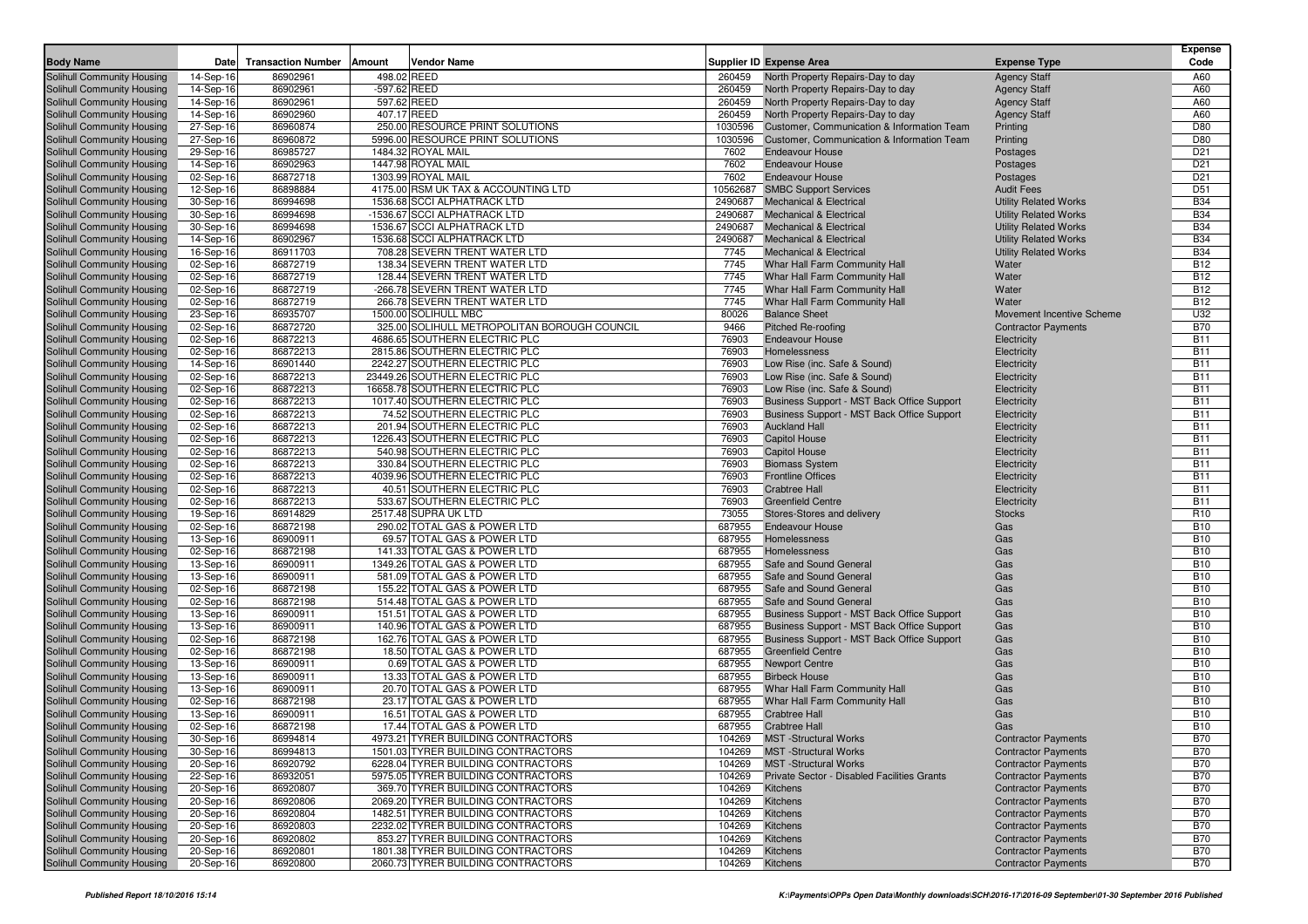| <b>Body Name</b>                                         | <b>Date</b>            | <b>Transaction Number   Amount</b> | <b>Vendor Name</b>                                                       |                  | <b>Supplier ID Expense Area</b>                                                      | <b>Expense Type</b>                                      | <b>Expense</b><br>Code   |
|----------------------------------------------------------|------------------------|------------------------------------|--------------------------------------------------------------------------|------------------|--------------------------------------------------------------------------------------|----------------------------------------------------------|--------------------------|
| Solihull Community Housing                               | 20-Sep-16              | 86920799                           | 1740.57 TYRER BUILDING CONTRACTORS                                       | 104269           | Kitchens                                                                             | <b>Contractor Payments</b>                               | <b>B70</b>               |
| Solihull Community Housing                               | 20-Sep-16              | 86920797                           | 1302.66 TYRER BUILDING CONTRACTORS                                       | 104269           | Kitchens                                                                             | <b>Contractor Payments</b>                               | <b>B70</b>               |
| Solihull Community Housing                               | 20-Sep-16              | 86920798                           | 1479.73 TYRER BUILDING CONTRACTORS                                       | 104269           | Kitchens                                                                             | <b>Contractor Payments</b>                               | <b>B70</b>               |
| Solihull Community Housing                               | 20-Sep-16              | 86920796                           | 1465.65 TYRER BUILDING CONTRACTORS                                       | 104269           | Kitchens                                                                             | <b>Contractor Payments</b>                               | <b>B70</b>               |
| Solihull Community Housing                               | 20-Sep-16              | 86920795                           | 1495.94 TYRER BUILDING CONTRACTORS                                       | 104269           | Kitchens                                                                             | <b>Contractor Payments</b>                               | <b>B70</b>               |
| Solihull Community Housing                               | 20-Sep-16              | 86920794                           | 1428.27 TYRER BUILDING CONTRACTORS                                       | 104269           | Kitchens                                                                             | <b>Contractor Payments</b>                               | <b>B70</b>               |
| Solihull Community Housing                               | 20-Sep-16              | 86920793                           | 1580.16 TYRER BUILDING CONTRACTORS                                       | 104269           | <b>Kitchens</b>                                                                      | <b>Contractor Payments</b>                               | <b>B70</b>               |
| Solihull Community Housing                               | 20-Sep-16              | 86920791                           | 409.68 TYRER BUILDING CONTRACTORS                                        | 104269           | Kitchens                                                                             | <b>Contractor Payments</b>                               | <b>B70</b>               |
| Solihull Community Housing                               | 20-Sep-16              | 86920790                           | 1420.98 TYRER BUILDING CONTRACTORS                                       | 104269           | Kitchens                                                                             | <b>Contractor Payments</b>                               | <b>B70</b>               |
| Solihull Community Housing                               | 20-Sep-16              | 86920789                           | 2097.84 TYRER BUILDING CONTRACTORS                                       | 104269           | Kitchens                                                                             | <b>Contractor Payments</b>                               | <b>B70</b>               |
| Solihull Community Housing                               | 20-Sep-16              | 86920788                           | 2308.45 TYRER BUILDING CONTRACTORS<br>1292.33 TYRER BUILDING CONTRACTORS | 104269<br>104269 | Kitchens<br>Kitchens                                                                 | <b>Contractor Payments</b>                               | <b>B70</b><br><b>B70</b> |
| Solihull Community Housing<br>Solihull Community Housing | 20-Sep-16<br>20-Sep-16 | 86920787<br>86920786               | 2217.97 TYRER BUILDING CONTRACTORS                                       | 104269           | Kitchens                                                                             | <b>Contractor Payments</b><br><b>Contractor Payments</b> | <b>B70</b>               |
| Solihull Community Housing                               | 20-Sep-16              | 86920785                           | 1809.02 TYRER BUILDING CONTRACTORS                                       | 104269           | Kitchens                                                                             | <b>Contractor Payments</b>                               | <b>B70</b>               |
| Solihull Community Housing                               | 20-Sep-16              | 86920784                           | 1920.98 TYRER BUILDING CONTRACTORS                                       | 104269           | Kitchens                                                                             | <b>Contractor Payments</b>                               | <b>B70</b>               |
| Solihull Community Housing                               | 20-Sep-16              | 86920783                           | 1580.17 TYRER BUILDING CONTRACTORS                                       | 104269           | Kitchens                                                                             | <b>Contractor Payments</b>                               | <b>B70</b>               |
| Solihull Community Housing                               | 20-Sep-16              | 86920782                           | 2178.75 TYRER BUILDING CONTRACTORS                                       | 104269           | Kitchens                                                                             | <b>Contractor Payments</b>                               | <b>B70</b>               |
| Solihull Community Housing                               | 20-Sep-16              | 86920780                           | 567.84 TYRER BUILDING CONTRACTORS                                        | 104269           | Kitchens                                                                             | <b>Contractor Payments</b>                               | <b>B70</b>               |
| Solihull Community Housing                               | 20-Sep-16              | 86920781                           | 1388.07 TYRER BUILDING CONTRACTORS                                       | 104269           | Kitchens                                                                             | <b>Contractor Payments</b>                               | <b>B70</b>               |
| Solihull Community Housing                               | 20-Sep-16              | 86920779                           | 1495.88 TYRER BUILDING CONTRACTORS                                       | 104269           | Kitchens                                                                             | <b>Contractor Payments</b>                               | <b>B70</b>               |
| Solihull Community Housing                               | 20-Sep-16              | 86920777                           | 286.77 TYRER BUILDING CONTRACTORS                                        | 104269           | Kitchens                                                                             | <b>Contractor Payments</b>                               | <b>B70</b>               |
| Solihull Community Housing                               | 20-Sep-16              | 86920776                           | 1946.35 TYRER BUILDING CONTRACTORS                                       | 104269           | Kitchens                                                                             | <b>Contractor Payments</b>                               | <b>B70</b>               |
| Solihull Community Housing                               | 20-Sep-16              | 86920774                           | 1630.96 TYRER BUILDING CONTRACTORS                                       | 104269           | Kitchens                                                                             | <b>Contractor Payments</b>                               | <b>B70</b>               |
| Solihull Community Housing                               | 20-Sep-16              | 86920775                           | 1682.96 TYRER BUILDING CONTRACTORS                                       | 104269           | Kitchens                                                                             | <b>Contractor Payments</b>                               | <b>B70</b>               |
| Solihull Community Housing                               | 20-Sep-16              | 86920815                           | 369.93 TYRER BUILDING CONTRACTORS                                        | 104269           | Kitchens                                                                             | <b>Contractor Payments</b>                               | <b>B70</b>               |
| Solihull Community Housing                               | 20-Sep-16              | 86920814                           | 1814.89 TYRER BUILDING CONTRACTORS                                       | 104269           | Kitchens                                                                             | <b>Contractor Payments</b>                               | <b>B70</b>               |
| Solihull Community Housing                               | 20-Sep-16              | 86920813                           | 1483.12 TYRER BUILDING CONTRACTORS                                       | 104269           | Kitchens                                                                             | <b>Contractor Payments</b>                               | <b>B70</b>               |
| Solihull Community Housing                               | 20-Sep-16              | 86920812                           | 1734.07 TYRER BUILDING CONTRACTORS                                       | 104269           | Kitchens                                                                             | <b>Contractor Payments</b>                               | <b>B70</b>               |
| Solihull Community Housing                               | 20-Sep-16              | 86920810                           | 1746.39 TYRER BUILDING CONTRACTORS                                       | 104269           | Kitchens                                                                             | <b>Contractor Payments</b>                               | <b>B70</b>               |
| Solihull Community Housing                               | 20-Sep-16              | 86920809                           | 1756.60 TYRER BUILDING CONTRACTORS                                       | 104269           | Kitchens                                                                             | <b>Contractor Payments</b>                               | <b>B70</b>               |
| Solihull Community Housing                               | 20-Sep-16              | 86920808                           | 1262.24 TYRER BUILDING CONTRACTORS                                       | 104269           | Kitchens                                                                             | <b>Contractor Payments</b>                               | <b>B70</b>               |
| Solihull Community Housing                               | 20-Sep-16              | 86920811                           | 646.17 TYRER BUILDING CONTRACTORS                                        | 104269           | Kitchens                                                                             | <b>Contractor Payments</b>                               | <b>B70</b>               |
| Solihull Community Housing                               | 20-Sep-16              | 86920805                           | 1623.54 TYRER BUILDING CONTRACTORS                                       | 104269           | <b>Welfare Reform Work</b>                                                           | <b>Professional Fees</b>                                 | D <sub>50</sub>          |
| Solihull Community Housing                               | 29-Sep-16              | 86985723                           | 443.63 VENN GROUP                                                        | 115628           | Direct - Asbestos                                                                    | <b>Agency Staff</b>                                      | A60<br>A60               |
| Solihull Community Housing<br>Solihull Community Housing | 29-Sep-16<br>22-Sep-16 | 86985722<br>86932052               | 431.64 VENN GROUP<br>354.90 VENN GROUP                                   | 115628<br>115628 | Direct - Asbestos<br>Direct - Asbestos                                               | <b>Agency Staff</b><br><b>Agency Staff</b>               | A60                      |
| Solihull Community Housing                               | 22-Sep-16              | 86932053                           | 359.70 VENN GROUP                                                        | 115628           | Direct - Asbestos                                                                    | <b>Agency Staff</b>                                      | A60                      |
| Solihull Community Housing                               | 21-Sep-16              | 86922781                           | 376.49 VENN GROUP                                                        | 115628           | Direct - Asbestos                                                                    | <b>Agency Staff</b>                                      | A60                      |
| Solihull Community Housing                               | 21-Sep-16              | 86922780                           | 443.63 VENN GROUP                                                        | 115628           | Direct - Asbestos                                                                    | <b>Agency Staff</b>                                      | A60                      |
| Solihull Community Housing                               | 19-Sep-16              | 86912810                           | 443.63 VENN GROUP                                                        | 115628           | Direct - Asbestos                                                                    | <b>Agency Staff</b>                                      | A60                      |
| Solihull Community Housing                               | 12-Sep-16              | 86898897                           | 443.63 VENN GROUP                                                        | 115628           | Direct - Asbestos                                                                    | <b>Agency Staff</b>                                      | A60                      |
| Solihull Community Housing                               | 02-Sep-16              | 86872721                           | 359.70 VENN GROUP                                                        | 115628           | Direct - Asbestos                                                                    | <b>Agency Staff</b>                                      | A60                      |
| Solihull Community Housing                               | 01-Sep-16              | 86871434                           | 354.90 VENN GROUP                                                        | 115628           | Direct - Asbestos                                                                    | <b>Agency Staff</b>                                      | A60                      |
| Solihull Community Housing                               | 01-Sep-16              | 86871433                           | 443.63 VENN GROUP                                                        | 115628           | Direct - Asbestos                                                                    | <b>Agency Staff</b>                                      | A60                      |
| Solihull Community Housing                               | 15-Sep-16              | 86905727                           | 50203.88 WARM ZONES                                                      | 11071687         | Low Rise Overcladding                                                                | <b>Contractor Payments</b>                               | <b>B70</b>               |
| Solihull Community Housing                               | 15-Sep-16              | 86905720                           | 7663.92 WARM ZONES                                                       |                  | 11071687 Low Rise Overcladding                                                       | <b>Contractor Payments</b>                               | <b>B70</b>               |
| Solihull Community Housing                               | 05-Sep-16              | 86873746                           | 43683.80 WATES CONSTRUCTION LTD                                          | 272406           | Low Rise - Envelope Programme                                                        | <b>Contractor Payments</b>                               | <b>B70</b>               |
| Solihull Community Housing                               | 05-Sep-16              | 86873747                           | 162217.81 WATES CONSTRUCTION LTD                                         | 272406           | Low Rise - Envelope Programme                                                        | <b>Contractor Payments</b>                               | <b>B70</b>               |
| Solihull Community Housing                               | 30-Sep-16              | 86995694                           | 1325.00 WESSEX LIFT CO LTD                                               | 177799           | Private Sector - Disabled Facilities Grants                                          | <b>Contractor Payments</b>                               | <b>B70</b>               |
| Solihull Community Housing                               | 30-Sep-16              | 86995695                           | 9234.00 WESSEX LIFT CO LTD                                               | 177799           | Private Sector - Disabled Facilities Grants                                          | <b>Contractor Payments</b>                               | <b>B70</b>               |
| Solihull Community Housing                               | 19-Sep-16              | 86912813                           | 540.00 WEST MIDLANDS EMPLOYERS                                           | 3443741          | <b>Estate Mgmt Team</b>                                                              | <b>Recruitment Advertising</b>                           | A71                      |
| Solihull Community Housing                               | 12-Sep-16              | 86898899                           | 54670.42 WETTONS CLEANING SERVICES LTD                                   | 239471           | Low Rise (inc. Safe & Sound)                                                         | Cleaning                                                 | <b>B50</b>               |
| Solihull Community Housing                               | 14-Sep-16              | 86902974                           | 230.41 WETTONS CLEANING SERVICES LTD                                     |                  | 239471 Private Sector Leasing - 87 Warwick Rd                                        | <b>Internal Works</b>                                    | <b>B31</b>               |
| Solihull Community Housing                               | 26-Sep-16              | 86944962                           | 388.22 WIRELESS INNOVATION LTD<br>258.71 WOODHULL ROOFING LTD            |                  | 2404686 Mechanical & Electrical                                                      | <b>Utility Related Works</b>                             | <b>B34</b>               |
| Solihull Community Housing<br>Solihull Community Housing | 30-Sep-16              | 86994735                           | 504.52 WOODHULL ROOFING LTD                                              |                  | 221070 North Property Repairs-Day to day                                             | <b>External Structures</b>                               | <b>B33</b><br><b>B33</b> |
| <b>Solihull Community Housing</b>                        | 30-Sep-16<br>30-Sep-16 | 86994740<br>86994736               | 273.15 WOODHULL ROOFING LTD                                              |                  | 221070 North Property Repairs-Day to day<br>221070 North Property Repairs-Day to day | <b>External Structures</b><br><b>External Structures</b> | <b>B33</b>               |
| Solihull Community Housing                               | 30-Sep-16              | 86994732                           | 241.76 WOODHULL ROOFING LTD                                              |                  | 221070 North Property Repairs-Day to day                                             | <b>External Structures</b>                               | <b>B33</b>               |
| Solihull Community Housing                               | 30-Sep-16              | 86994739                           | 235.08 WOODHULL ROOFING LTD                                              |                  | 221070 North Property Repairs-Day to day                                             | <b>External Structures</b>                               | <b>B33</b>               |
| Solihull Community Housing                               | 21-Sep-16              | 86922732                           | 426.74 WOODHULL ROOFING LTD                                              |                  | 221070 North Property Repairs-Day to day                                             | <b>External Structures</b>                               | <b>B33</b>               |
| Solihull Community Housing                               | 20-Sep-16              | 86920705                           | 414.55 WOODHULL ROOFING LTD                                              |                  | 221070 North Property Repairs-Day to day                                             | <b>External Structures</b>                               | <b>B33</b>               |
| Solihull Community Housing                               | 20-Sep-16              | 86920704                           | 677.75 WOODHULL ROOFING LTD                                              |                  | 221070 North Property Repairs-Day to day                                             | <b>External Structures</b>                               | <b>B33</b>               |
| Solihull Community Housing                               | 20-Sep-16              | 86920706                           | 460.34 WOODHULL ROOFING LTD                                              | 221070           | North Property Repairs-Day to day                                                    | <b>External Structures</b>                               | <b>B33</b>               |
| Solihull Community Housing                               | 20-Sep-16              | 86920703                           | 256.16 WOODHULL ROOFING LTD                                              |                  | 221070 North Property Repairs-Day to day                                             | <b>External Structures</b>                               | <b>B33</b>               |
|                                                          |                        |                                    |                                                                          |                  |                                                                                      |                                                          |                          |